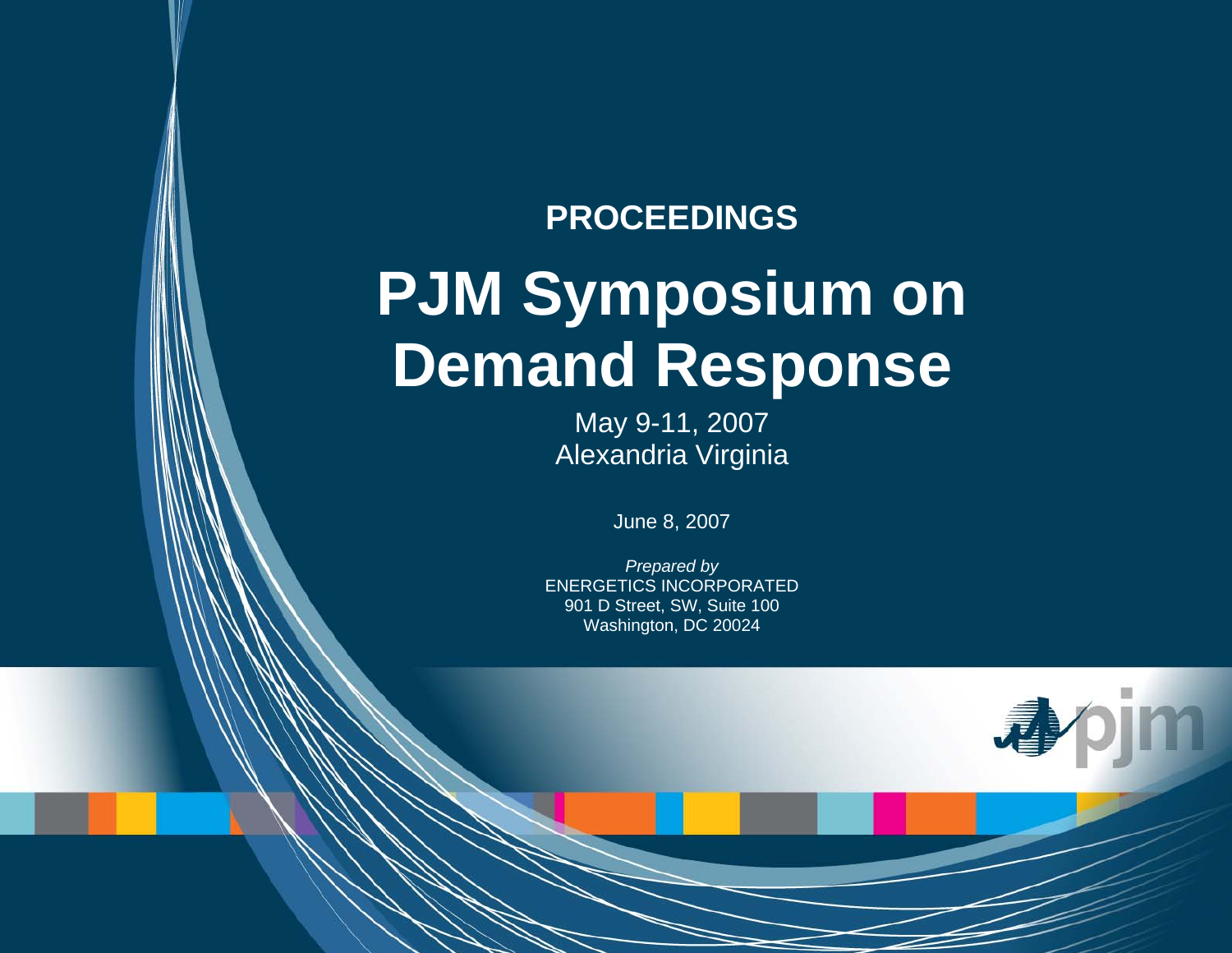

## <span id="page-1-1"></span>Executive Summary

PJM sponsored a *Symposium on Demand Response* on May 10-11, 2007, to provide practitioners from across the region with the opportunity to discuss how to strengthen planning, analysis, and implementation of demand response (DR) programs, strategies, and techniques. The aim was to identify impediments, opportunities, and actions for expanding DR and the role it plays in the region. The federal government favors expanded DR in the region, as do the states, utilities, and customers. The primary question is how to do DR properly and cost effectively. PJM is committed to getting DR right and to making it an even more integral part of regional electric system planning and operations in the years ahead.

More than 100 people participated in the Symposium*,* including representatives from power companies, state and federal agencies, DR services providers, electricity customers, and PJM.<sup>[1](#page-1-0)</sup> The discussions covered both wholesale and retail markets and addressed five main topics:

- Reasons why DR is important
- **Lessons learned about DR** what works and what doesn't
- **DR** opportunities in the region
- **Actions to address the top priority opportunities**
- Next steps for moving forward

*PJM is committed to getting DR right.* 

<span id="page-1-0"></span> $1$  About 90 people attended in person, 50 listened by phone. A list of attendees may be found in Appendix C.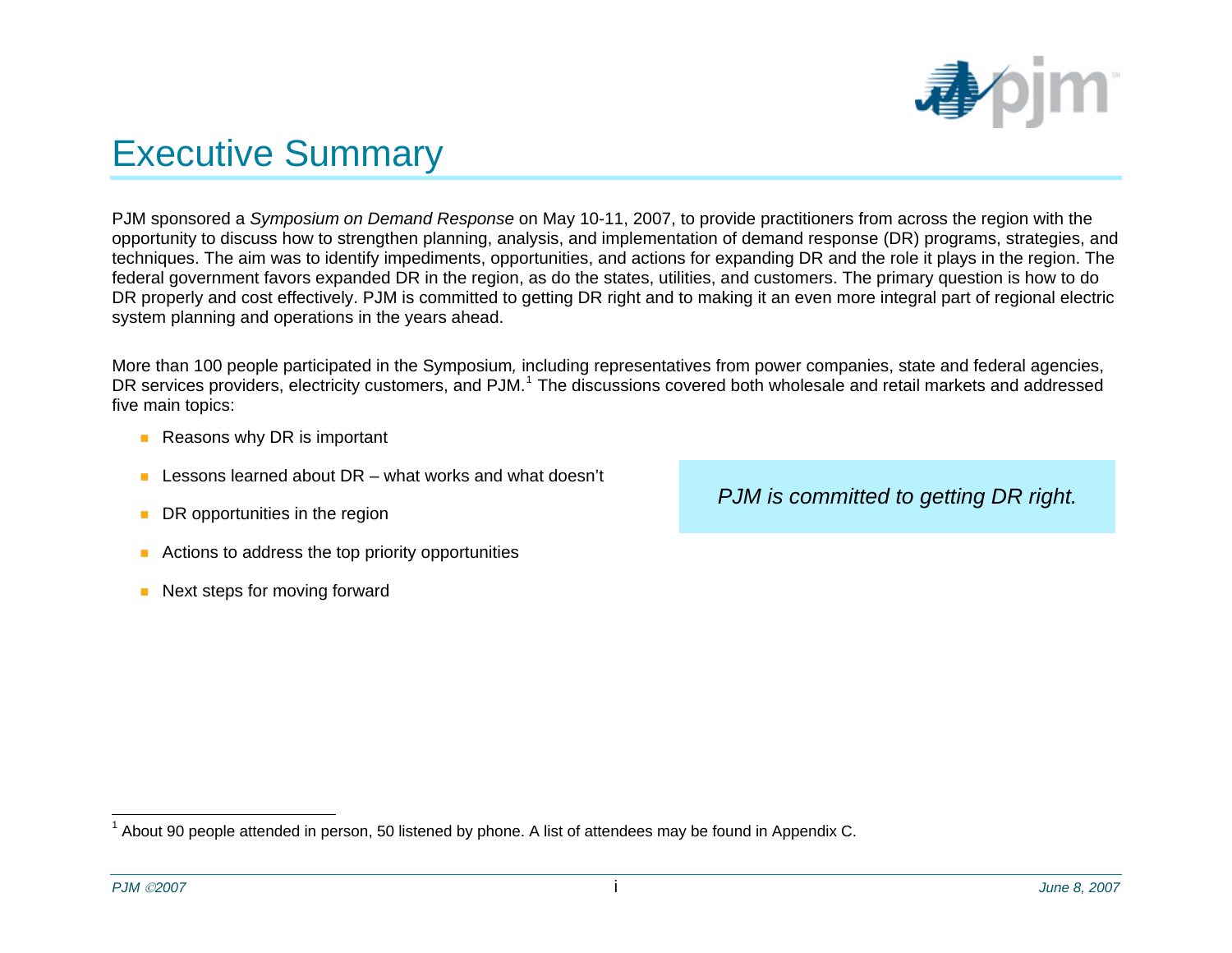#### There is a vast DR experience base inside and outside the region to draw from for replicating best practices and avoiding potential pitfalls. For example, customers (not only large industrial and commercial, but also small commercial and residential) have demonstrated the ability to change their patterns of electricity consumption in response to dynamic pricing (particularly when on-peak-to-off-peak price differentials are significant) and a willingness to participate in direct load-control programs. Customer participation in wholesale DR markets has been

successful in PJM and in other regions, and having able DR service providers enhances overall effectiveness. DR marketing, education, and outreach can be helpful, but these activities are often under-utilized and less effective than hoped.

٠ There are many opportunities for strengthening DR in the PJM region, some of which are near term and appear to require relatively little time and resources. Others are longer-term and may require significantly more time and resources. Nearer term examples include evaluating and improving PJM's existing suite of DR offerings, such as increasing the 25% cap on DR for synchronous reserves and having PJM take responsibility for metered data processing and calculation of customer baseline loads. Longer-term examples include states working more closely together to develop retail rates and DR policies that are consistent with wholesale rates and DR policies and developing consistent strategies for region-wide implementation of advanced metering infrastructure. The major opportunities for demand response are listed below:

#### **Major Findings**

- When implemented properly DR can be (1) a resource option for electricity suppliers, (2) a cost management tool for electricity customers, and (3) a mechanism for society to achieve public purposes such as environmental and consumer protection. In fulfilling these roles, optimal implementation of DR offers a variety of potential benefits, including the following:
	- Reductions in peak demand
	- Improvements in utility asset utilization
	- Improvements in electric system reliability
	- Reductions in capacity expansion and investment risks
	- More efficient and competitive wholesale market operations
	- More service options for customers
	- More ways for customers to control their electricity costs
	- Reductions in environmental emissions
	- Deployment of enabling technologies for grid modernization



*While the level of effort and degree of coordination could be substantial, the value of potential DR benefits warrants a significant undertaking.*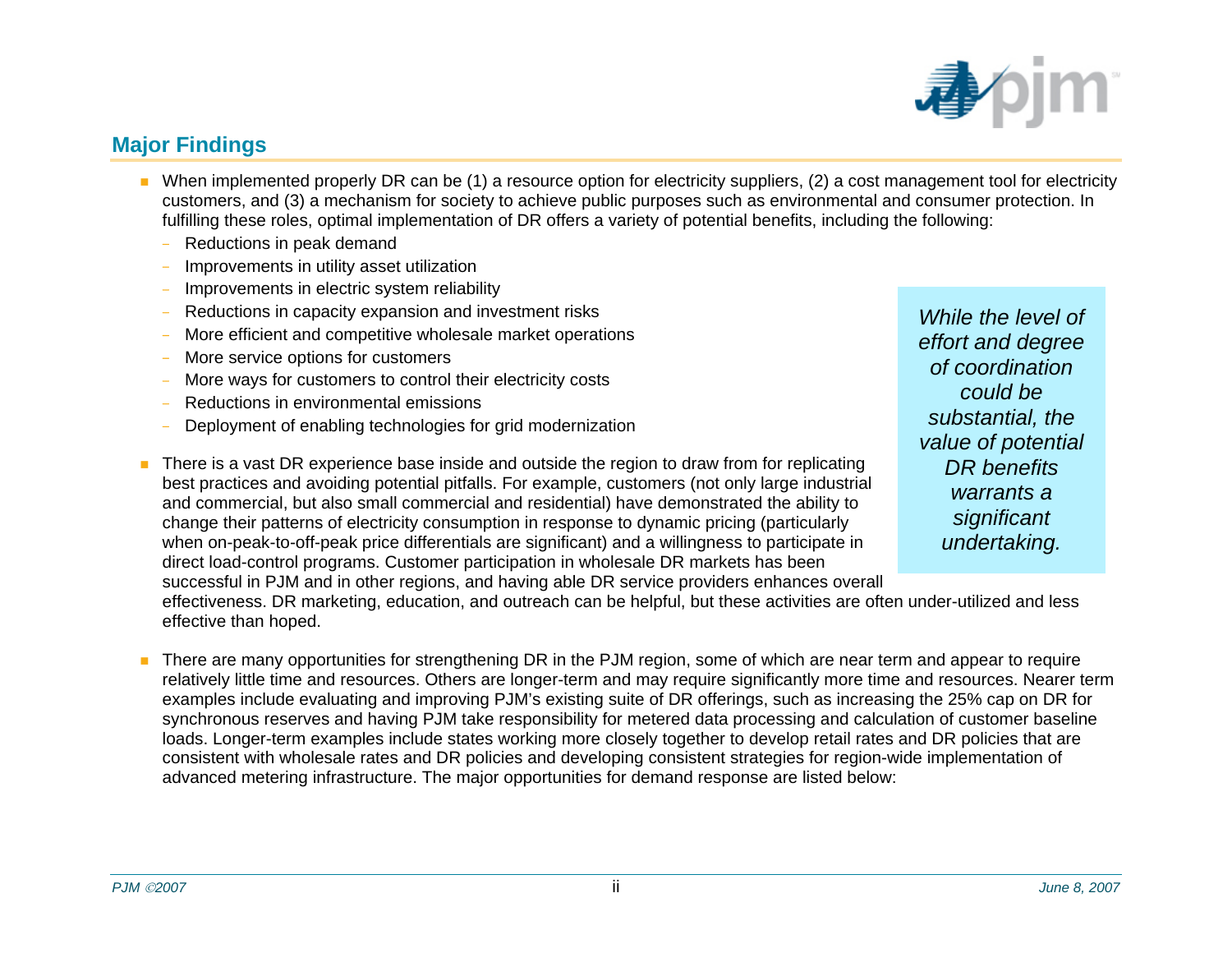

#### **Major Opportunities for Demand Response**

- A regional approach to the development of standardized platforms, communications protocols, investments in enabling technologies, and wholesale-retail DR integration issues
- **New retail rate structures that better reflect wholesale market pricing strategies**
- **Pricing that captures the full value of DR and mechanisms for customers and service providers to** get access to all relevant revenue streams
- **Direct load control for all residences, perhaps through state legislation, and modification of building** codes for new residences so that they include specifications for technologies that accept/address dynamic pricing signals
- **Advanced metering infrastructure (AMI) available to all customers who want it and price** responsiveness with little or no manual intervention
- **Exposure for all customers to hourly wholesale prices**
- **E** Establishment of quantitative (MW) regional goals for DR
- m. Adjustment of the 25% cap that currently exists in PJM's synchronous reserves DR program
- **F** Full responsibility taken by PJM for metered data and calculations used in determining customer baseline loads (CBL)
- Action is needed to address these opportunities. While the level of effort and degree of coordination could be substantial, the value of potential DR benefits warrants a significant undertaking. For example, states need to play a stronger leadership role by making commitments to adopt DR rate designs that include dynamic pricing that is aligned with price signals from wholesale markets. The states also need to coordinate their efforts to evaluate advanced metering infrastructure and work together to develop a unified approach that includes standardized platforms and common protocols that are compatible and functionally consistent across the region. A major education and outreach campaign is needed to better understand customer needs and wants and to educate them – as well as federal and state officials and business, community, and interest group leaders – about DR offerings, costs, and benefits. Leadership and support for these actions is needed from PJM and the federal government.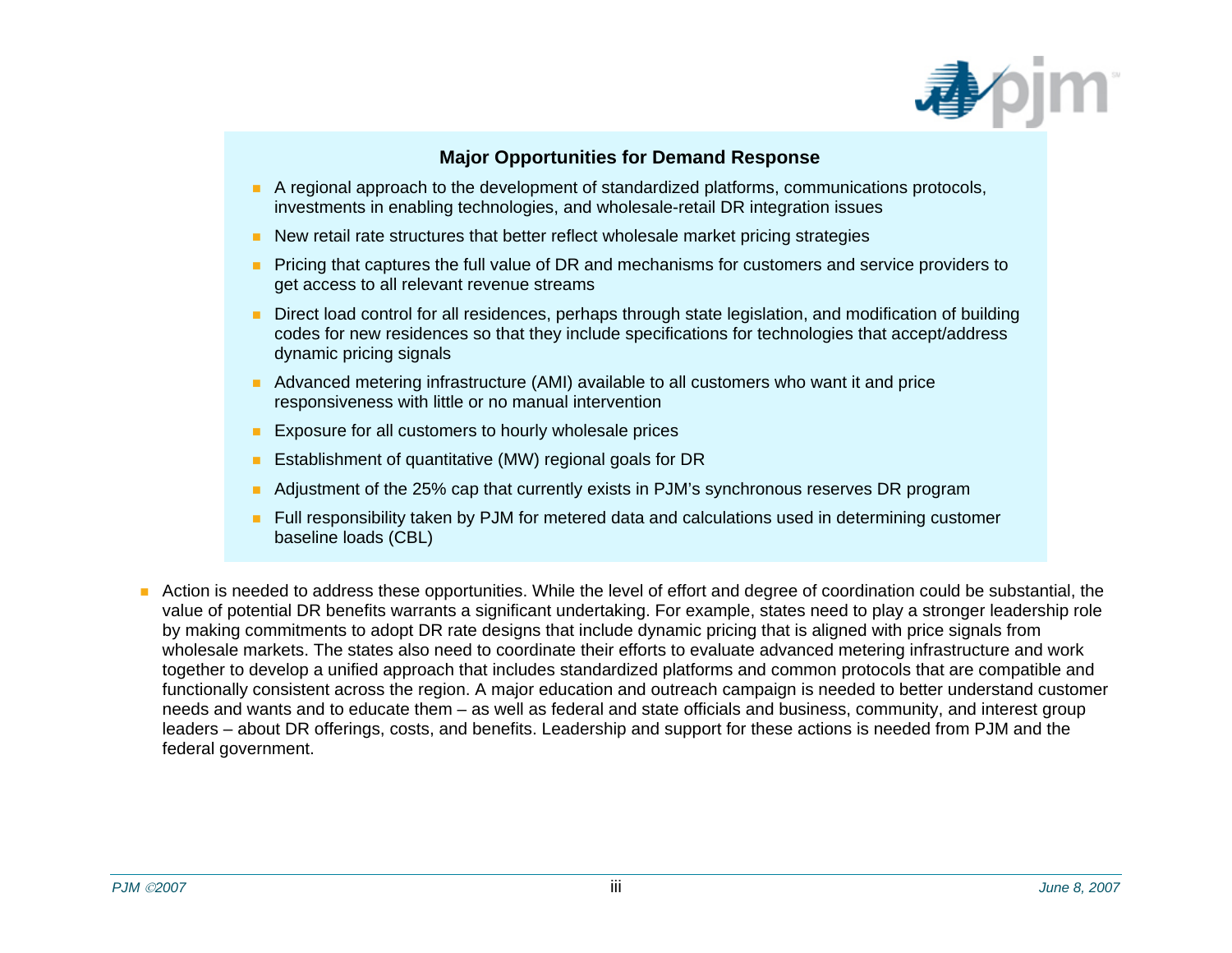

#### **Next Steps**

- The major findings from this Symposium need to be communicated to several key audiences, including members of relevant PJM stakeholder committees and working groups (e.g., Members Committee, Market Implementation Committee, and the Demand Side Response Working Group) and state public utility commissioners and their staffs.
- Existing regional organizations such as the Mid Atlantic Conference of Regulatory Utilities Commissioners and the Mid Atlantic Distributed Resources Initiative – should be utilized to communicate major findings, and these groups should be encouraged to take appropriate actions and assume necessary leadership roles.
- These efforts should be coordinated with the recently established project to encourage more national DR co-sponsored by the Federal Energy Regulatory Commission and the National Association of Regulatory Utility Commissioners. Development of new regional entities or collaborative DR processes to implement the major findings of this symposium should be avoided.

#### **Key Themes of the PJM Symposium on Demand Response**

- **Consumer education on the value of DR needs to be expanded significantly.**
- Retail prices need to track wholesale prices and those prices need to be communicated to consumers in a manner and at a time that allows consumers to react and reduce or defer their consumption.
- **Advanced Metering Infrastructure (AMI) will be an important tool in assuring that this communication** takes place and that changes in consumption are appropriately accounted for and rewarded.
- **Pending deployment of AMI and other smart grid technologies, expansion of existing DR programs** at the retail and wholesale levels can result in the capture of DR benefits in the short run.
- **Planning for AMI deployment needs to begin today, by determining appropriate technical protocols** and standards.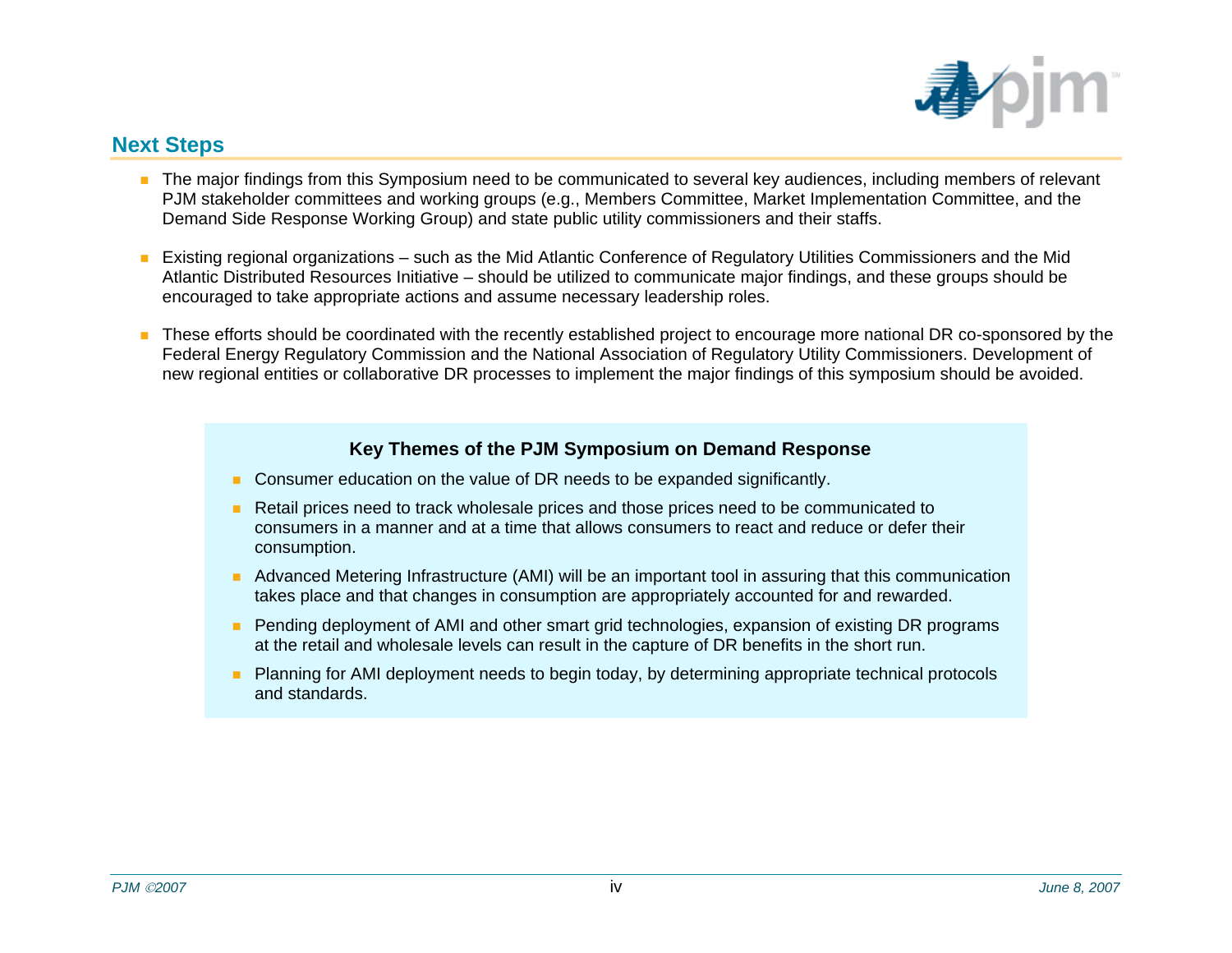

## **Table of Contents**

| 1 <sub>1</sub> |                   |  |  |  |  |  |
|----------------|-------------------|--|--|--|--|--|
| 2.             |                   |  |  |  |  |  |
|                |                   |  |  |  |  |  |
|                | В.                |  |  |  |  |  |
|                |                   |  |  |  |  |  |
|                |                   |  |  |  |  |  |
|                |                   |  |  |  |  |  |
| 3 <sub>1</sub> |                   |  |  |  |  |  |
|                | <b>Appendices</b> |  |  |  |  |  |
|                | Appendix A:       |  |  |  |  |  |
|                | Appendix B:       |  |  |  |  |  |
|                | Appendix C:       |  |  |  |  |  |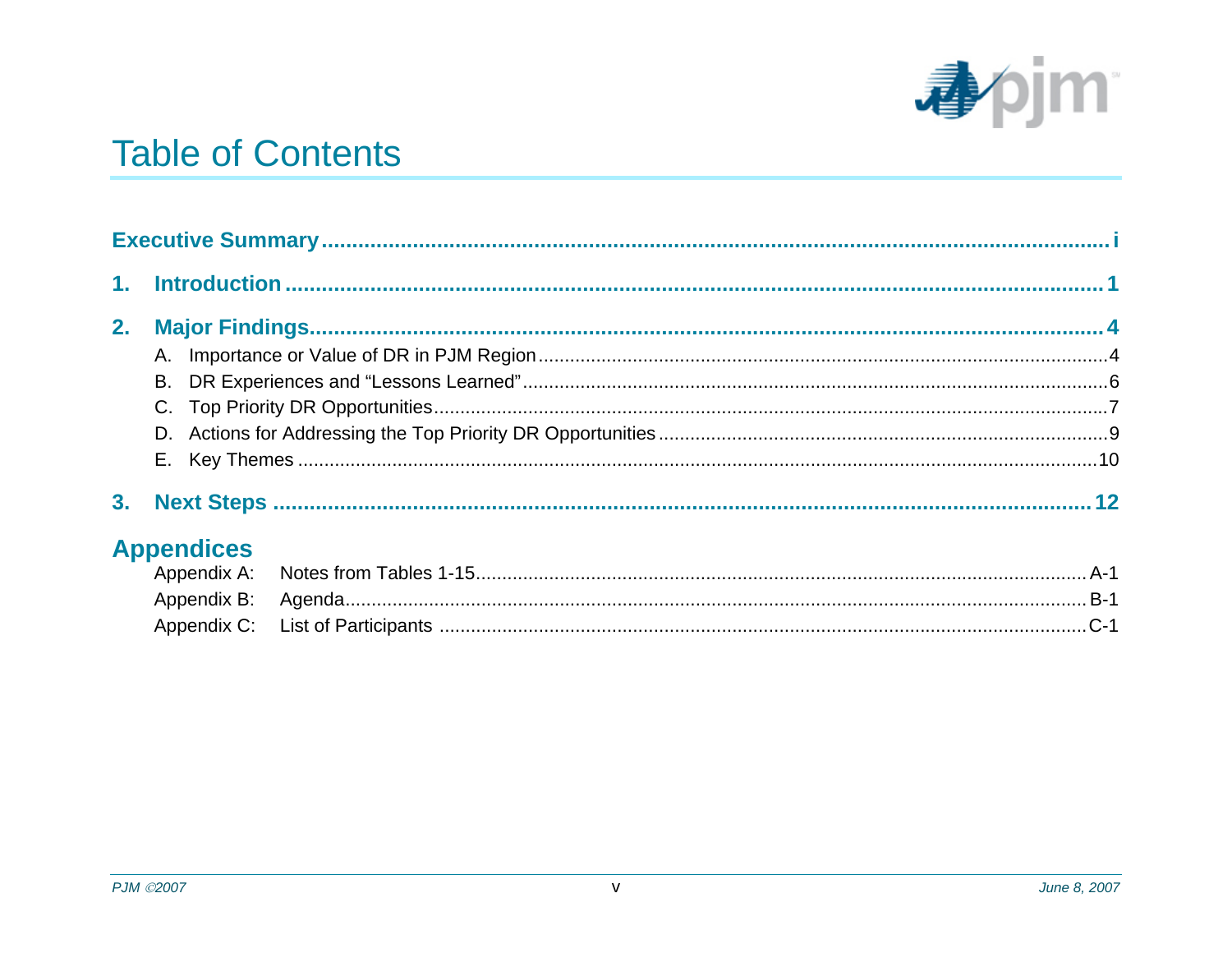

## <span id="page-6-0"></span>1. Introduction

The PJM Symposium on Demand Response was designed to inform and involve key stakeholders in the PJM region in discussions and an exchange of views that would lead to a common understanding of demand response (DR) in the region. Through a carefully crafted process of facilitated presentations and discussion groups, participants worked together on key issues to collaboratively identify potential actions and next steps for moving forward with DR in the region.

A Symposium Planning Team guided the development of the agenda and the invitations to stakeholders. This team represented PJM, regulators, consultants, utilities, and offices of state consumer counsels. Invited participants included the following:

- **Demand response subject matter experts**
- $\mathcal{L}^{\mathcal{A}}$ State regulators
- П State consumer advocates
- п Retail customers
- Industrial end-use customers
- n Generation and transmission owners
- п Electric distributors
- Other suppliers

*The Federal Energy Regulatory Commission is committed to encouraging and assisting in the development of demand response policies and programs, at both the wholesale and retail levels. It is a top priority for this agency*.

- Federal agencies, including the Federal Energy Regulatory Commission (FERC), the U.S. Department of Energy (DOE), and the U.S. Environmental Protection Agency (EPA)
- $\overline{\phantom{a}}$ State departments of environmental protection

Approximately 90 individuals representing these stakeholders attended the symposium in person, with about 50 additional persons listening via telephone. Those participating in person worked for one-and-a-half days to share their knowledge and experiences with demand response policies and programs and to identify specific actions that might be of value in crafting a demand response road map for the PJM region.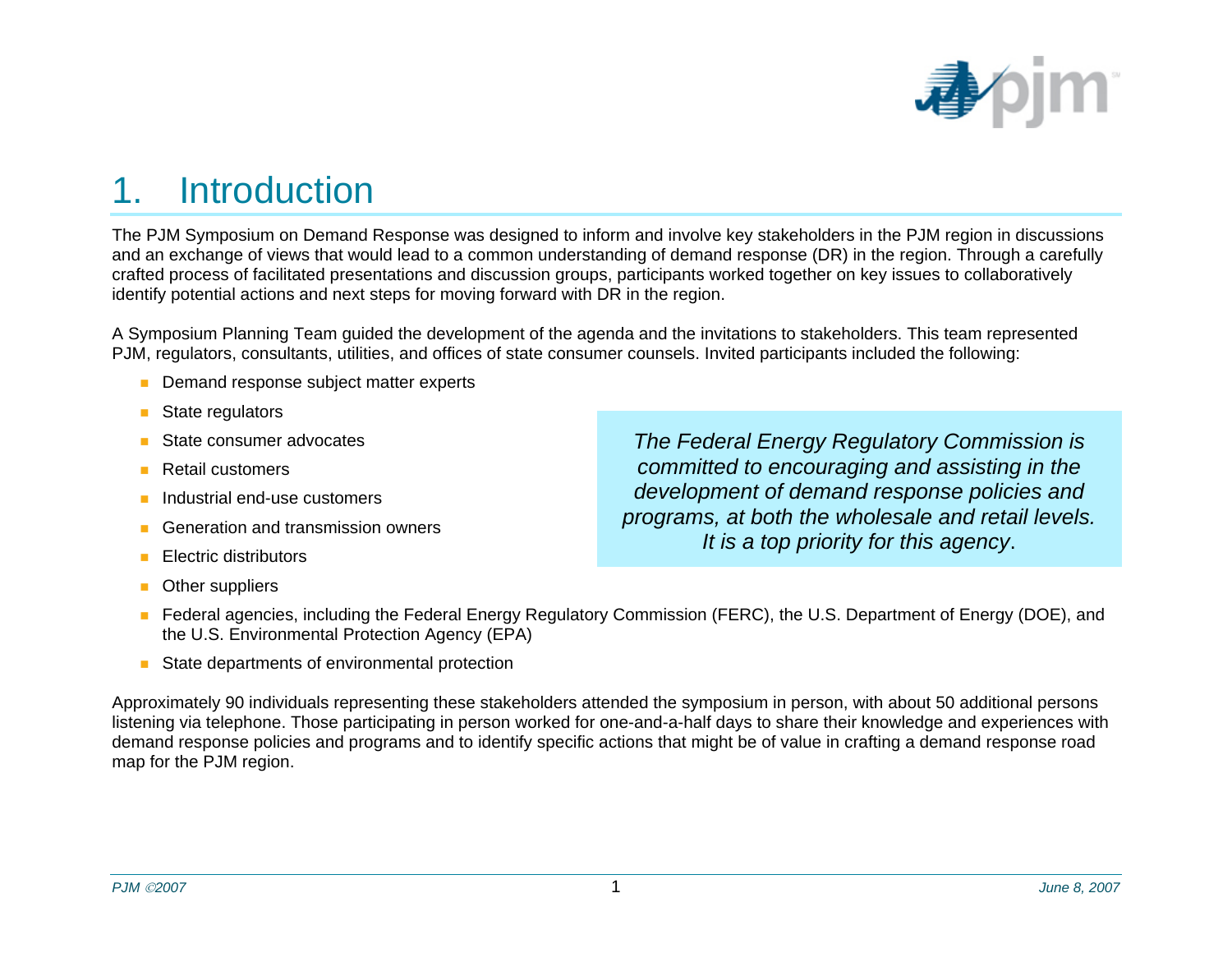

Opening remarks were presented by Audrey Zibelman, executive vice president and chief operating officer of PJM. She encouraged all attendees to think creatively to create a demand response effort in the region that involves customers as true participants in the market and that becomes a permanent feature of the PJM institutional framework.

Keynote presentations were given by Commissioner Jon Wellinghoff of the Federal Energy Regulatory Commission (FERC) and Steve Sunderhoff of Pepco Holdings Incorporated (PHI). Mr. Wellinghoff explained how FERC is approaching demand response, in particularly the interaction of wholesale and retail services. He briefed the symposium participants on the recently initiated FERC-National Association of Regulatory Utility Commissioners (NARUC) demand response collaborative, which will explore these interactions.

Mr. Sunderhoff discussed PHI's effort to make the transmission and distribution system better, provide customers with greater control over their bills, mitigate prices, reduce transmission constraints, and offer energy-efficiency programs. He stressed the need to treat all market participants fairly, compensating them for responding effectively to price and energy supply issues.

Following the first round of facilitated discussions on why demand response is important in the PJM region, two luncheon speakers discussed DR from their perspectives. The first, Consumers' Counsel Janine Migden-Ostrander of the Ohio Consumers Council, encouraged participants to not leave out residential customers. Their needs and implementation requirements are critical to effective DR in the region. She stressed the need for installation of accurate and easy-touse meters and reminded utilities and regulators to set peak prices at times that "make sense." Customer education is a critical part of effective DR in the region – all need to work together to agree on an appropriate DR message.



Commissioner Robert Lieberman, of the Illinois Commerce Commission, discussed managing risk in establishing a DR program. Risk in identifying peak demand, managing price - responsiveness, establishing proper price signals, and participation rates are all part of the insurance equation in DR. He stressed the need to share DR benefits with customers and to value DR actions properly to encourage customers to participate.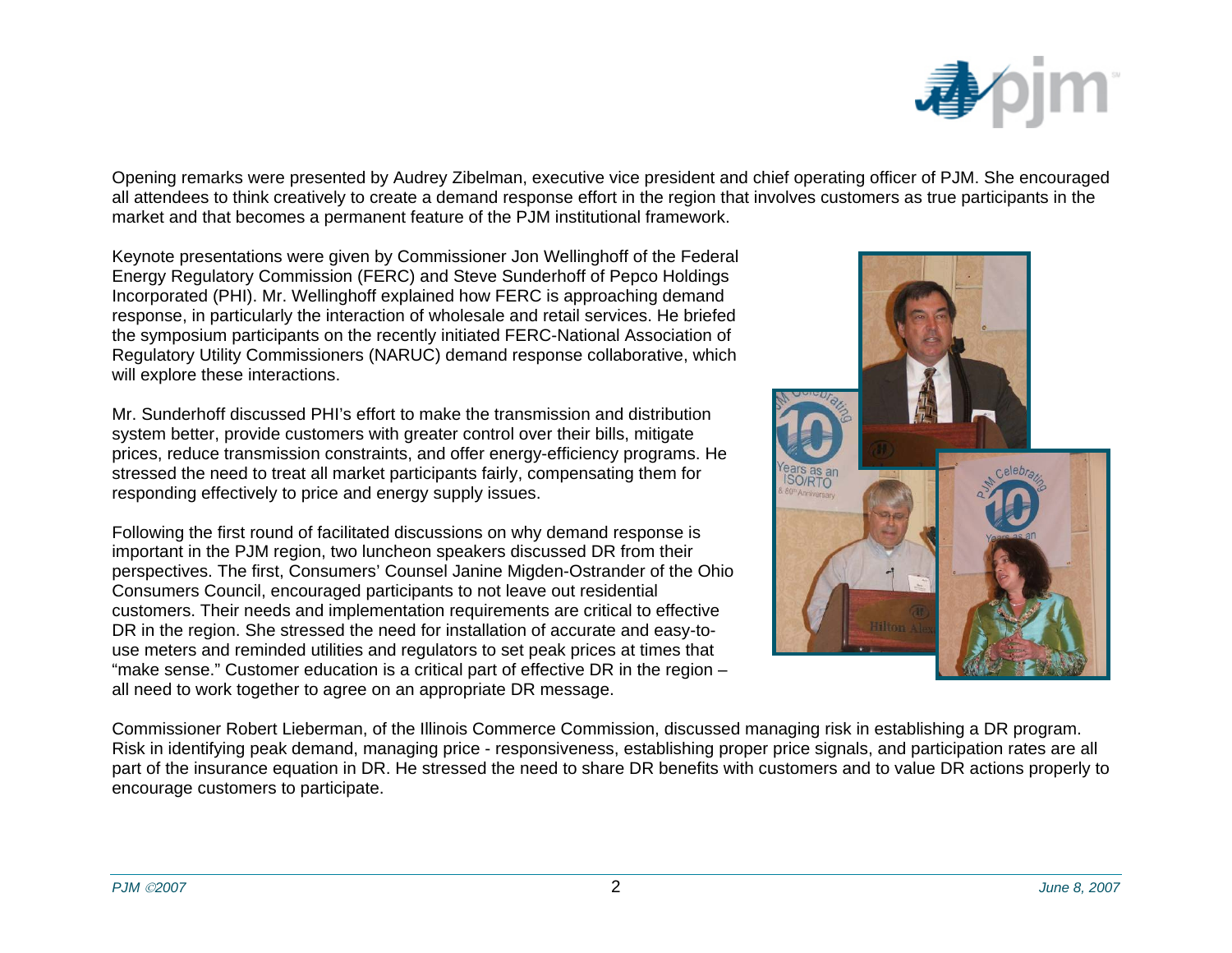

Following the luncheon, Symposium participants discussed DR best practices, barriers, and demand response opportunities. These discussions focused on significant lessons learned about what does and does not work with existing demand response in the PJM region and elsewhere. Each table provided up to five lessons of what has worked and should be replicated and five lessons of what has not worked. Identifying best practices led participants to the next session of the Symposium, which was identifying the **best**  demand response opportunities in the PJM region over the short, medium, and long term. The afternoon ended with reports from each table on their deliberations and a priority-setting exercise to identify these opportunities for demand response in the region. This session resulted in nine priority opportunities for demand response, which were the focus for discussions of actions to be implemented.

Day two of the Symposium built on the discussions and priority-setting opportunities of the previous day. Symposium participants were assigned one of the top-priority DR opportunities and asked to flesh out actions that need to be implemented for each of these opportunities. Action categories included retail market; wholesale market; retail-wholesale integration; key participants and leadership roles; and key prerequisites, such as technical, regulatory, or financial.

The Symposium ended with a session to identify next steps, including gaps, overlapping ideas, and cross-cutting themes. Participants identified short, medium, and long-term steps that need to be taken and articulated their final thoughts on the findings and conclusions of the meeting.

The next section of this Proceedings document (Section 2) highlights the major findings of the discussions that took place at the Symposium – general agreement about the importance of DR to the region, lessons learned about what does and does not work with DR, top priority opportunities for strengthening DR in the region, and actions that can be implemented for making progress with the top priority opportunities.

Section 3 summarizes the results of the discussions about next steps.

Prioritized demand response opportunities and actions are listed in Appendix A. The Agenda for the Symposium is presented in Appendix B. Appendix C is a list of Symposium attendees.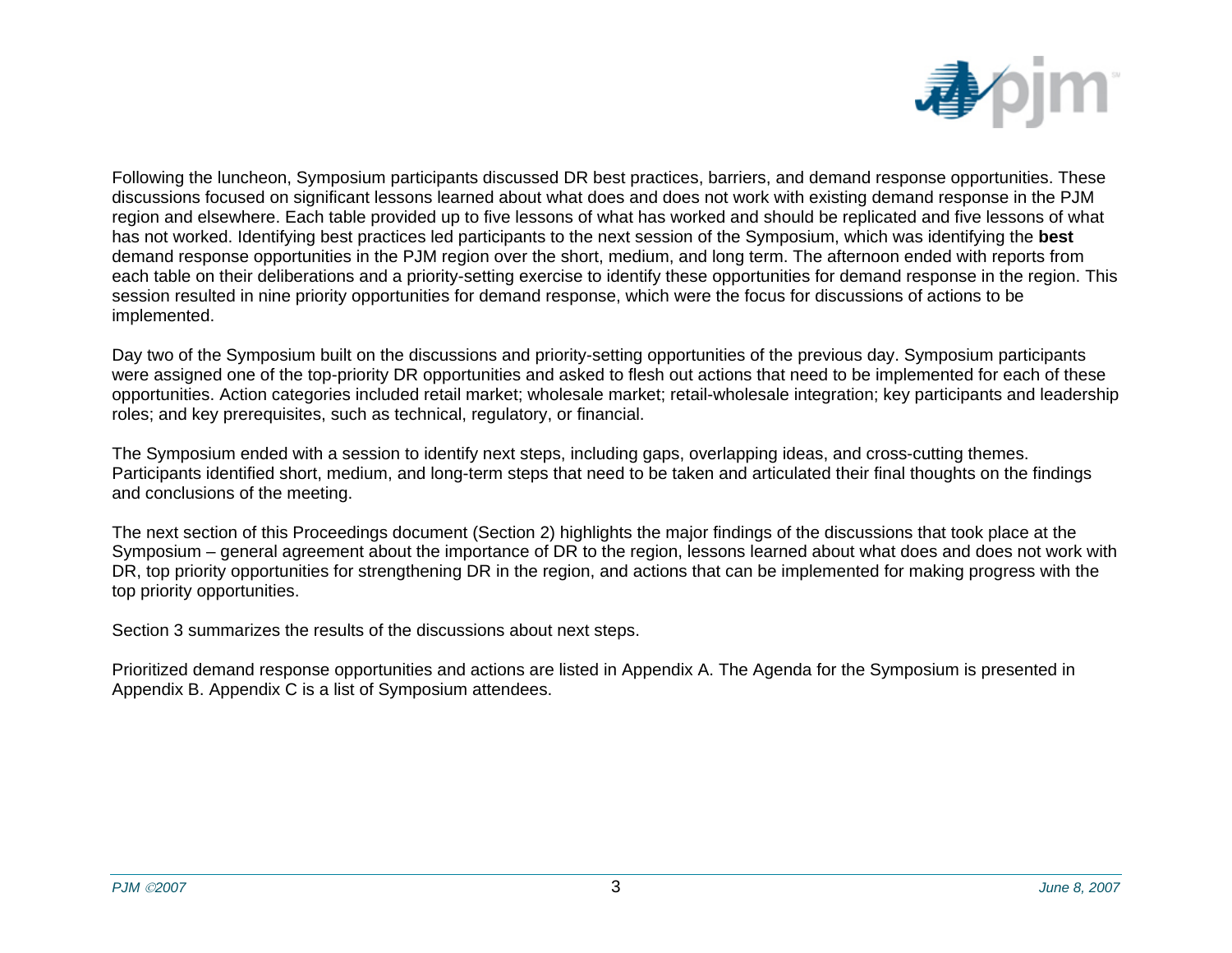

## <span id="page-9-0"></span>2. Major Findings

The Symposium involved fifteen small-group discussions. Participants were assigned to the small groups to achieve a cross section of stakeholder perspectives from across the PJM region. For the majority of the Symposium, each small group discussed the same topics and addressed the same focus questions. Appendix A contains copies of the results produced by each of the small groups (Tables 1-15). The topics and focus questions were:

- Importance or Value of DR in PJM Region
	- − *What are the primary reasons why DR is important for electric system planning and operations and customers in the PJM region?*
- **DR Experiences and "Lessons Learned"** 
	- − *What are the significant lessons learned about what does and does not work with existing DR in the PJM region and elsewhere?*
- **Top Priority DR Opportunities for PJM** 
	- *What are the best DR opportunities for the PJM region over the short, medium, and longer term to realize the benefits and fulfill the value proposition for using DR in electric system planning, operations, and customer support?*
- **Actions for Addressing the Top Priority DR Opportunities** 
	- − *What are the most important actions that need to be implemented for the top priority DR opportunities to be brought to fruition?*

#### **A. Importance or Value of DR in PJM Region**

Demand response offers potential benefits to utilities, customers, and society at large. While it serves an important role in electric system planning and operations today, it is considered to be an underutilized resource whose value in wholesale markets is just beginning to be tapped, not only in the PJM region, but in other regional wholesale markets across the country and around the world. While many customers in the region are DR program participants in both wholesale and retail markets, the level of

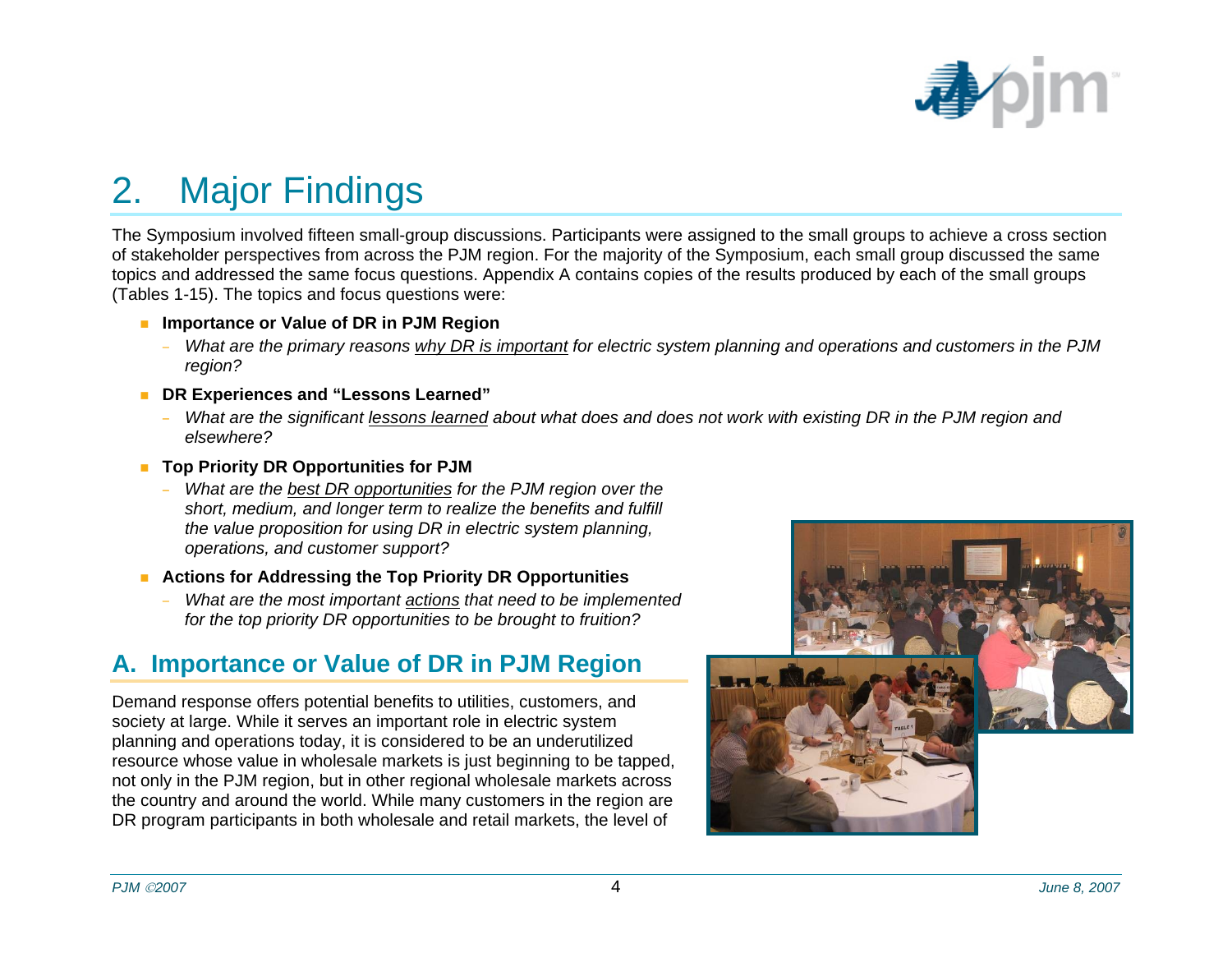

understanding about program offerings and how to take advantage of them is not high and participation is not as high as it could be. The advantages of DR to society at large are the least well understood, and there is little appreciation of the role DR can play in achieving important public purposes such as environmental and consumer protection.

For electric system planning and operations, DR offers a variety of advantages for the level of utilization of utility capital assets, such as power plants and power lines, delivery of reliable electric services, addressing transmission congestion, provision of ancillary

services, and management of electricity supply costs. The primary mechanism for achieving these benefits is through the reduction of peak loads, whether on an emergency basis during times of system need, or throughout the year. As a resource option in power system planning, reductions in peak load can mean delays or deferrals of generation, transmission, and distribution equipment upgrades and/or capacity expansion plans, which directly reduce capacity costs. As a tool for grid operations, peak load reductions can reduce the need for peaking capacity, and thus reduce the cost of electricity, reduce congestion on power lines, and reduce the likelihood of local problems cascading into regional outages, resulting in better reliability.

For customers, participation in DR programs provides a means for managing electricity costs. This advantage depends on the specific DR service option and the terms and conditions for curtailable and/or interruptible services. Participation in DR programs, coupled with use of distributed generation, can result in cost savings with less impact on customer operations. In certain cases, DR also gives customers more choices and greater control over their electricity consumption and electricity bills.

For society at large, expanded use of DR by utilities and customers provides the potential for several overall benefits. One area is environmental protection. Certain types of DR are known to generally reduce electricity consumption which directly translates into lower fuel consumption and lower environmental emissions. In certain instances, the use of DR displaces the use of relatively older and less efficient power plants, which can result in even lower emissions. However, it is also the case that expanded use of DR can result in higher emissions, depending on the local mix and relative cost of power generation units.

*The advantages of DR to society at large are the least well understood, and there is little appreciation of the role DR can play in achieving important public purposes such as environmental and consumer protection.* 

DR also provides society at large with a tool for managing potential market power problems and for protecting consumers from unnecessarily high electricity prices. DR can be used to provide a hedge against certain financial risks and for enabling wholesale electricity markets to be as openly competitive as possible. Deployment of advanced metering and other DR-enabling technologies can play a valuable role in the overall modernization of the electric grid and in ushering in a new era of "smart grid" technologies, tools, and techniques.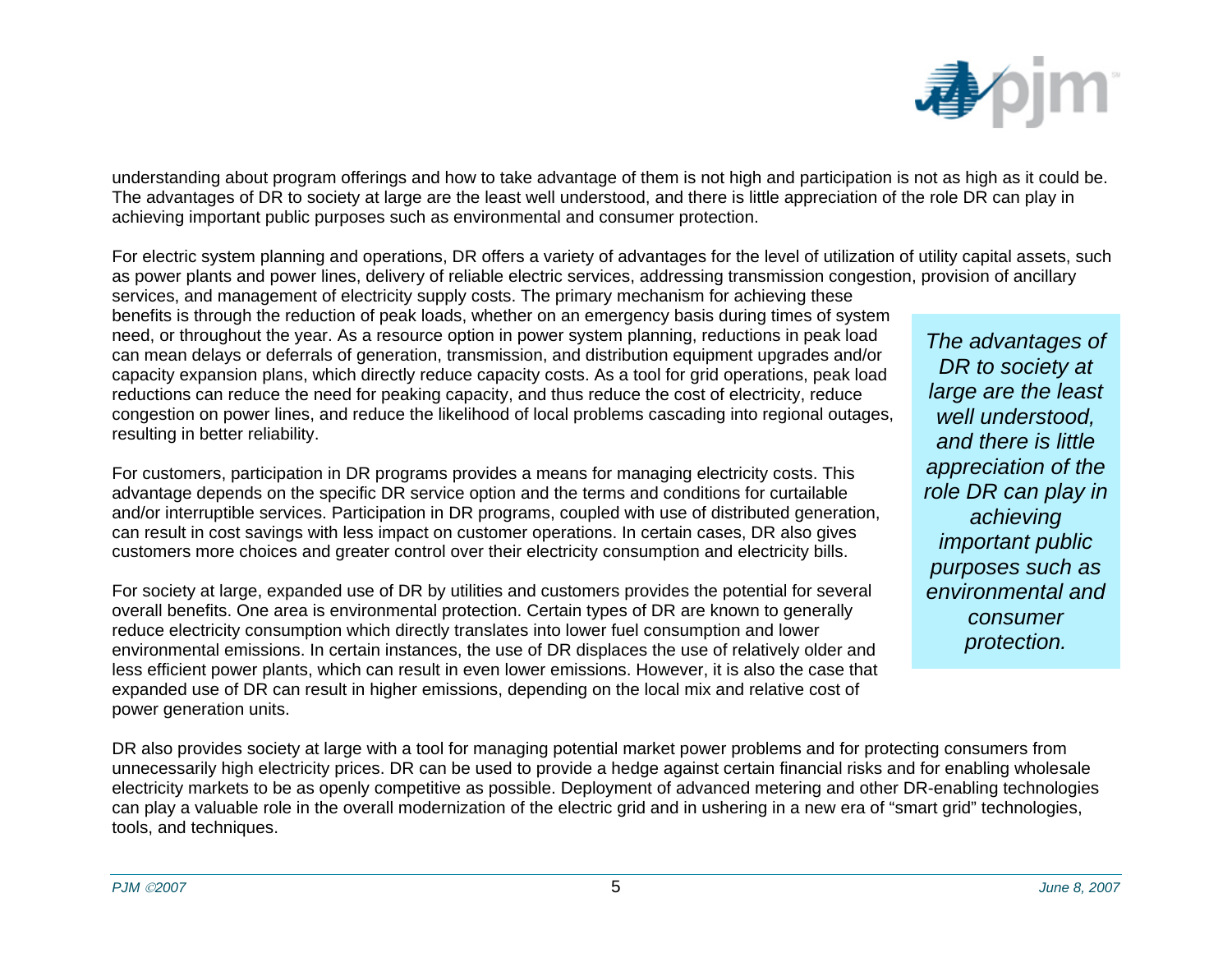

#### <span id="page-11-0"></span>**B. DR Experiences and "Lessons Learned"**

There is a vast experience base with DR programs, tools, and techniques, both inside and outside the PJM region, to draw from. One of the keys to strengthening regional DR efforts involves replicating "best practices," avoiding pitfalls, and repeating mistakes.

Effective DR begins with the customer. Customers need to know about the available DR offerings, understand the costs and benefits of participation, and have the tools they need to respond effectively when called upon by the utility or when price signals make it economically advantageous for them to change their patterns of electricity consumption. Efforts to make participation in DR easy and "customer friendly" generally have paid off. While there is a tendency for utilities to focus on the larger industrial and commercial customer segments for DR (to get the most "bang for the buck"), small commercial and residential customers have proven to be reliable DR participants and should be included to the fullest extent that can be cost-effectively justified.

*Effective DR begins with the customer.* 

Marketing and customer education programs can be effective, but doing it right can be costly; it is often the case that "bill stuffers," and other traditional forms of utility-customer communications may not be enough. Mandatory programs are one way to ensure nearuniversal customer participation, but "command and control" style policies are not generally favored and can be counterproductive. Programs that call for customers to "opt out" rather than "opt in" represent a particularly promising approach for boosting participation.

Effective DR can involve price signals and/or direct load control. Price transparency and significant on-peak-to-off-peak price differentials have been shown to produce reliable customer responses. For example, there are many examples of large customers responding effectively to dynamic pricing; but there are also cases where small commercial and residential customers have effectively reduced peak demand in response to price signals. Recent experience with regional DR involving customer participation in wholesale markets where there is exposure to wholesale prices and fluctuations have generally been successful albeit across a limited base of customers. Having DR service providers in the market has been one of the keys to this success.

However, there has not been a great deal of success with states setting retail rates and DR offerings that are in alignment with wholesale market pricing and DR. Lack of consistency between wholesale and retail DR offerings is a critical issue that needs to be addressed more broadly in the PJM region.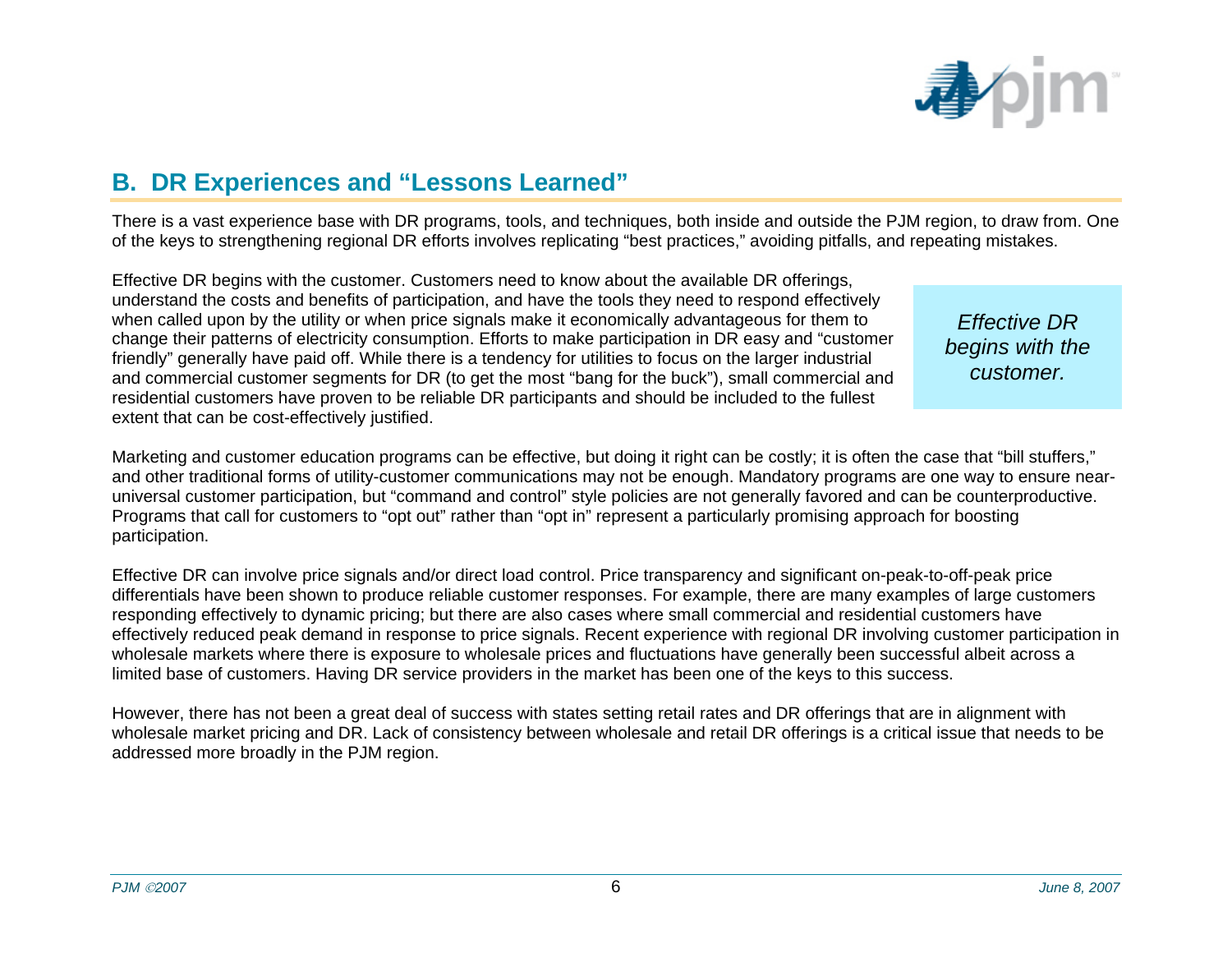

<span id="page-12-0"></span>Measurement, verification, and validation of customer demand responses have been significant challenges for many years, and improvements are still needed. Transparency and simplicity are paramount. "Free riders" and "gaming" need to be kept to a minimum as they undermine the efficacy of DR and its credibility as a resource need to be kept to a minimum as they undermine the efficacy of DR and its credibility as a resource<br>option that can be "dispatched" on equal and consistent terms with supply-side resources.<br>*and significant on-*

Having customers "see the price signals" can occur at a variety of levels of granularity and with a variety of levels of sophistication in deployment technology. DR could be even more effective if advanced metering, communications, and control systems could be universally implemented. Achieving standardized platforms and protocols and consistent functionality in these systems across the region is a difficult challenge to address; doing so requires higher levels of coordination among the states than have been seen before. Leadership is needed to move forward on advanced metering infrastructure (AMI). The federal government is supportive and views AMI as an enabling technology for the development and deployment of a wide array of "smart grid" and grid modernization technologies, tools, and techniques.

## *peak-to-off-peak price differentials have been shown to produce reliable customer responses.*

#### **C. Top Priority DR Opportunities**

There are many opportunities for strengthening DR in the PJM region, some of which are near term and appear to require relatively little time and resources, while others are longer term and may require significantly more time and resources. Nearer-term opportunities involve making incremental improvements to the existing suite of PJM's DR offerings, as well as to those of the states in the region. Longer-term opportunities involve the development and deployment of new DR programs, strategies, tools, and techniques.

In the near term, there is an opportunity to get more customers to participate in existing DR programs and to expand dynamic pricing to more customer classes, at both wholesale and retail levels. Increasing participation could involve changing customer-incentive payments and/or doing a more comprehensive job of marketing, outreach, and customer education. It also involves evaluation of legacy programs and developing strategies for modernizing them and making them more attractive to a broader set of customer types and classes. Opportunities exist for making these programs attractive to customers by having more flexible cutoff dates, more operations, and batch process exemptions.

*Lack of consistency between wholesaleand retail DR offerings is a critical issue that needs to be addressed more broadly in the PJM region.*

Expanding dynamic pricing could include setting wholesale prices at the node level instead of the zonal level to increase the transparency of price signals and having the states review rate designs and include more options for time-varying rates.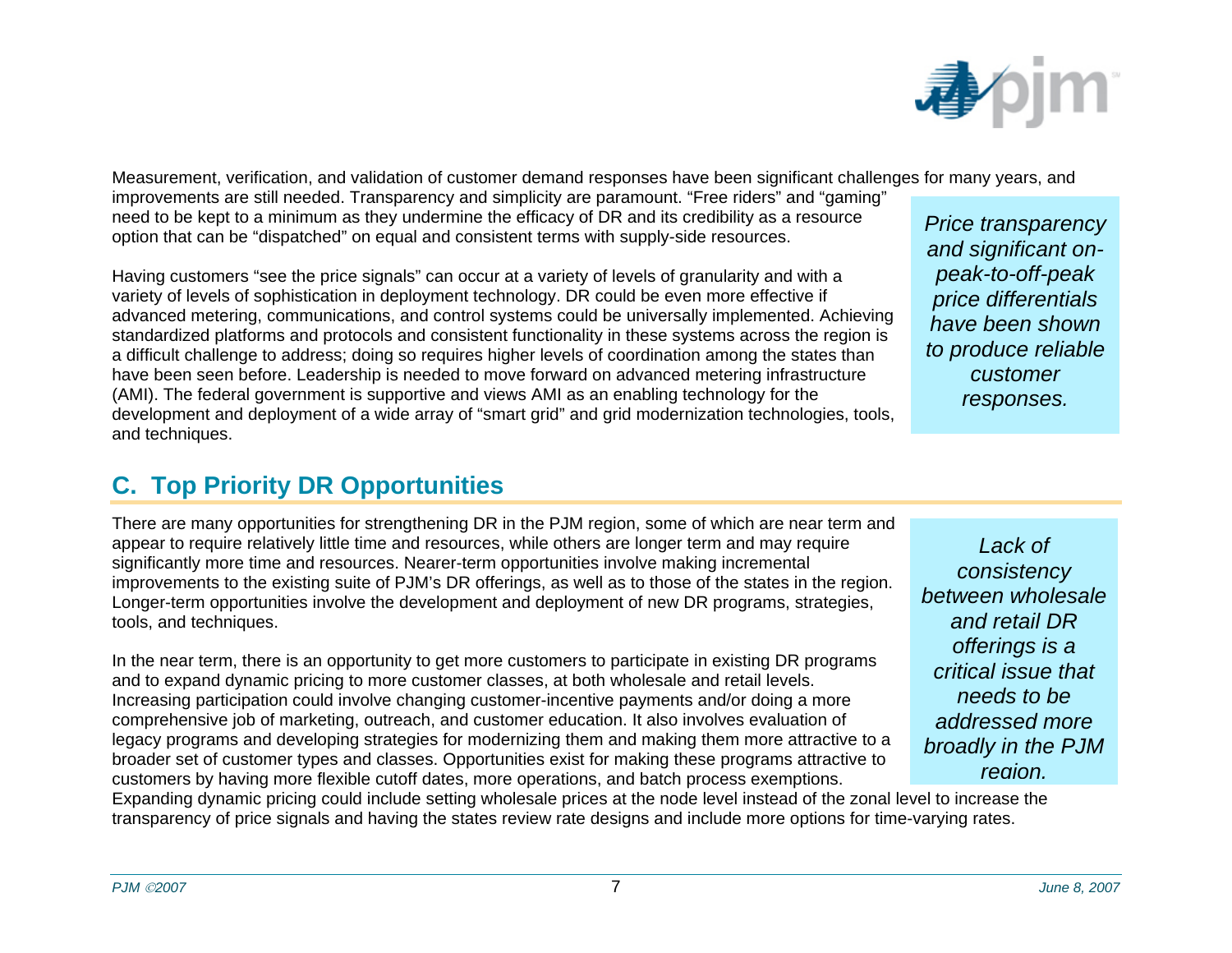

In the near term there is room for improvement with the settlement process for existing wholesale DR market participants and in the processes for determining compliance and the amounts of load reductions. This could require greater standardization of meter data submissions.

In the longer term there is an opportunity to address advanced metering technologies and explore ways to get them universally applied or at least available to all customers who want them. There is a vision in the industry of the "smart grid," which involves the integration of information and communications technologies with every facet of electric system operations, including generation, transmission, distribution, and end-use. Advanced metering is seen as an enabling technology that underpins a larger gridmodernization effort. Achieving this vision, which is supported by the federal government and many of the key stakeholder organizations in the industry, requires substantial coordination, collaboration, commitment, and resources. It is hard to imagine DR reaching its full potential, or being able to provide the full suite of benefits to the electric system, customers, and society, without development and widespread deployment of advanced metering infrastructure and smart grid systems.

Specifically, the top priority opportunities for DR in the PJM region include the following:

- A regional approach to the development of standardized platforms, communications protocols, investments in enabling technologies, and wholesale-retail DR integration issues
- **New retail rate structures that better reflect wholesale market pricing strategies**
- **Pricing that captures the full value of DR and mechanisms for customers and service providers to get access to all relevant** revenue streams
- Direct load control for all residences, perhaps through state legislation, and modification of building codes for new residences so that they include specifications for technologies that accept/address dynamic pricing signals
- Advanced metering infrastructure (AMI) available to all customers who want it and price responsiveness with little or no manual intervention
- **Exposure for all customers to hourly wholesale prices**
- $\mathcal{L}_{\mathcal{A}}$ Establishment of quantitative (MW) regional goals for DR
- $\blacksquare$ Adjustment of the 25% cap that currently exists in PJM's synchronous reserves DR program
- Full responsibility taken by PJM for metered data and calculations used in determining customer baseline loads (CBL)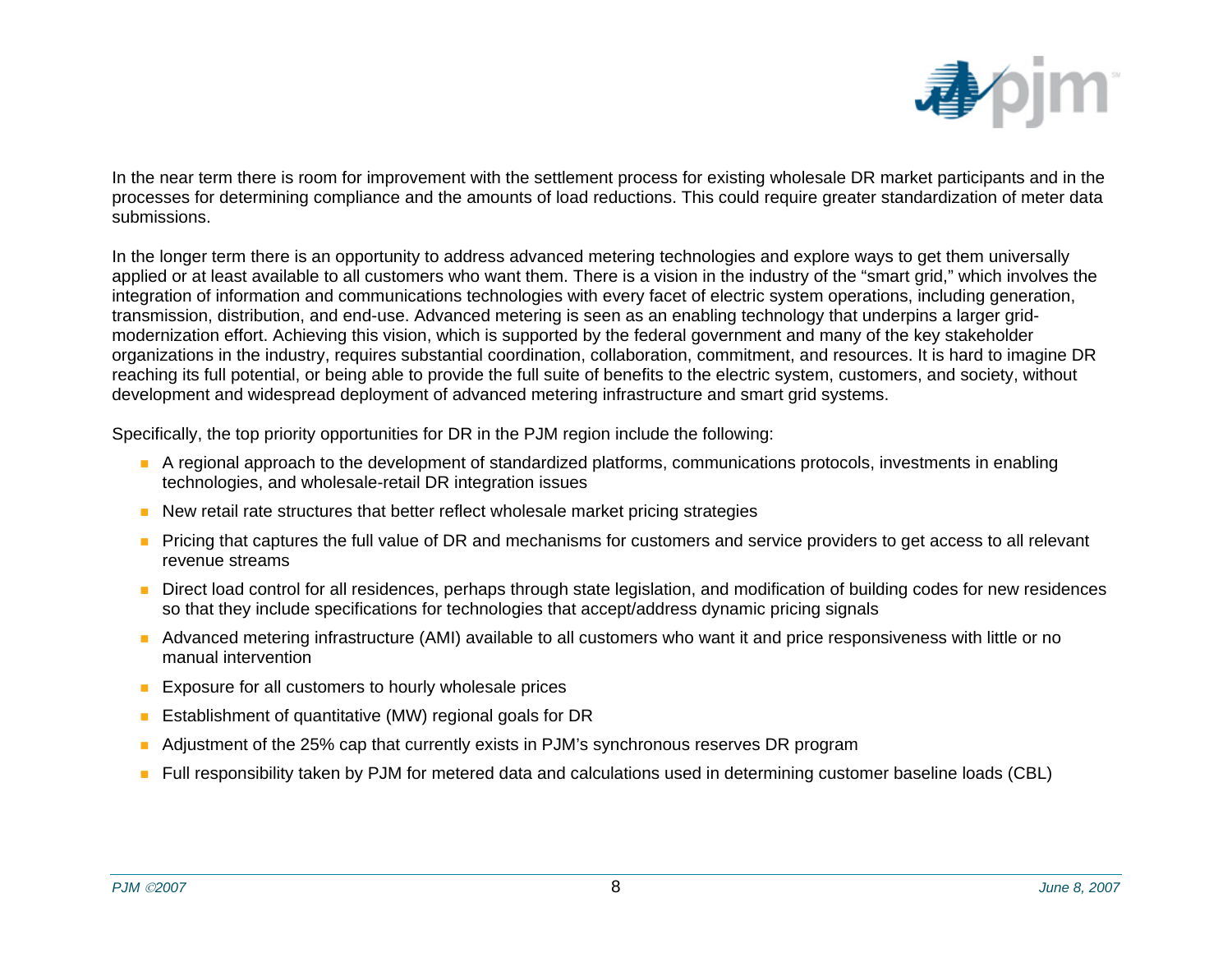

#### <span id="page-14-0"></span>**D. Actions for Addressing the Top Priority DR Opportunities**

Actions are needed to address the opportunities and strengthen DR in the PJM region. The level of effort to do so would be substantial, as would the degree of collaboration and coordination within and among the states in the region. However, the value of DR to utilities, customers, and society, and the magnitude of potential benefits, warrant a significant undertaking.

A number of specific activities, as shown in Appendix A, will be required to address the top priority actions. Many of the identified activities cross cut the various top priority DR opportunities. These activities involve three main themes: *leadership, education, and analysis*.

A new level of leadership is needed that involves all of the relevant stakeholders. Leadership is needed in every state to conduct a review of DR policies, rate designs, and program offerings, to modernize legacy programs, and to implement new, dynamic pricing policies that are consistent with wholesale price signals. This will require action from public utility commissions and possibly, state legislatures.

Leadership will be also needed from the community of DR service providers. This is an emerging industry that is still in its infancy. DR providers can assume an important role in regional DR markets, in working with customers to spur participation in DR programs and responses to DR price signals and incentives.

To achieve greater consistency of DR policies and programs among the states in the region, and between the states and PJM, broad-based leadership is needed to encourage formation of a "multistate compact," or some other form of regional coordination, to establish principles, policies, and guidelines for harmonizing state and regional DR efforts. Leadership from the Federal Energy

*. . . a substantial new commitment of education, marketing, and outreach is needed.* 

Regulatory Commission, U.S. Department of Energy, and U.S. Environmental Protection Agency in support of such an effort could provide a much needed catalyst for coordinating state efforts. Actions by state legislatures, and perhaps the U.S. Congress, may also be required. Consideration of this need by senior management at PJM, relevant PJM stakeholder committees and working groups will be needed. The ultimate aim is to establish (1) a stable market and policy environment; (2) revenue streams that are relatively consistent and predictable; and (3) a long-term regional commitment so that DR markets and business models can develop and flourish.

Leadership from utilities, particularly in the area of advanced metering and smart grid technologies, is also important. Advanced metering infrastructure is a complex and controversial topic. There is general agreement that progress is needed, but there are many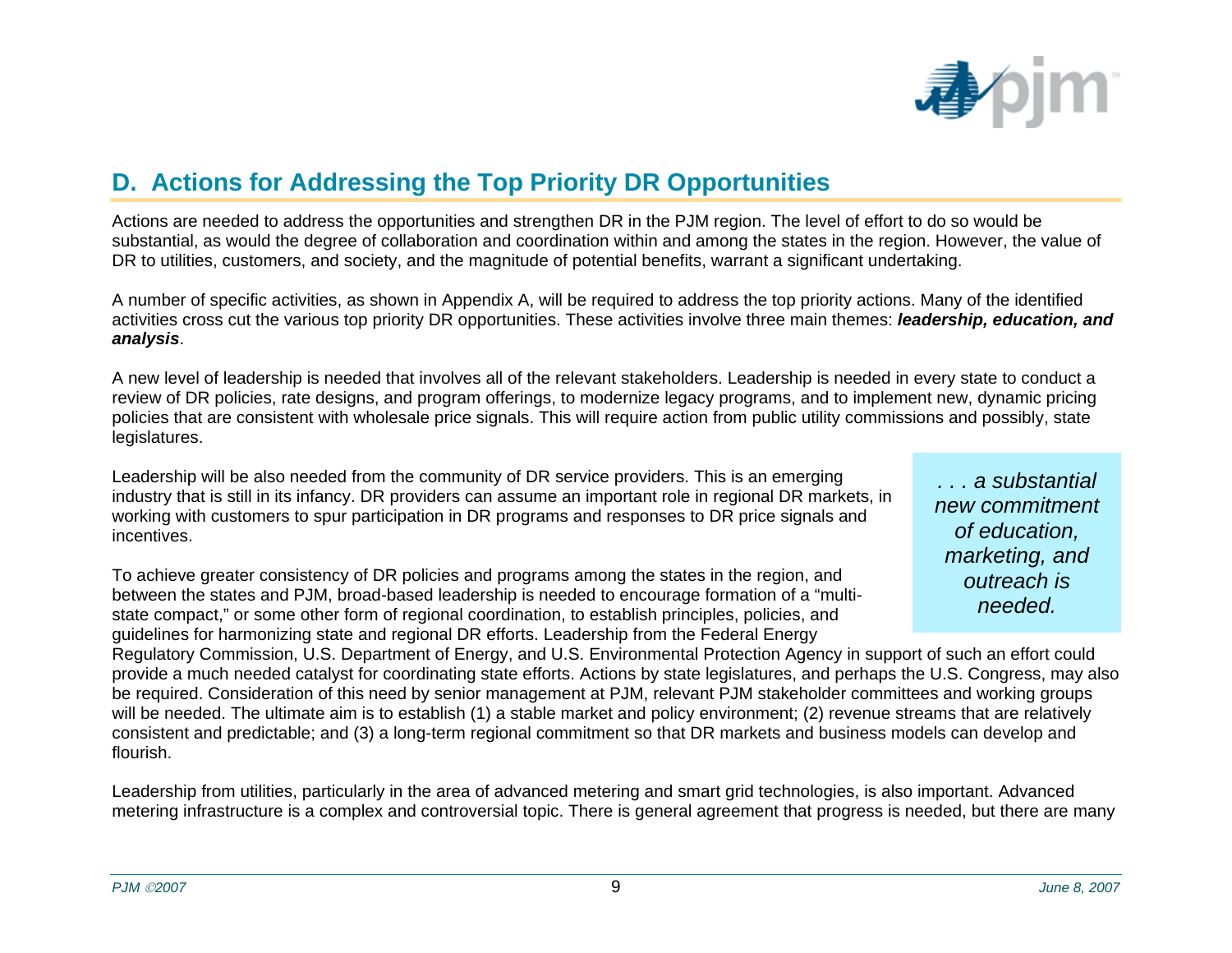

<span id="page-15-0"></span>different points of view about how to proceed. Some are concerned about making premature decisions and prefer to wait until suppliers settle on common protocols, platforms, and functional requirements. Others believe the time is now to move forward with large-scale deployment. Leadership is needed to determine which aspects can be implemented immediately and to ensure that system designs are flexible and can accommodate changing technologies and potential new requirements for expanded functionality. Support from state utility commissions will be needed to assure utilities that their investments in AMI will be recovered.

To support these leadership actions, a substantial new commitment to education, marketing, and outreach is needed. The principal target will be customers (industrial, commercial, and residential) across the region. This campaign needs to involve two-way information flow, both to improve understanding of customer needs and wants with respect to DR, and to explain – in clear and simple terms – the value of DR and the costs and benefits of participation. A second, but no less important, audience will be policy makers and business decision makers from across the region. Elected and appointed officials, government executives and their staffs, business leaders, and leaders from environmental and public interest groups need to have a better understanding of DR, how it works, the

*The aim is to develop DR as a resource for electric system planning and operations so that it can be evaluatedon an equal and consistent basis with supply-side resources.* 

costs and benefits, and the relative merits of alternative approaches. Traditional utility-customer communications techniques need to be augmented for this education and outreach effort to be effective.

Action is needed in the analysis of DR and in the development of standard methods of reporting and valuation of DR costs and benefits. The aim is to develop DR as a resource for electric system planning and operations so that it can be evaluated on an equal and consistent basis with supply-side resources. Better data and methods on DR costs and load shape impacts are needed for this to occur. Analysis of the DR value proposition for customers needs to be expanded to include the implications of using dynamic pricing at the retail level for different customer types and classes.

#### **E. Key Themes**

The key themes of the PJM Symposium on Demand Response were the following:

- **Consumer education on the value of DR needs to be expanded significantly.**
- Retail prices need to track wholesale prices and those prices need to be communicated to consumers in a manner and at a time that allows consumers to react and reduce or defer their consumption.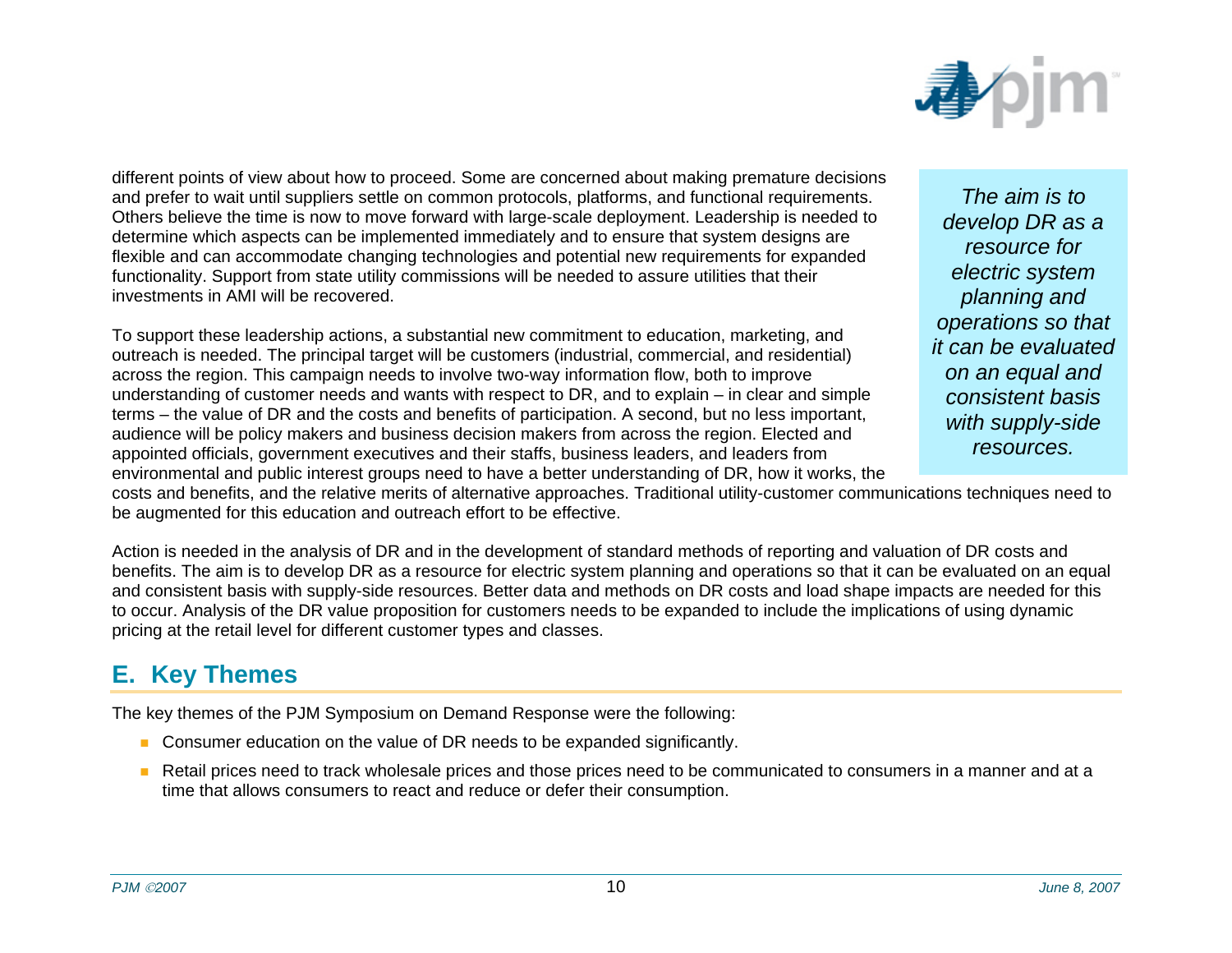

- Advanced Metering Infrastructure (AMI) will be an important tool in assuring that this communication takes place and that changes in consumption are appropriately accounted for and rewarded.
- **Pending deployment of AMI and other smart grid technologies, expansion of existing DR programs at the retail and wholesale** levels can result in the capture of DR benefits in the short run.
- **Planning for region wide AMI deployment needs to begin today, by determining appropriate technical protocols and standards.**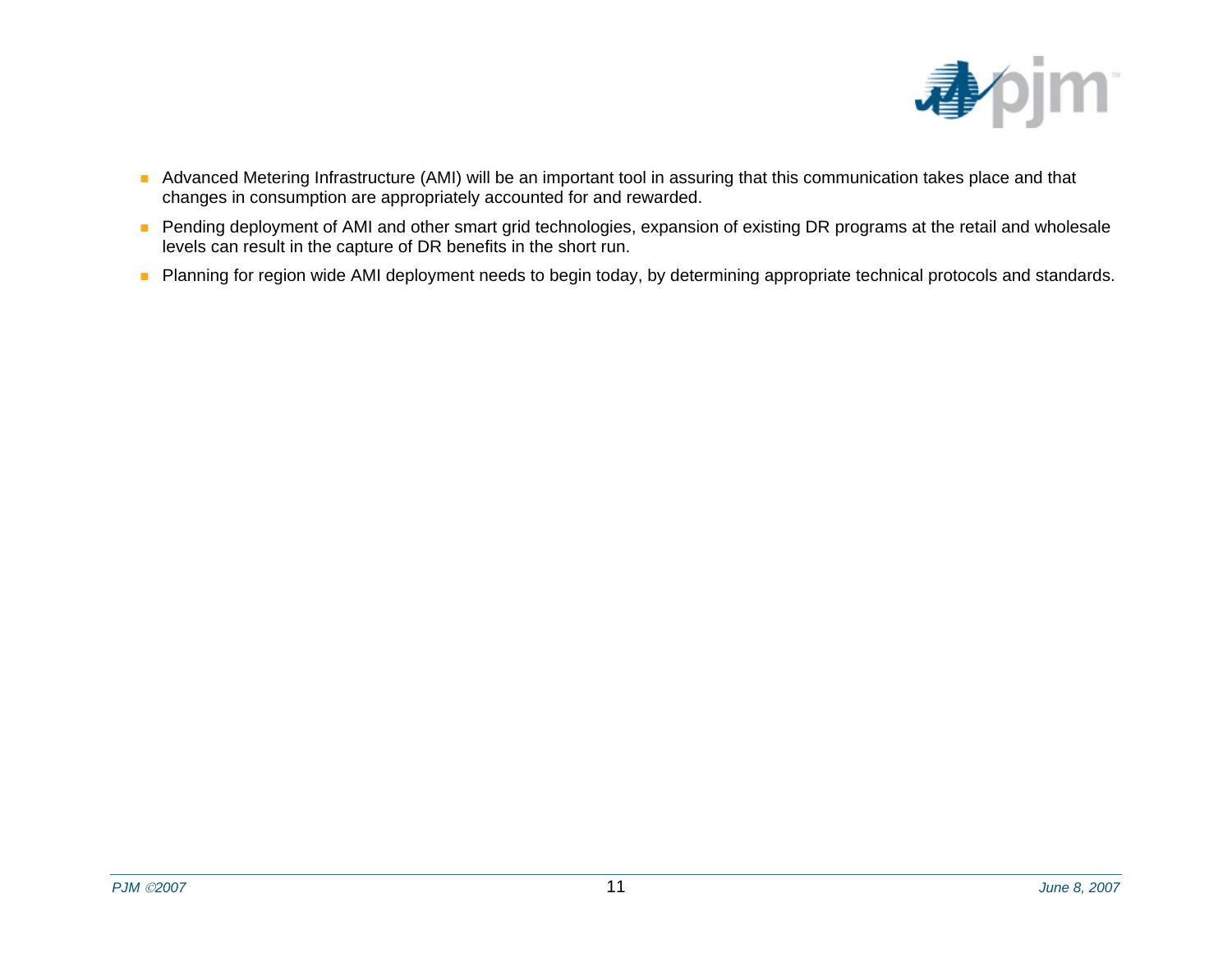

## <span id="page-17-0"></span>3. Next Steps

Symposium participants generally agreed on the value and importance of DR to the region and on what is generally needed to expand and strengthen DR's role. At the same time, it was recognized that there are significant challenges to address. Among them is the difficulty of coordinating numerous state policies and procedures into one cohesive regional policy and program. Regulatory policies, utility programs, legislation, business and industry issues, and consumer needs differ from state to state; to integrate them with the needs of other states will require significant coordination and compromise.

Looking ahead to next steps requires leadership in the integration of retail demand resources with the wholesale market. This integration challenge was a key rationale for PJM to host this Symposium. All in attendance recognized the importance of this coordination challenge, and to the effort that will be needed to

address it.

Leadership on DR will involve all stakeholders in the region – from consumers to regulators, businesses to utilities and more. Since all in attendance understood that successful DR will depend on better knowledge, communications, and political will, the immediate next step is to communicate the major findings from this Symposium to several key audiences, including members of relevant PJM stakeholder committees and working groups (e.g., Members Committee, Market Implementation Committee, and the Demand Side Response Working Group) as well as state public utility commissioners and their staffs.

To improve the knowledge of DR throughout the region, existing regional organizations – such as the Mid-Atlantic Conference of Regulatory Utilities Commissioners and the Mid Atlantic Distributed Resources Initiative – should be utilized to communicate major findings, and these groups should be encouraged to take appropriate actions and assume necessary leadership roles.

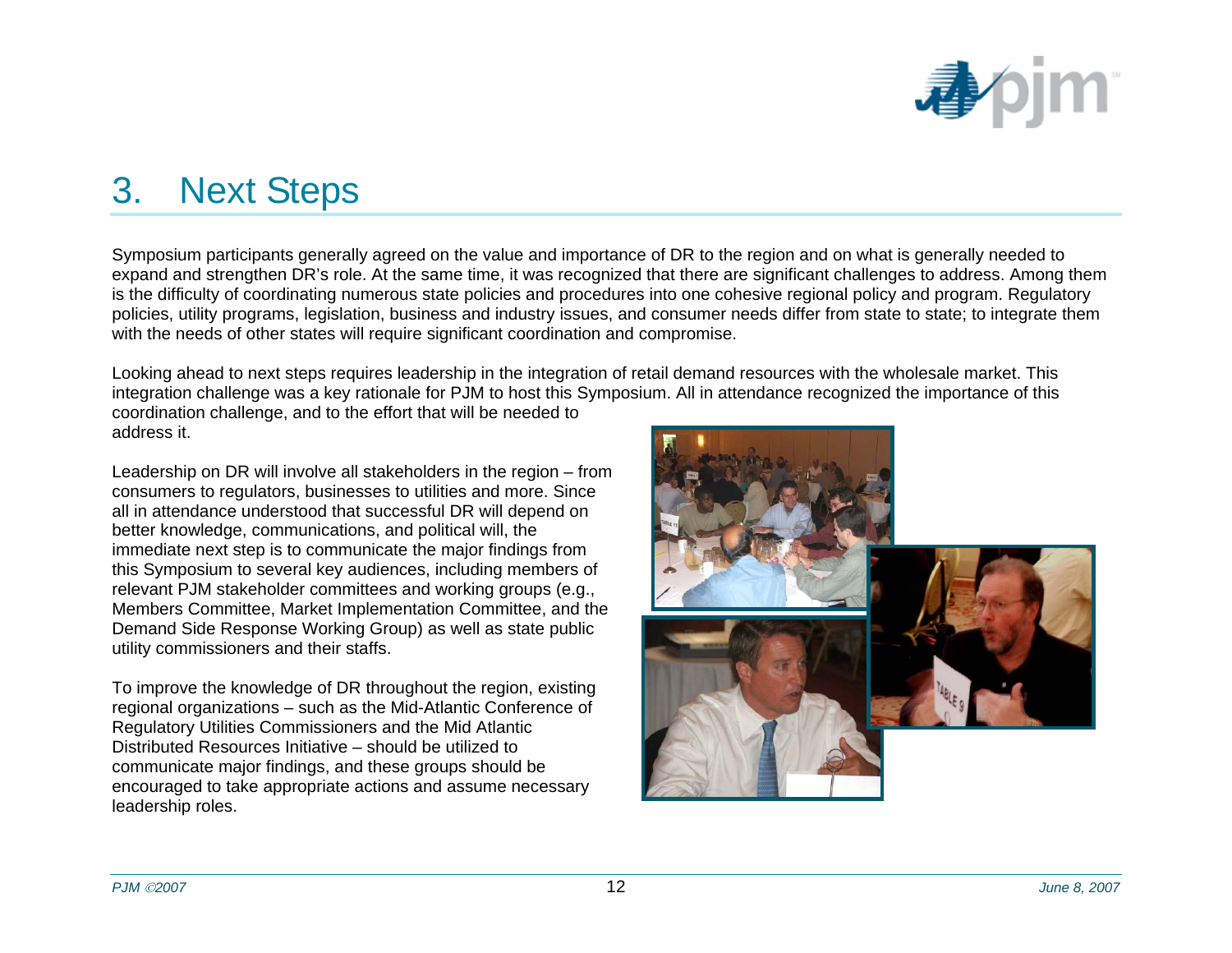

And finally, more successful demand response in the region can benefit from closer coordination with national DR efforts. Toward this end, there is a need to coordinate regional with federal DR activities at the U.S Department of Energy, U.S. Environmental Protection Agency, and the recently established collaborative dialog on DR involving the Federal Energy Regulatory Commission and the National Association of Regulatory Utility Commissioners.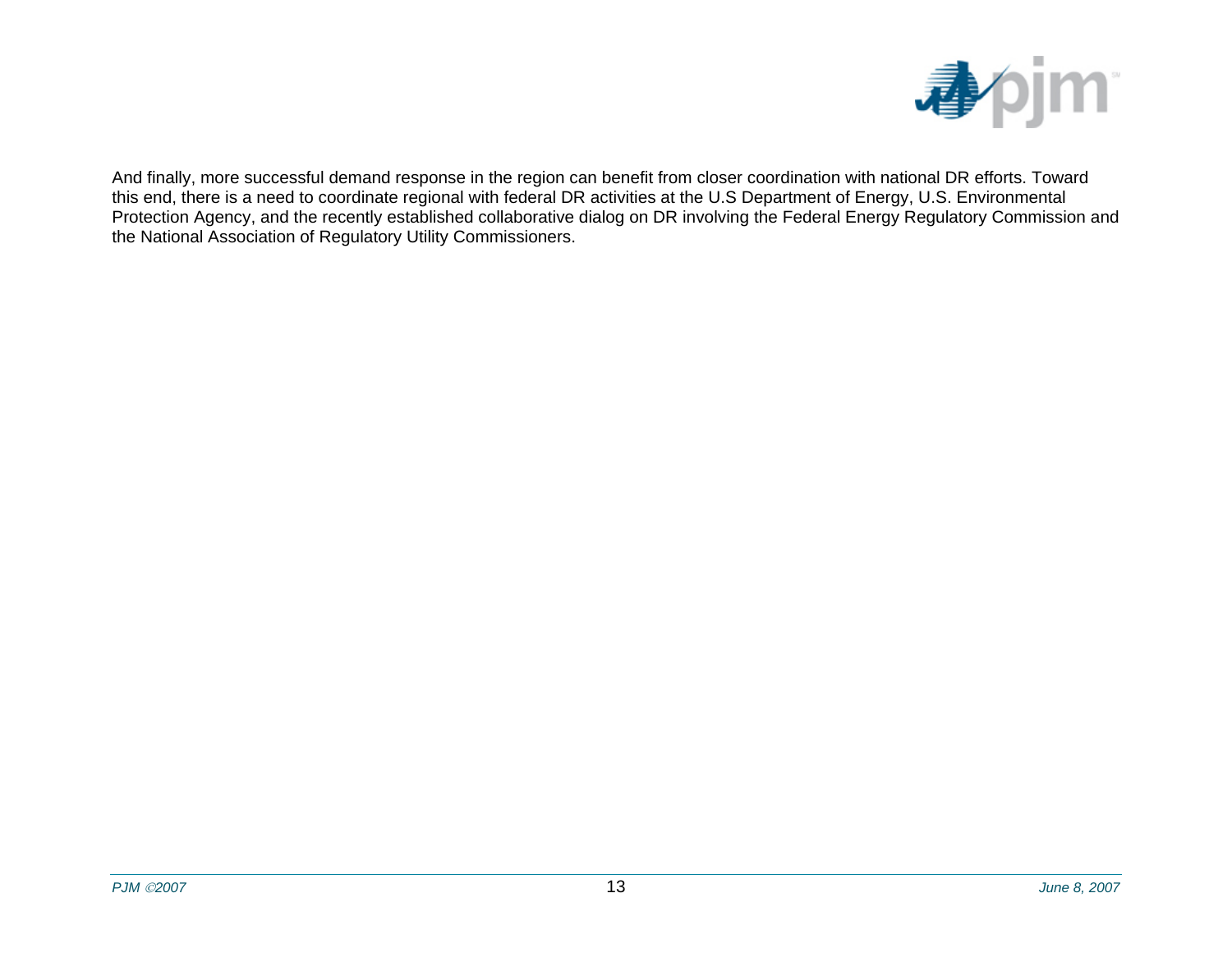

## Appendix A: Notes from Tables 1-15

The following tables reflect the discussions held at each of 15 groups or tables of Symposium participants. Day 1 results include answers to three focus questions:

- Why is demand response important in the PJM region?
- What key lessons have been learned? What has worked? What has <u>not</u> worked?
- What are the best demand response opportunities in the region?

Each table reported the results of their deliberations, shown below as Day 1 tables. Participants prioritized the demand response opportunities at the end of Day 1 and discussed implementing actions for the top vote-getting demand response opportunities. Since there were two fewer tables of participants on Day 2, 13 Day 2 table results are shown below.

For Day 2, each of the 13 tables focused on one top priority opportunity, and recommended specific actions to implement that opportunity, including the following:

- Retail market actions
- $\overline{\phantom{a}}$ Wholesale market actions
- п Retail-wholesale integration actions
- $\mathbb{R}^n$ Key participants and leadership roles
- **Key prerequisites**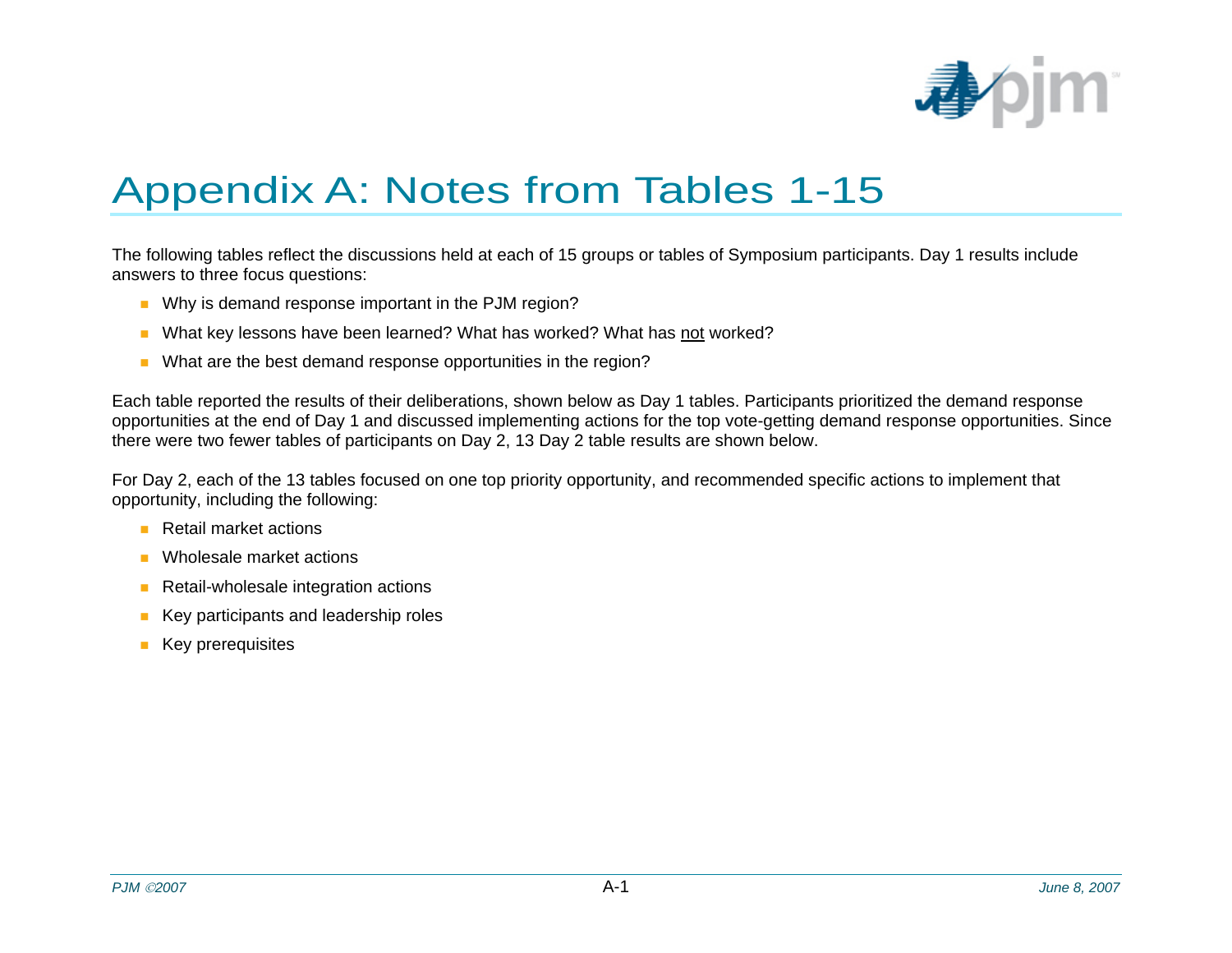

### Table 1 – Day 1

| <b>WHY DEMAND RESPONSE IS</b>                                                                                                                                                                                                                                                                                                                                                                                           | <b>KEY LESSONS LEARNED -</b>                                                                                                                                                                                                                                                                                                                                                                        | <b>KEY LESSONS LEARNED - WHAT</b>                                                                                                                                                                                                                                                                                                                                                                                                                                                                                | <b>BEST DEMAND RESPONSE</b>                                                                                                                                                                                                                                                                                                                                                                                                              |
|-------------------------------------------------------------------------------------------------------------------------------------------------------------------------------------------------------------------------------------------------------------------------------------------------------------------------------------------------------------------------------------------------------------------------|-----------------------------------------------------------------------------------------------------------------------------------------------------------------------------------------------------------------------------------------------------------------------------------------------------------------------------------------------------------------------------------------------------|------------------------------------------------------------------------------------------------------------------------------------------------------------------------------------------------------------------------------------------------------------------------------------------------------------------------------------------------------------------------------------------------------------------------------------------------------------------------------------------------------------------|------------------------------------------------------------------------------------------------------------------------------------------------------------------------------------------------------------------------------------------------------------------------------------------------------------------------------------------------------------------------------------------------------------------------------------------|
| <b>IMPORTANT IN THE PJM REGION</b>                                                                                                                                                                                                                                                                                                                                                                                      | <b>WHAT WORKS</b>                                                                                                                                                                                                                                                                                                                                                                                   | <b>DOESN'T WORK</b>                                                                                                                                                                                                                                                                                                                                                                                                                                                                                              | <b>OPPORTUNITIES</b>                                                                                                                                                                                                                                                                                                                                                                                                                     |
| • Reduce customer costs – social<br>and private benefits<br>• Reduce price volatility $\rightarrow$ spurs<br>economic investment and<br>development<br>• Reliability<br>Operational<br>System planning<br>÷<br>Distribution reliability<br>• Market power discipline<br>• Customer empowerment – interact<br>and express choices and control<br><b>bills</b><br>Environmental – net reduction and<br>overall efficiency | • Application of new<br>technologies that increasingly<br>automate DR<br>Increasing revenue<br>opportunities for DR at the<br>wholesale level<br>Risk/reward for DR in PJM's<br>$\bullet$<br>capacity market<br>Recognition that different retail<br>$\bullet$<br>market segments - need<br>different DR products - more<br>work still needed (red globe)<br>Serious examination of AMI<br>underway | • Keynes vs. von Hayek<br>Ambitious targets but mandate DR<br>capability to customers can choose<br>Too many customers still don't see<br>market-based pricing<br>Some utilities see DR as a revenue<br>risk<br>Cultural (regulatory and utility)<br>discomfort with putting customers in<br>control<br>High transaction costs for CSPs to<br>bridge retail rates to wholesale<br>market DR participation<br>DR is a fragmented story<br>Pricing<br>$\equiv$<br>New transmission lines<br>Environmental benefit? | Integrate wholesale DR with complex<br>retail tariffs (Long-term)<br>**********<br>Develop and implement down market<br>products, i.e., smart thermostats<br>Price signal devices<br>Increase penetration of DR products<br>for office buildings (CHP, thermo<br>storage, energy management) (Mid-<br>term)<br>Initiate education program of smart<br>grid vision and associated issues,<br>i.e., AMI costs/constraints (Short-<br>term) |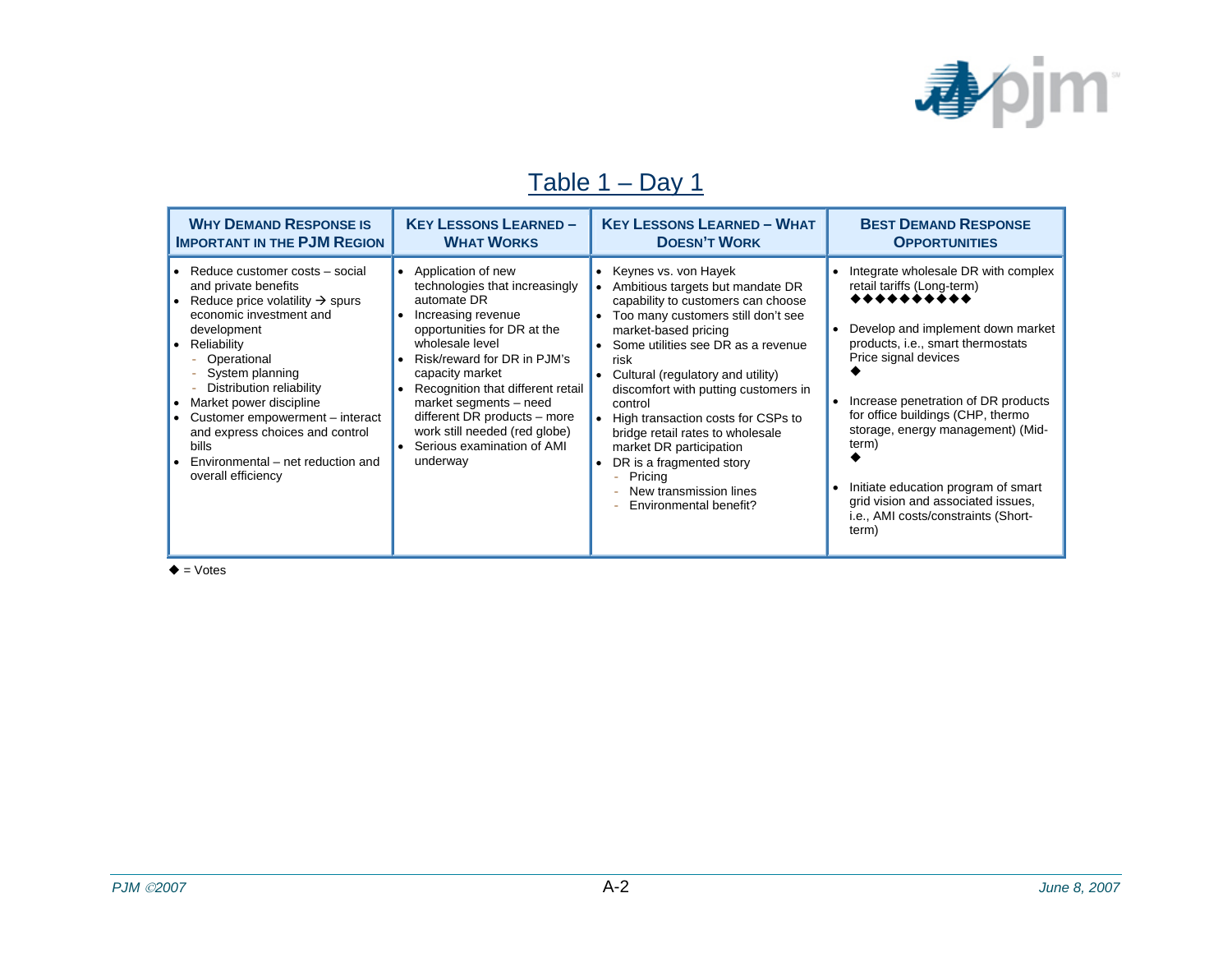

#### Table 1 – Day 2 - Selected Top Vote-Getting DR Opportunity

Mandatory Direct Load Control for All Residences by State Legislation with the Possibility for Mandatory Building Codes for New Residences with Technologies that Reflect Better Pricing Signals

| <b>RETAIL MARKET</b>                                                                                                                                                                                                      | <b>NEW WHOLESALE MARKET</b>                                       | <b>NEW RETAIL-WHOLESALE</b>                                                       | <b>KEY PARTICIPANTS AND</b>                                                                               | <b>KEY</b>                                                                                                       |
|---------------------------------------------------------------------------------------------------------------------------------------------------------------------------------------------------------------------------|-------------------------------------------------------------------|-----------------------------------------------------------------------------------|-----------------------------------------------------------------------------------------------------------|------------------------------------------------------------------------------------------------------------------|
| <b>ACTIONS</b>                                                                                                                                                                                                            | <b>ACTIONS</b>                                                    | <b>INTEGRATION ACTIONS</b>                                                        | <b>LEADERSHIP ROLES</b>                                                                                   | <b>PREREQUISITES</b>                                                                                             |
| Restructure or identify rate<br>structures or incentives<br>Develop valuation technique<br>for benefits to compensate<br>participants and CSP $\rightarrow$<br>virtual peaker<br>Ensure distribution valve is<br>captured | Develop verification<br>methodologies for new d/c<br>technologies | Current pilot for non-interval<br>meter customers to develop<br>M&V methodologies | State policy makers<br><b>Utilities</b><br><b>PJM</b><br><b>CSP</b><br>Consumer groups/business<br>groups | Ambitious (vast and difficult)<br>education process<br>Industry-wide unified<br>commitment to broad<br>education |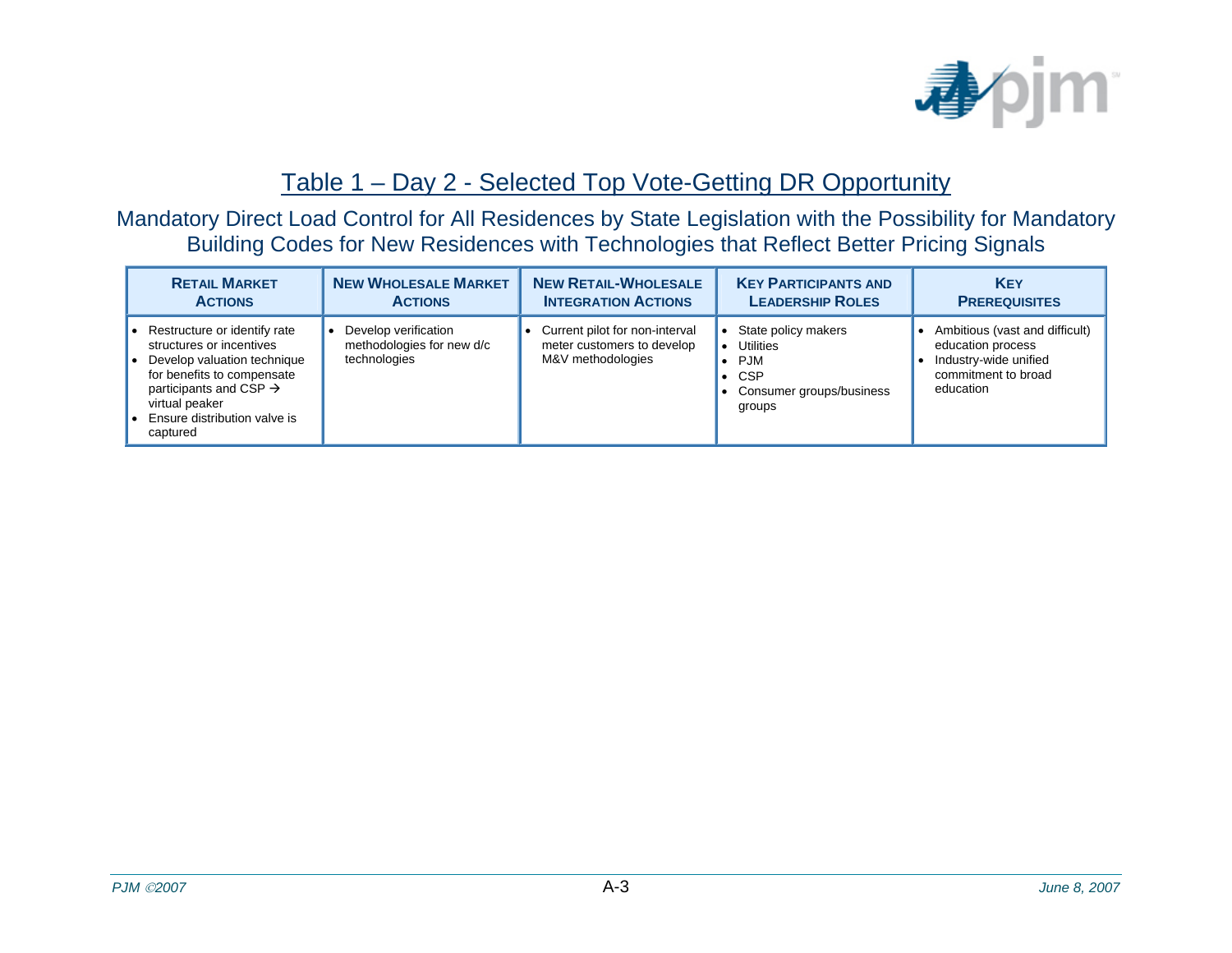

## Table 2 – Day 1

| <b>WHY DEMAND RESPONSE IS</b><br><b>IMPORTANT IN THE PJM REGION</b>                                                                                                                                                                                                                                                                                                                                                                                                                                                                                                                                                                  | <b>KEY LESSONS LEARNED-</b><br><b>WHAT WORKS</b>                                                                                                                                                                                                                                                                                                                                                                                                         | <b>KEY LESSONS LEARNED - WHAT</b><br><b>DOESN'T WORK</b>                                                                                                                                                                                                                                                   | <b>BEST DEMAND RESPONSE</b><br><b>OPPORTUNITIES</b>                                                                                                                                                                                                                                                                                                                                              |
|--------------------------------------------------------------------------------------------------------------------------------------------------------------------------------------------------------------------------------------------------------------------------------------------------------------------------------------------------------------------------------------------------------------------------------------------------------------------------------------------------------------------------------------------------------------------------------------------------------------------------------------|----------------------------------------------------------------------------------------------------------------------------------------------------------------------------------------------------------------------------------------------------------------------------------------------------------------------------------------------------------------------------------------------------------------------------------------------------------|------------------------------------------------------------------------------------------------------------------------------------------------------------------------------------------------------------------------------------------------------------------------------------------------------------|--------------------------------------------------------------------------------------------------------------------------------------------------------------------------------------------------------------------------------------------------------------------------------------------------------------------------------------------------------------------------------------------------|
| Utility perspective: peak demand<br>$\bullet$<br>drives everything. If mitigate peak,<br>gain flexibility on resources, lower<br>investment<br>DR mitigates transmission<br>congestion, so may defer<br>transmission upgrades, investment,<br>etc.<br>Mitigates potential market<br>power/abuse (DR may keep<br>generator from withholding<br>generation to drive up market price)<br>Gives customers more tools to<br>$\bullet$<br>control energy usage/costs. Can<br>benefit all customers by providing<br>price signals<br>Provides environmental benefits by<br>$\bullet$<br>deferring operation of the less-<br>efficient units | • Demand Response is not<br>ubiquitous<br>• Programs that involve real<br>price signals communicated to<br>the end-user work<br>The stronger the signal the<br>stronger the response (i.e.,<br>non-PJM; Alberta)<br>Residential customers can be<br>far more responsive than we<br>give them credit for<br>(dispatchable in 50 sec)<br>• Customer realization of value<br>Education, in the context of<br>other things<br><b>SIMPLICITY</b><br>$\bullet$ | Artificial signals<br>$\bullet$<br>Rate designs that are improperly<br>structured<br>Lack of clear value<br>proposition/business models for<br>DR providers<br>DSR for the sake of DSR (needs<br>to be targeted)<br>Chicken & Egg (automate $\leftrightarrow$<br>benefits $\leftarrow$ capital investment) | For all customers implement real-<br>time meters and rates that support<br>real-time, TOU, or critical peak<br>pricing<br>**********<br>In addition to short-term market-<br>based DR, include long-term<br>contracts for DR to diversify the<br>portfolio<br>******<br>Establish energy-efficiency resource<br>standard with tradable white tags for<br>verifiable and dispatchable load<br>◆◆◆ |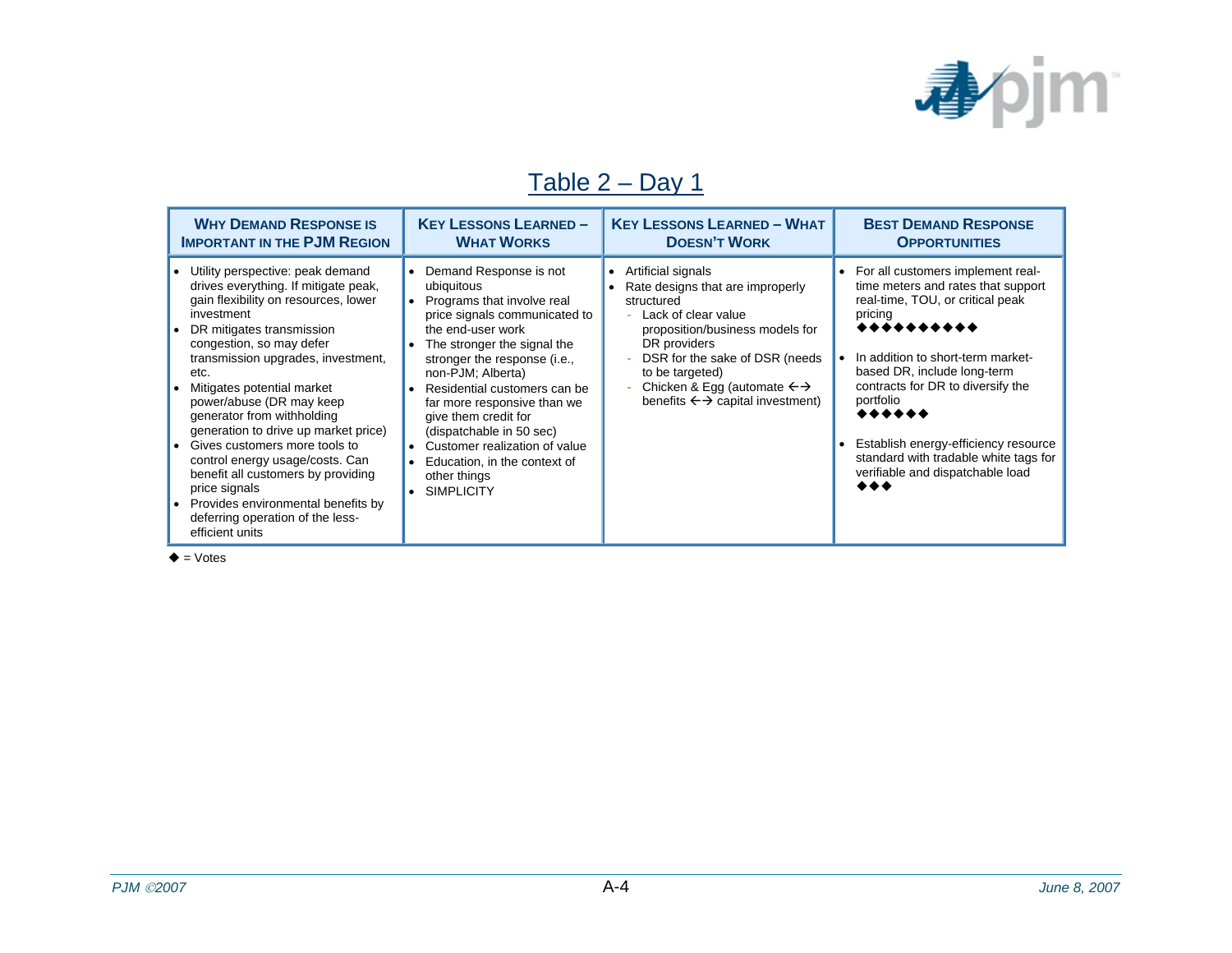

#### Table 2 – Day 2 – Selected Top Vote-Getting DR Opportunity

#### PJM Directly Imports Meter Data and Performs Customer Baseline Load (CBL) Calculations

| <b>RETAIL MARKET</b>                               | <b>WHOLESALE MARKET</b>                           | <b>RETAIL-WHOLESALE</b>                                                                                                                                                                             | <b>KEY PARTICIPANTS AND</b>                                                                                                    | <b>KEY</b>                                                                                                                                                                                                                     |
|----------------------------------------------------|---------------------------------------------------|-----------------------------------------------------------------------------------------------------------------------------------------------------------------------------------------------------|--------------------------------------------------------------------------------------------------------------------------------|--------------------------------------------------------------------------------------------------------------------------------------------------------------------------------------------------------------------------------|
| <b>ACTIONS</b>                                     | <b>ACTIONS</b>                                    | <b>INTEGRATION ACTIONS</b>                                                                                                                                                                          | <b>LEADERSHIP ROLES</b>                                                                                                        | <b>PREREQUISITES</b>                                                                                                                                                                                                           |
| Create and certify meter<br>data service providers | Encourage members to<br>provide meter data to PJM | • Open access to meter data<br>Chicken/egg - resolve<br>commission hesitancy to<br>approve individual EDC<br>metering rollout plans<br>Create standard data<br>formats and metering<br>capabilities | Just Do It!<br>Learn from New England,<br>New York, California<br><b>EDCs</b><br>PJM<br>State commission/<br>customers<br>CSPs | Create standard format for<br>(Meter Data Service<br>Providers) utilities to<br>transmit meter data to PJM<br>Program (software)<br>needed to perform CBL<br>calculation<br>Encourage standard AMI<br>meters for all customers |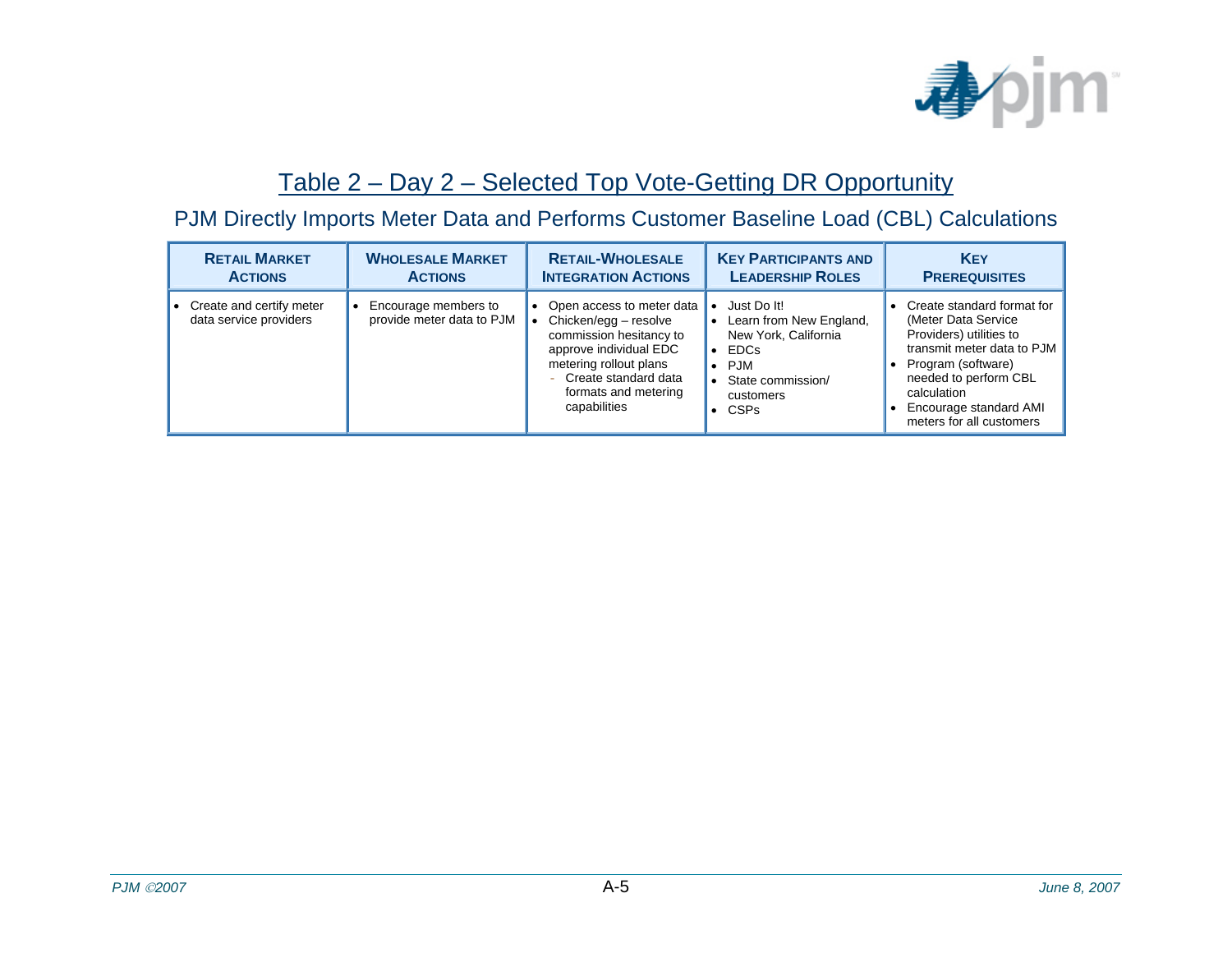

### Table 3 – Day 1

| <b>WHY DEMAND RESPONSE IS</b>                                                                                                                                                                                                                                                                                                                                                 | <b>KEY LESSONS LEARNED-</b>                                                                                                                                                                                                                                                                                                                         | <b>KEY LESSONS LEARNED-</b>                                                                                                                                                                                                                                                                                                                                                                                                                                                                                                              | <b>BEST DEMAND RESPONSE</b>                                                                                                                                                                                                                                                                                                                                                                                               |
|-------------------------------------------------------------------------------------------------------------------------------------------------------------------------------------------------------------------------------------------------------------------------------------------------------------------------------------------------------------------------------|-----------------------------------------------------------------------------------------------------------------------------------------------------------------------------------------------------------------------------------------------------------------------------------------------------------------------------------------------------|------------------------------------------------------------------------------------------------------------------------------------------------------------------------------------------------------------------------------------------------------------------------------------------------------------------------------------------------------------------------------------------------------------------------------------------------------------------------------------------------------------------------------------------|---------------------------------------------------------------------------------------------------------------------------------------------------------------------------------------------------------------------------------------------------------------------------------------------------------------------------------------------------------------------------------------------------------------------------|
| <b>IMPORTANT IN THE PJM REGION</b>                                                                                                                                                                                                                                                                                                                                            | <b>WHAT WORKS</b>                                                                                                                                                                                                                                                                                                                                   | <b>WHAT DOESN'T WORK</b>                                                                                                                                                                                                                                                                                                                                                                                                                                                                                                                 | <b>OPPORTUNITIES</b>                                                                                                                                                                                                                                                                                                                                                                                                      |
| • Market efficiency – economic load<br>response $\rightarrow$ introduces slope to the<br>demand curve<br>Market discipline (market power)<br>• Some kinds of DR are well suited<br>to supply ancillary services (like<br>synchronized reserve)<br>• Ability to reduce a customer's/<br>LSE's Contribution to Peak Load<br>• Relieve and/or defer transmission<br>enhancements | Demand resources are able to<br>participate in all PJM markets<br>Demand resources can get LMP<br>and are able to set market clearing<br>price if marginal unit<br>Provide opportunity for CSPs and<br>3 <sup>rd</sup> party providers to participate<br>Increased technical development<br>and implementation of pilot<br>programs at retail level | • Retail demand resources needs to<br>be integrated more with wholesale<br>Participation needs to go<br>beyond industry<br>Increased coordination between<br>wholesale and state stakeholders,<br>i.e., utilities, advocates, utilities<br>Everyone needs to share the risk<br>- Nobody held harmless<br>Cost shared – same agenda<br>÷.<br>Technical and political barriers in<br>getting price signals to customers,<br>i.e., jurisdictional and regulatory<br>barriers<br>Increase education about PJM and<br>retail DR opportunities | Coordinate a regional approach to<br>DR including facilitating<br>investment, e.g., AMI, enabling<br>tech (Long-term)<br>**************<br>*****<br>Facilitate wholesale - retail seams<br>issue (Mid-term)<br>*****<br>Education and facilitation of<br>existing programs with increased<br>coordination between state and<br>federal/retail and wholesale entities<br>to capture additional DR benefits<br>(Short-term) |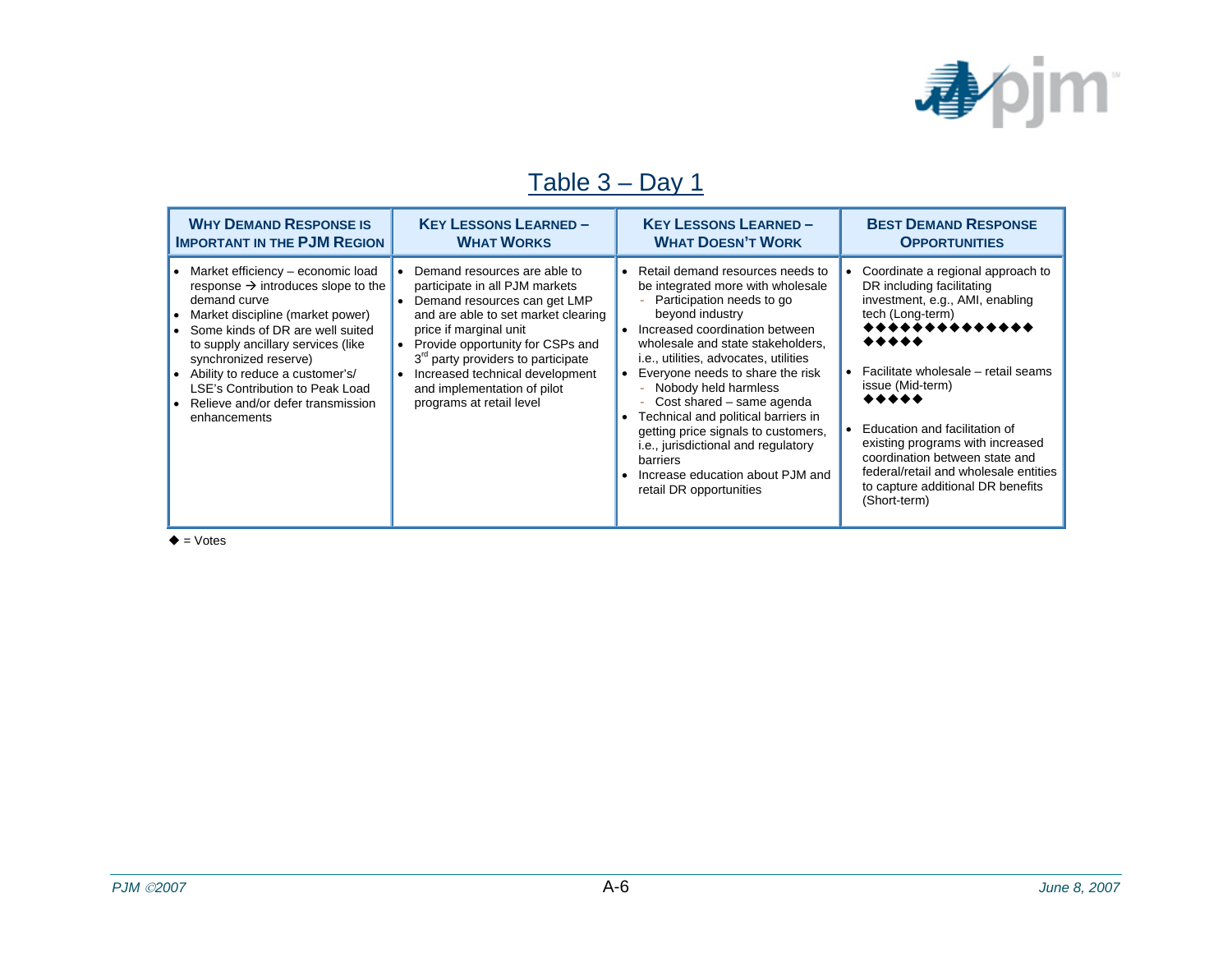

### Table 4 – Day 1

| <b>WHY DEMAND RESPONSE IS</b>                                                                                                                                                                                                                                                                                                                                                                                                                                                                                                                                                                                                                                                             | <b>KEY LESSONS LEARNED-</b>                                                                                                                                                       | <b>KEY LESSONS LEARNED-</b>                                                                                                                                                                                                                                                                                                                                                                    | <b>BEST DEMAND RESPONSE</b>                                                                                                                                                                                                                                                                                                                                                                                                                                                                                                                                        |
|-------------------------------------------------------------------------------------------------------------------------------------------------------------------------------------------------------------------------------------------------------------------------------------------------------------------------------------------------------------------------------------------------------------------------------------------------------------------------------------------------------------------------------------------------------------------------------------------------------------------------------------------------------------------------------------------|-----------------------------------------------------------------------------------------------------------------------------------------------------------------------------------|------------------------------------------------------------------------------------------------------------------------------------------------------------------------------------------------------------------------------------------------------------------------------------------------------------------------------------------------------------------------------------------------|--------------------------------------------------------------------------------------------------------------------------------------------------------------------------------------------------------------------------------------------------------------------------------------------------------------------------------------------------------------------------------------------------------------------------------------------------------------------------------------------------------------------------------------------------------------------|
| <b>IMPORTANT IN THE PJM REGION</b>                                                                                                                                                                                                                                                                                                                                                                                                                                                                                                                                                                                                                                                        | <b>WHAT WORKS</b>                                                                                                                                                                 | <b>WHAT DOESN'T WORK</b>                                                                                                                                                                                                                                                                                                                                                                       | <b>OPPORTUNITIES</b>                                                                                                                                                                                                                                                                                                                                                                                                                                                                                                                                               |
| • Price signals allow rational<br>customer choice, which enhances<br>market efficiency and mitigates<br>market power<br>Demand response offers an<br>environmentally benign and cost-<br>effective alternative to new<br>generation, fuel use, transmission<br>expansion, and congestion<br>Demand response can be targeted<br>to locations and time of greatest<br>need (economic, reliability)<br>Demand response can be effective<br>without 100% customer<br>participation<br>• Demand response can<br>accommodate different customer<br>participation costs, allowing some<br>customers to respond greatly and<br>others to avoid participating<br>altogether, and others in between | Some decreased demand<br>Dialogue across agencies<br>$\bullet$<br>Metering innovation<br>Increase in public interest and<br>support<br>Education (recycling taught in<br>schools) | Conflicting incentives (lack of) and<br>disincentives (utility base ratio)<br>Impact to environment<br>$\bullet$<br>Need ↑ information on resulting<br>generation mix<br>Component of our quality<br>program<br>No price transparency<br>"Sputters" in Regulated States<br>(utility disincentive and rate<br>structure)<br>Not user-friendly<br>Inconsistent DR programs across<br>the country | • Leverage C&I customer base to<br>react to price signals (capacity and<br>energy) in addition to emergency<br>signals<br>Educate C&I to bid DR into RTO<br>$\sim$<br>RPM (Short-term, less than<br>1 year))<br>Promote energy-efficient products<br>to levelize demand curve<br>Verifiable<br>Measurement criteria<br>Term<br>$\equiv$<br>(Mid-term, 3 years)<br><br>• Region-wide standardized<br>platforms<br>Communication protocols<br>AMI deployment, including<br>residential<br>Utility rate structure conducive<br>to DR programs (Long-term,<br>5 years) |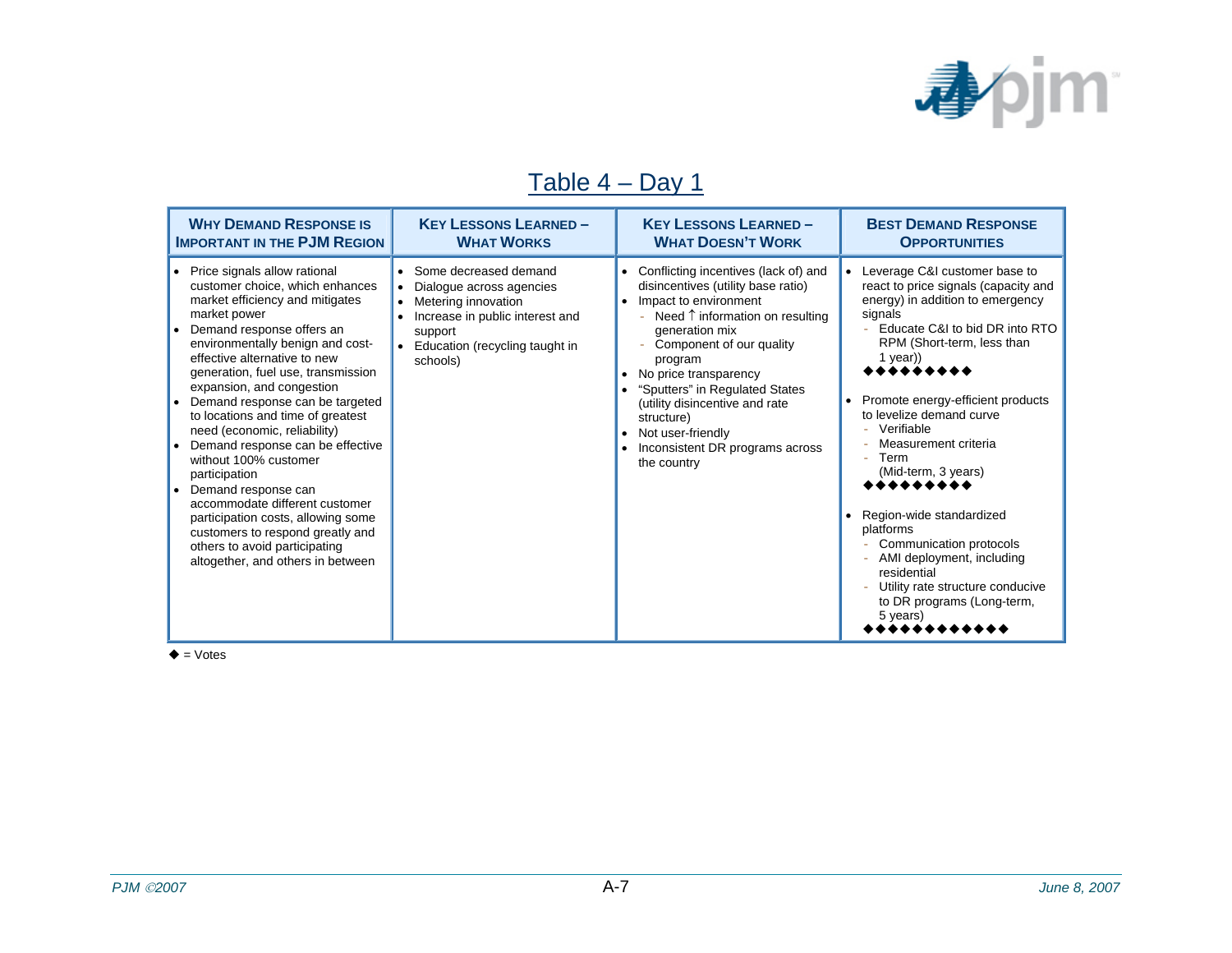

#### Table 4 – Day 2 – Selected Top Vote-Getting DR Opportunity

#### Universally-Available AMI – All Customers Implement Real-Time Meters and Rates So Customers Are Able to Respond With Little to No Manual Intervention

| <b>RETAIL MARKET</b>                                                                                                                                       | <b>WHOLESALE MARKET</b>                                                                                                                                                                         | <b>RETAIL-WHOLESALE</b>                                                                                                                                                                                                                                                                                             | <b>KEY PARTICIPANTS AND</b>                                                                                                                               | <b>KEY</b>                                                                                                                                        |
|------------------------------------------------------------------------------------------------------------------------------------------------------------|-------------------------------------------------------------------------------------------------------------------------------------------------------------------------------------------------|---------------------------------------------------------------------------------------------------------------------------------------------------------------------------------------------------------------------------------------------------------------------------------------------------------------------|-----------------------------------------------------------------------------------------------------------------------------------------------------------|---------------------------------------------------------------------------------------------------------------------------------------------------|
| <b>ACTIONS</b>                                                                                                                                             | <b>ACTIONS</b>                                                                                                                                                                                  | <b>INTEGRATION ACTIONS</b>                                                                                                                                                                                                                                                                                          | <b>LEADERSHIP ROLES</b>                                                                                                                                   | <b>PREREQUISITES</b>                                                                                                                              |
| • Service provider (utility,<br>CSP, etc.) can manage DR<br>program<br>Education program<br>(schools, utilities, CSP)<br>Appropriate retail rate<br>design | Stable program with long-<br>term commitment<br>Facilitate price<br>transparency to end use<br>customer<br>Integration into long-term<br>system planning (Future<br><b>Resource Commitment)</b> | Development and<br>implementation of<br>appropriate industry<br>standards (mechanical/<br>tech.)<br>Open architecture<br>EDI<br>$\equiv$<br>Meter design<br>Ability to capture<br>innovation<br>Increase flexibility of RTO<br>DR coordination and<br>design to respond to<br>differing retail regulatory<br>models | Regulatory/legislative<br>(PUC, RTO, FERC,<br>Legislature)<br>DR delivery channel<br>(LDCs, LSEs, CSPs, Meter<br>Providers and RTOs)<br>End use customers | • Open architecture<br>- Economies of scale<br>- Access<br>State tariffs requiring<br>"Real-Time" rate structure<br>End-user ability<br>$\bullet$ |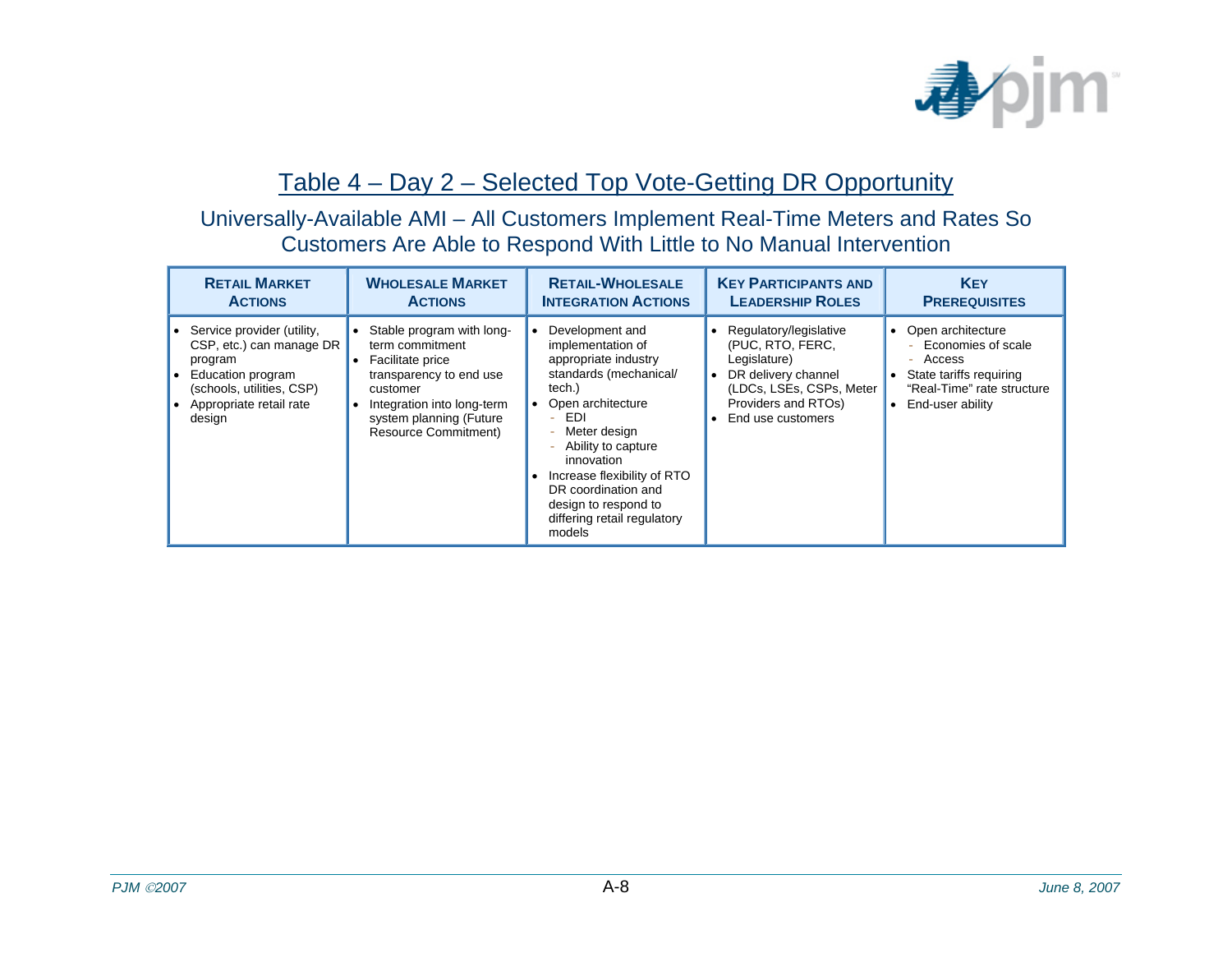

### Table 5 – Day 1

| <b>WHY DEMAND RESPONSE IS</b>                                                                                                                                                                                                                                                                                                                                                                                                                                                  | <b>KEY LESSONS LEARNED-</b>                                                                                                                                                   | <b>KEY LESSONS LEARNED-</b>                                                                                                                                                                                                                                                                                                                                                                                                                                                                                                                                                        | <b>BEST DEMAND RESPONSE</b>                                                                                                                                                                                                                                                                                                                                                                                                                                                                                    |
|--------------------------------------------------------------------------------------------------------------------------------------------------------------------------------------------------------------------------------------------------------------------------------------------------------------------------------------------------------------------------------------------------------------------------------------------------------------------------------|-------------------------------------------------------------------------------------------------------------------------------------------------------------------------------|------------------------------------------------------------------------------------------------------------------------------------------------------------------------------------------------------------------------------------------------------------------------------------------------------------------------------------------------------------------------------------------------------------------------------------------------------------------------------------------------------------------------------------------------------------------------------------|----------------------------------------------------------------------------------------------------------------------------------------------------------------------------------------------------------------------------------------------------------------------------------------------------------------------------------------------------------------------------------------------------------------------------------------------------------------------------------------------------------------|
| <b>IMPORTANT IN THE PJM REGION</b>                                                                                                                                                                                                                                                                                                                                                                                                                                             | <b>WHAT WORKS</b>                                                                                                                                                             | <b>WHAT DOESN'T WORK</b>                                                                                                                                                                                                                                                                                                                                                                                                                                                                                                                                                           | <b>OPPORTUNITIES</b>                                                                                                                                                                                                                                                                                                                                                                                                                                                                                           |
| • Reduced market power and<br>increased price transparency for<br>end users<br>Reduces peaks and reduces<br>transmission congestion<br>Creates new economic<br>opportunities<br>Service providers, "smart"<br>appliances<br>Retail "storage" and other new<br>÷<br>products<br>Capital investment efficiency leads<br>to improved revenues for some<br>generation<br><b>Environmental benefits</b><br>Peak shaving<br>÷<br>Shifts to more environmentally<br>benign generation | Existence of CSPs in PJM has<br>enhanced Demand Response<br>Cooperation among utility<br>regulatory agencies can help<br>remove barriers to investments in<br>Demand Response | • PJM Load Response Program has<br>made great strides, e.g., CSPs, but<br>still includes intrinsic barriers such<br>as increasing the PLC tag<br>In an unbundled electricity market,<br>the benefits of DR are dispersed<br>among multiple entities making it<br>difficult to put together a business<br>case for utilities<br>Regulatory barriers encourage<br>maximization of sales therefore<br>discouraging demand-side<br>solutions<br>Currently a disconnect between<br>wholesale and retail energy<br>markets that prevents customers<br>from seeing and reacting to prices | Expand time-differentiated pricing<br>to a broader array of customers in<br>order to expand the amount of<br>price responsiveness to load<br>Educate customers about<br>benefits<br>Role of state commissions in<br>enabling policies (Long-term)<br>Set wholesale pricing at the node<br>$\bullet$<br>instead of the zonal level -<br>increasing price signals (Short-<br>term)<br>Make the Load Response Program<br>more attractive for large industrial<br>customers to participate (Short-to-<br>Mid-term) |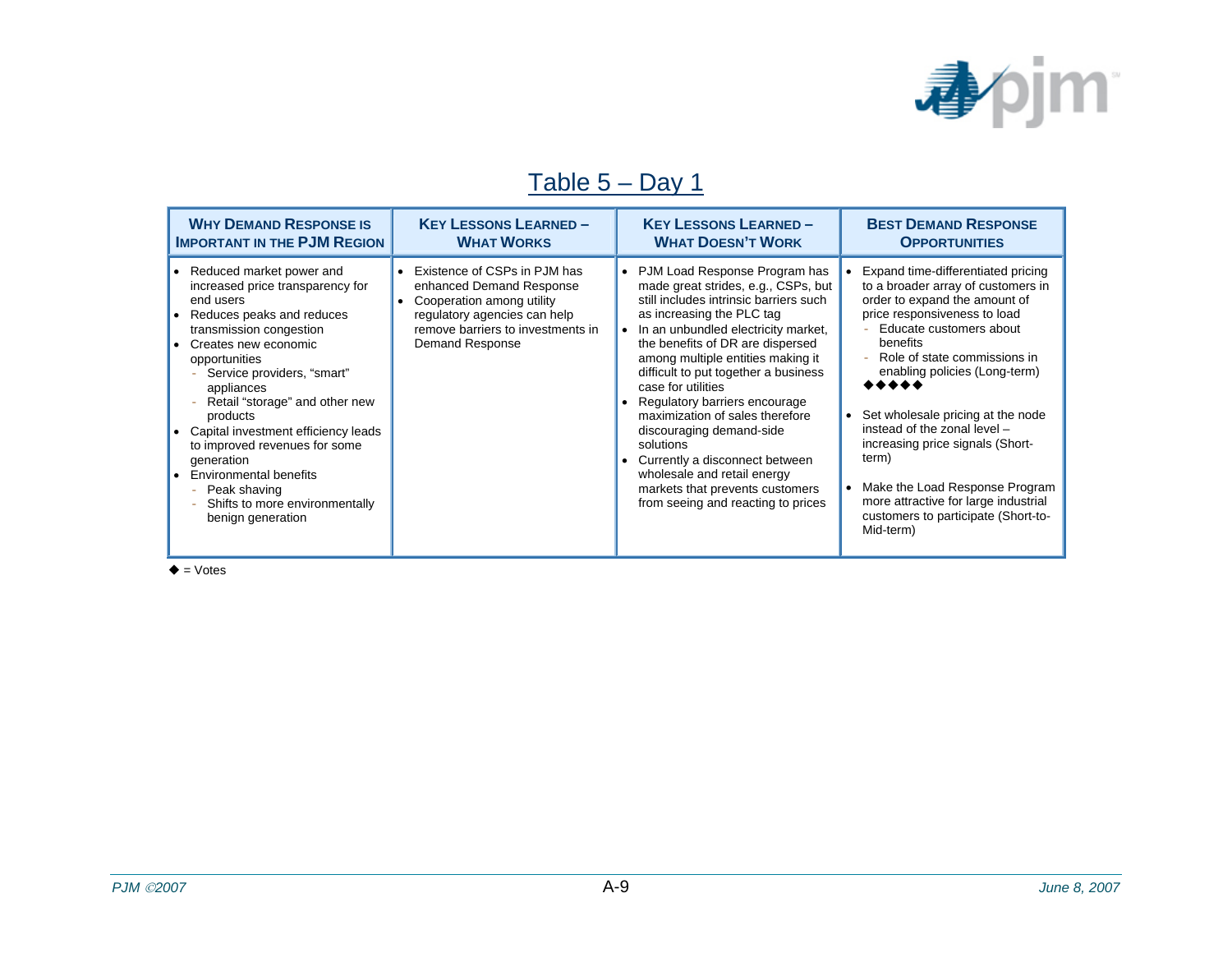

### Table 6 - Day 1

| <b>WHY DEMAND RESPONSE IS</b>                                                                                                                                                                                                                                                                                                                                | <b>KEY LESSONS LEARNED-</b>                                                                                                                                                                                                                                              | <b>KEY LESSONS LEARNED-</b>                                                                                                                                                                                                                                                                                      | <b>BEST DEMAND RESPONSE</b>                                                                                                                                                                                                                                                                                                                                                                                                                                                                                                                                                                                                                                                                                                 |
|--------------------------------------------------------------------------------------------------------------------------------------------------------------------------------------------------------------------------------------------------------------------------------------------------------------------------------------------------------------|--------------------------------------------------------------------------------------------------------------------------------------------------------------------------------------------------------------------------------------------------------------------------|------------------------------------------------------------------------------------------------------------------------------------------------------------------------------------------------------------------------------------------------------------------------------------------------------------------|-----------------------------------------------------------------------------------------------------------------------------------------------------------------------------------------------------------------------------------------------------------------------------------------------------------------------------------------------------------------------------------------------------------------------------------------------------------------------------------------------------------------------------------------------------------------------------------------------------------------------------------------------------------------------------------------------------------------------------|
| <b>IMPORTANT IN THE PJM REGION</b>                                                                                                                                                                                                                                                                                                                           | <b>WHAT WORKS</b>                                                                                                                                                                                                                                                        | <b>WHAT DOESN'T WORK</b>                                                                                                                                                                                                                                                                                         | <b>OPPORTUNITIES</b>                                                                                                                                                                                                                                                                                                                                                                                                                                                                                                                                                                                                                                                                                                        |
| Transmission constraint mitigation<br>• Reduction in summer peak demand<br>Peak shaving to reduce scarcity<br>$\overline{\phantom{a}}$<br>Price mitigation<br>Competitive wholesale market<br>Treating load response as generation •<br>• Consumer empowerment<br>Control of energy bills<br>Reduction in emissions during hot<br>days<br>Promote efficiency | Expansion of DR opportunities<br>Customer interest/awareness<br>increasing<br>Customers have responded to<br>prices and have saved \$<br>Reduced LMPs and Congestion<br>Subsidy/incentive<br>- Increase customer participation<br>Evolution of enabling technology<br>l. | Hard to recruit customers<br>$\bullet$<br>Programs increasingly<br>complicated<br>Reconciliation of state/federal<br>juris.<br>Method for determining actual<br>response<br>- CBL determination<br>Gaming/free ridership<br>Subsidy/incentive and who pays<br>for TD<br>Software catching up at Load<br>Response | Universally available AMI<br>Customer receives price<br>signals<br>Customer able to respond with<br>little to no manual intervention<br>Mandatory real-time pricing<br>with ability to purchase hedge<br>option (Long-term)<br>Incentives for customers<br>$\bullet$<br>Up to a threshold amount<br>Phased-out<br>With equitable socialization<br>Cost recovery explicitly<br>identified and addressed by all<br>stakeholders<br>Cost recovery explicitly<br>permitted by regulators<br>(Medium-term)<br>Establish consistent, easy-to-use<br>programs that are fair to all<br>stakeholders<br>- At state, RTO and National<br>level (Short- to Medium-term)<br>Establish economically-justified<br>and achievable DR goals |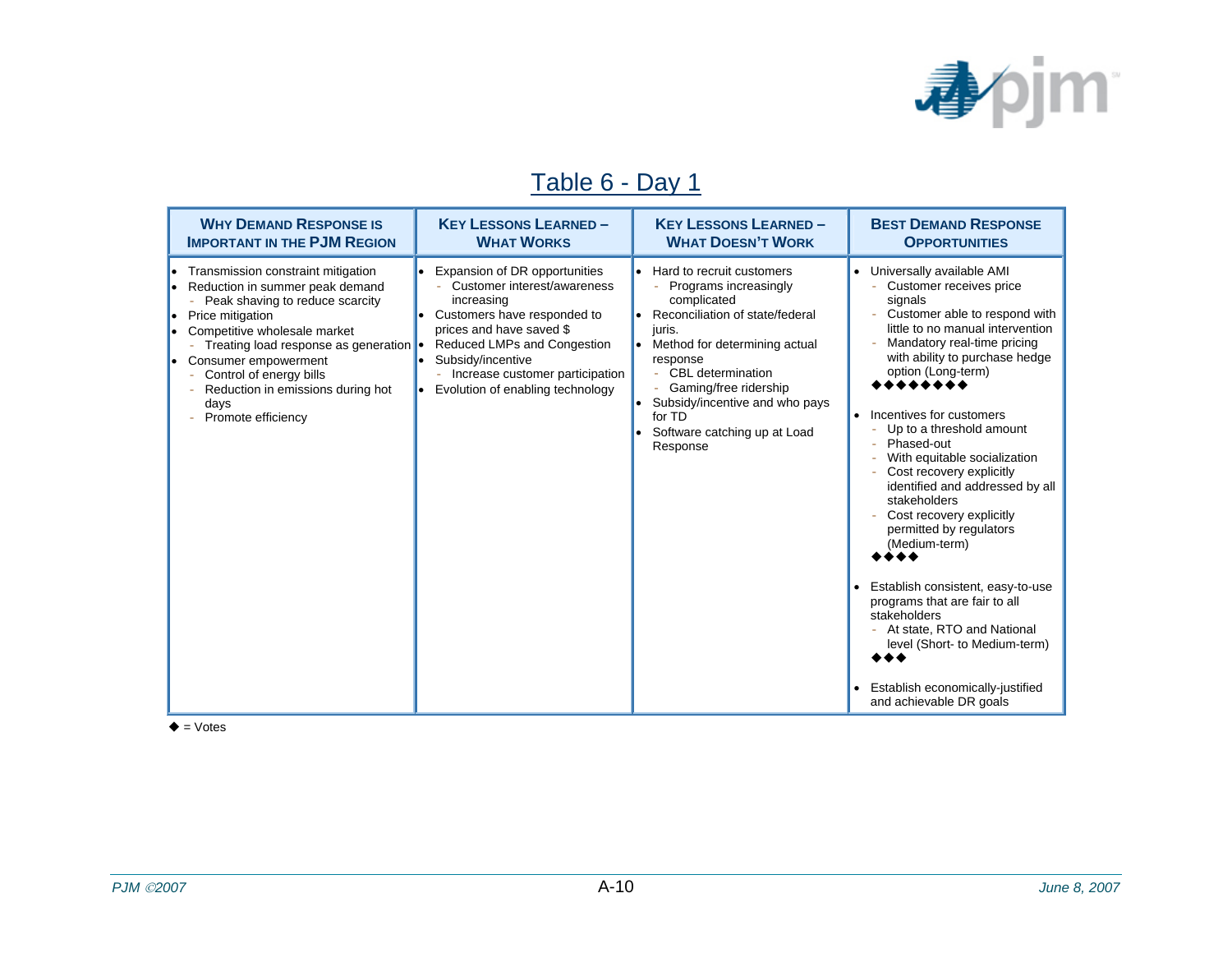

#### Table 6 – Day 2 – Selected Top Vote-Getting DR Opportunity

| <b>RETAIL MARKET</b>                                                                                                              | <b>WHOLESALE MARKET</b>                                                                                                                                              | <b>RETAIL-WHOLESALE</b>                                                                                                                                                                                                                                             | <b>KEY PARTICIPANTS AND</b>                                                                                                                                                                                                                                                                                                                                                                                                 | <b>KEY</b>                                                                                                                                     |
|-----------------------------------------------------------------------------------------------------------------------------------|----------------------------------------------------------------------------------------------------------------------------------------------------------------------|---------------------------------------------------------------------------------------------------------------------------------------------------------------------------------------------------------------------------------------------------------------------|-----------------------------------------------------------------------------------------------------------------------------------------------------------------------------------------------------------------------------------------------------------------------------------------------------------------------------------------------------------------------------------------------------------------------------|------------------------------------------------------------------------------------------------------------------------------------------------|
| <b>ACTIONS</b>                                                                                                                    | <b>ACTIONS</b>                                                                                                                                                       | <b>INTEGRATION ACTIONS</b>                                                                                                                                                                                                                                          | <b>LEADERSHIP ROLES</b>                                                                                                                                                                                                                                                                                                                                                                                                     | <b>PREREQUISITES</b>                                                                                                                           |
| Education<br>Metering and Enabling<br>Technology<br>Supporting rate structures<br>Regulated vs.<br>competitive supplier<br>issues | Education<br>$\bullet$<br>Consistent long-term<br>programs/market rules<br>Attractive programs that<br>encourage participation<br>Integrate into wholesale<br>market | Wholesale market design<br>$\bullet$<br>complements retail rate<br>Exposure to wholesale<br>$\bullet$<br>real-time market prices,<br>either directly or indirectly<br>Provide mechanism for<br>$\bullet$<br>cost recovery<br>Retail, and if not there,<br>wholesale | <b>PJM</b><br>$\bullet$<br>Facilitate and develop<br>wholesale market rules<br>Provide analytical<br>support<br><b>FERC</b><br>$\bullet$<br>Uniform goal across PM<br>-<br>State commissions/<br>legislature<br>Establish the goal and<br>۰<br>recovery<br>Oversight<br>$\overline{\phantom{a}}$<br>Utilities/LSEs<br>Data, control centers<br>input, participant<br>Consumer advocates/<br>consumers<br>Input, participant | Agreement this is important<br>Economic justification<br>Costs and benefits<br>Feasibility<br>$\bullet$<br>Market potential<br>Technology<br>- |

### PJM and States Work on Setting Firm DR MW Goals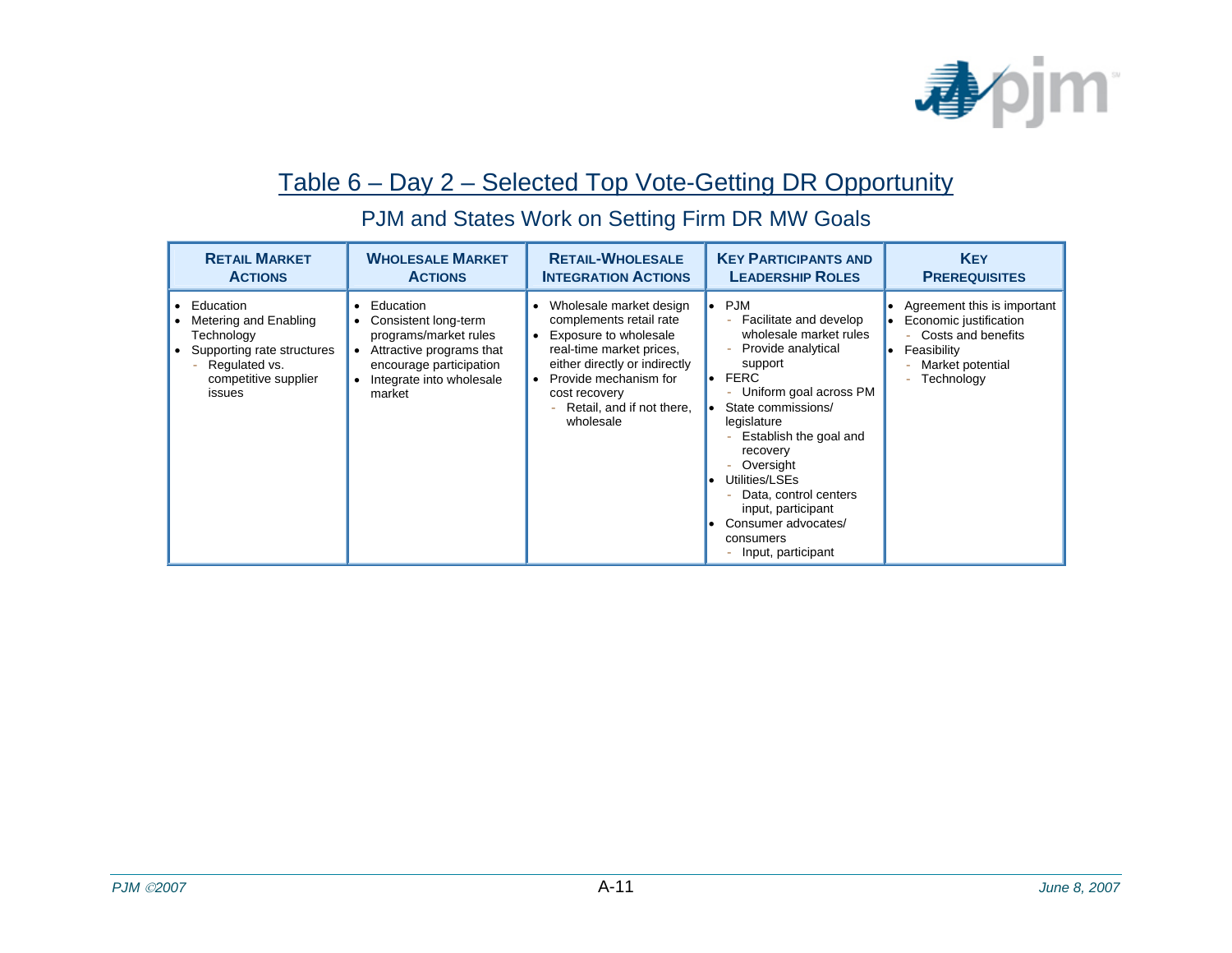

### Table 7 – Day 1

| <b>WHY DEMAND RESPONSE IS</b>                                                                                                                                                                                                                                                                                                                                                                                                                                                                                                                                                    | <b>KEY LESSONS LEARNED-</b>                                                                                                                                                                                                                                            | <b>KEY LESSONS LEARNED-</b>                                                                                                                                                                                                                                                                                                            | <b>BEST DEMAND RESPONSE</b>                                                                                                                                                                                                                                                                                                                                           |
|----------------------------------------------------------------------------------------------------------------------------------------------------------------------------------------------------------------------------------------------------------------------------------------------------------------------------------------------------------------------------------------------------------------------------------------------------------------------------------------------------------------------------------------------------------------------------------|------------------------------------------------------------------------------------------------------------------------------------------------------------------------------------------------------------------------------------------------------------------------|----------------------------------------------------------------------------------------------------------------------------------------------------------------------------------------------------------------------------------------------------------------------------------------------------------------------------------------|-----------------------------------------------------------------------------------------------------------------------------------------------------------------------------------------------------------------------------------------------------------------------------------------------------------------------------------------------------------------------|
| <b>IMPORTANT IN THE PJM REGION</b>                                                                                                                                                                                                                                                                                                                                                                                                                                                                                                                                               | <b>WHAT WORKS</b>                                                                                                                                                                                                                                                      | <b>WHAT DOESN'T WORK</b>                                                                                                                                                                                                                                                                                                               | <b>OPPORTUNITIES</b>                                                                                                                                                                                                                                                                                                                                                  |
| • Peak shaving<br>Energy<br>Capacity<br>Alleviating constraints<br>Transmission<br>Generation<br>Source of operating resources<br>Synchronized<br>Regulation<br>Contingency<br>Insurance Policy (Hedge)<br>Financial<br>Physical<br>Providing options to customers<br>Choice<br>Control<br>Reducing the cost of delivered<br>power<br>Enables customers to respond to<br>price<br>Choose level of reliability to buy<br>Stopgap measure when new<br>$\bullet$<br>capacity is delayed<br>• Provides an entry point for<br>customers to consider other<br>efficiency/group options | Direct access for customers to<br>wholesale market<br>For DSR programs "opt out" work<br>better than "opt in"<br>Price transparency in energy<br>market<br>DR new entrants/creative products<br>Have baseline that is partly made<br>up of RT pricing. Two-part tariff | Politicians won't let markets work<br>$\bullet$<br>Capacity markets (past and<br>present) are dysfunctional<br>DR contains some gaming/baseline<br>$\bullet$<br>Don't see scarcity pricing/<br>mitigation<br>Wholesale and retail markets are<br>$\bullet$<br>not integrated<br>Insurance concept not fully<br>$\bullet$<br>understood | Encourage new rate structures at<br>retail to better reflect wholesale<br>market trends<br>*************<br>◆◆<br>PJM and states work on setting<br>firm DR MW goals (i.e., to eliminate<br>mitigation RPM)<br>Create realistic transition path from<br>legacy programs to new technology<br>Let's do AMI right $\rightarrow$ platform for<br>$\bullet$<br>smart grid |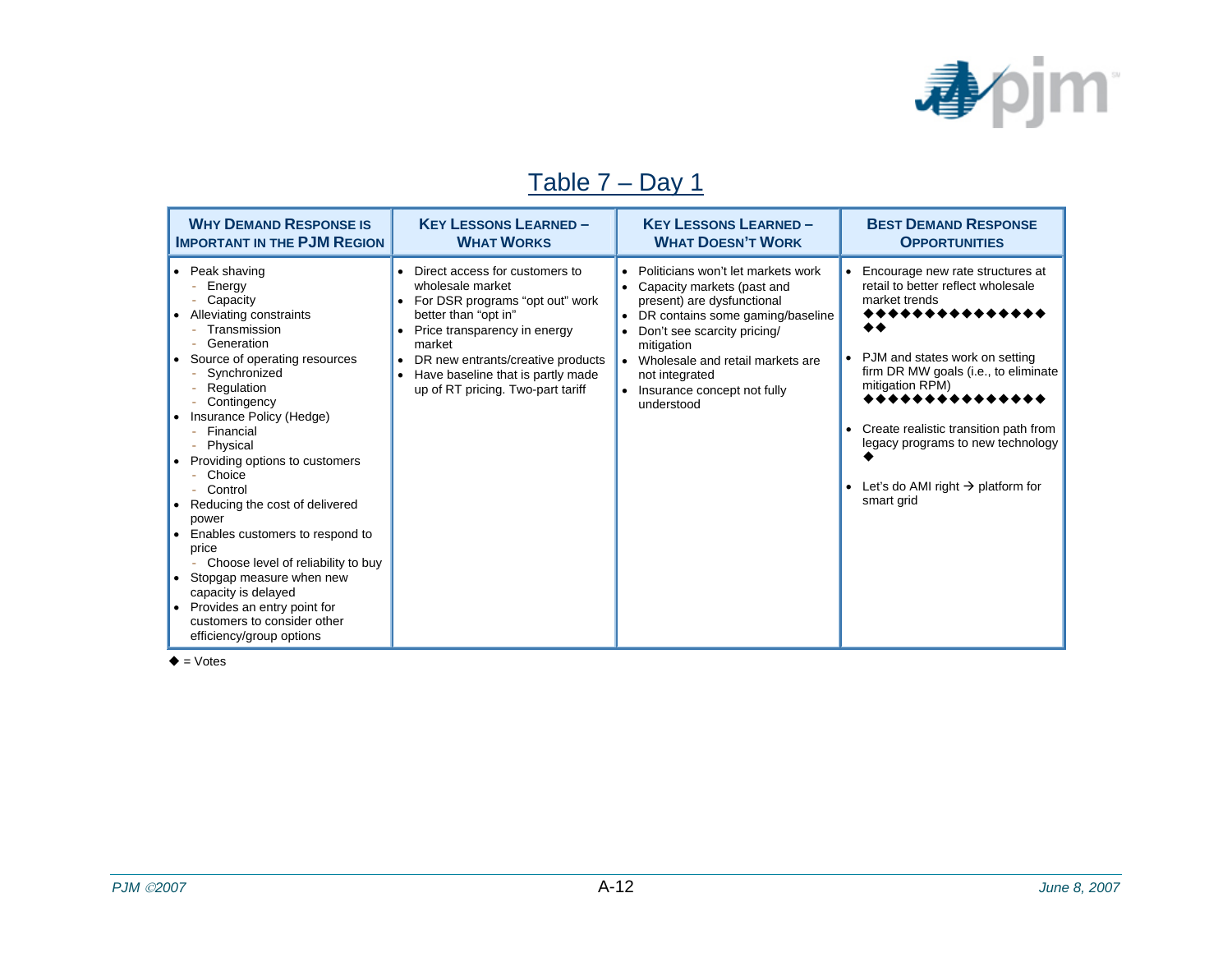

#### Table 7 – Day 2 – Selected Top Vote-Getting DR Opportunity

#### Universally-Available AMI – All Customers Implement Real-Time Meters and Rates so Customers Are Able to Respond with Little to No Manual Intervention

| <b>RETAIL MARKET</b>                                                                                                                                                                                                                             | <b>RETAIL-WHOLESALE</b>                                                                                                                                                                                                                  | <b>KEY PARTICIPANTS AND</b>                                                                                                                                                                                                                                                                                              | <b>KEY</b>                                                                                                                                                                                             |
|--------------------------------------------------------------------------------------------------------------------------------------------------------------------------------------------------------------------------------------------------|------------------------------------------------------------------------------------------------------------------------------------------------------------------------------------------------------------------------------------------|--------------------------------------------------------------------------------------------------------------------------------------------------------------------------------------------------------------------------------------------------------------------------------------------------------------------------|--------------------------------------------------------------------------------------------------------------------------------------------------------------------------------------------------------|
| <b>ACTIONS</b>                                                                                                                                                                                                                                   | <b>INTEGRATION ACTIONS</b>                                                                                                                                                                                                               | <b>LEADERSHIP ROLES</b>                                                                                                                                                                                                                                                                                                  | <b>PREREQUISITES</b>                                                                                                                                                                                   |
| State PUCs need to adopt smart<br>grid vision – AMI is platform for<br>smart grid<br>Adopt systems approach - avoid<br>investments that don't integrate<br>Retail rate structures need to<br>reflect wholesale prices – i.e.,<br>default service | States need to lead/push and<br>coordinate with ISOs and<br>standards bodies<br>- Functional requirements<br>Interoperability<br>Standards - Plug & Play<br>Data – who collects it, how is it<br>exchanged, and who has<br>access to it? | PJM<br>$\bullet$<br>Facilitate<br>$\sim$<br>Educate<br>$\overline{\phantom{a}}$<br>Analyze<br>$\overline{\phantom{a}}$<br><b>PUCs</b><br>Vision and implementation<br>-<br>driver<br><b>Business cases</b><br>Rate making<br>-<br>R&D community and entrepreneurs<br>Venture funds<br>$\equiv$<br>- Equity<br><b>DOE</b> | PJM supports and facilitates<br>education and analysis<br>Educate customers<br>Make it simple for customers<br>Establish investment criteria to<br>include societal, customer, and<br>utility benefits |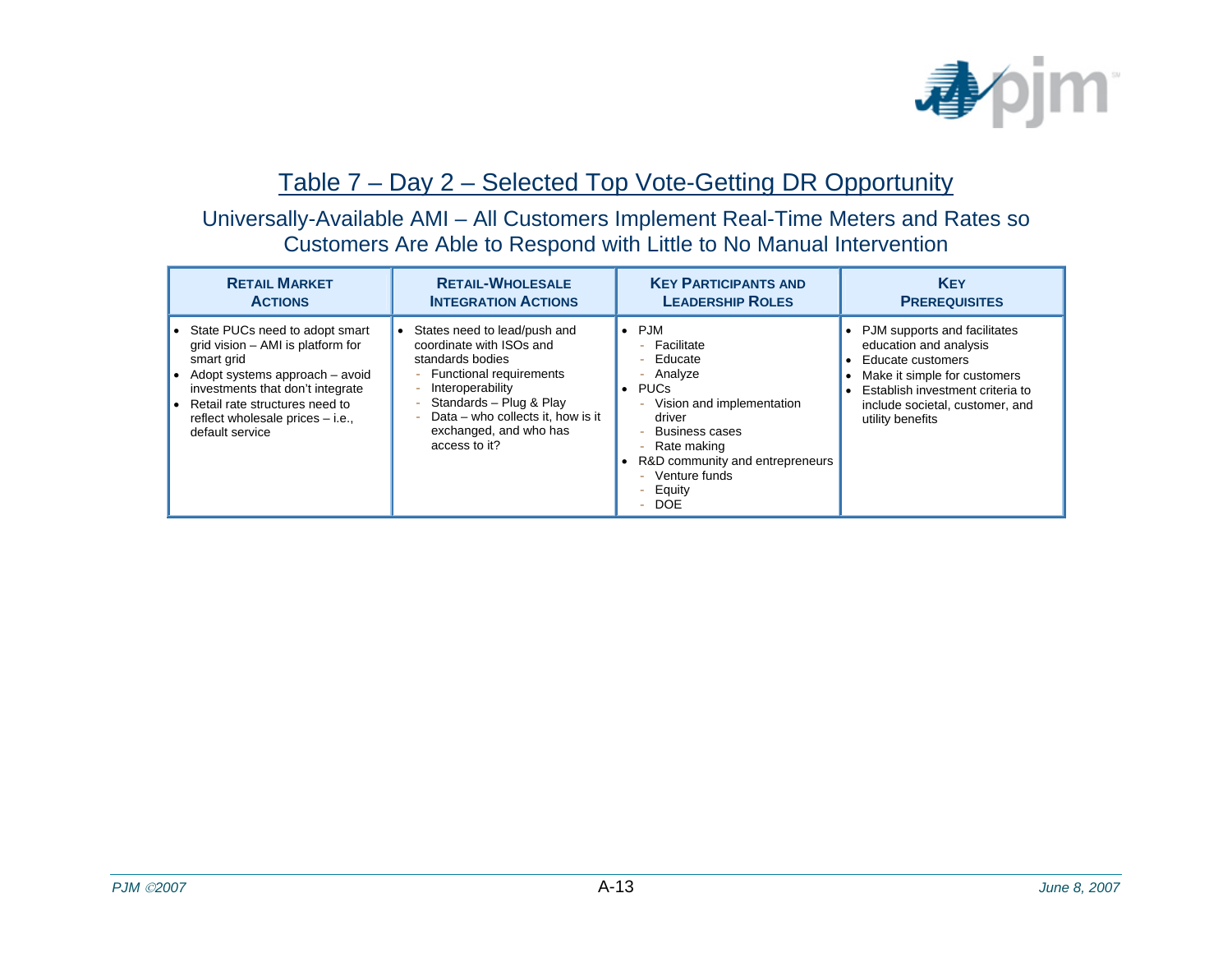

#### Table 8 – Day 1

| <b>WHY DEMAND RESPONSE IS</b>                                                                                                                                                                                                                                                                                                                                                                                                                                                                                                                                                                                     | <b>KEY LESSONS LEARNED-</b>                                                                                                 | <b>KEY LESSONS LEARNED-</b>                                                                                           | <b>BEST DEMAND RESPONSE</b>                                                                                                                                                                                                                                                                             |
|-------------------------------------------------------------------------------------------------------------------------------------------------------------------------------------------------------------------------------------------------------------------------------------------------------------------------------------------------------------------------------------------------------------------------------------------------------------------------------------------------------------------------------------------------------------------------------------------------------------------|-----------------------------------------------------------------------------------------------------------------------------|-----------------------------------------------------------------------------------------------------------------------|---------------------------------------------------------------------------------------------------------------------------------------------------------------------------------------------------------------------------------------------------------------------------------------------------------|
| <b>IMPORTANT IN THE PJM REGION</b>                                                                                                                                                                                                                                                                                                                                                                                                                                                                                                                                                                                | <b>WHAT WORKS</b>                                                                                                           | <b>WHAT DOESN'T WORK</b>                                                                                              | <b>OPPORTUNITIES</b>                                                                                                                                                                                                                                                                                    |
| • Planning<br>Manage T&D additions more<br>cost-effectively, less expensive<br>alternative to peakers.<br>Conservation provides<br>environmental benefit.<br>• Operations<br>Emergency response benefit for<br>operational reliability<br>Less expensive alternative for<br>congestion management<br>Provides operational diversity<br>Customer<br>Empowers customer to<br>discipline market and control<br>their expense<br>Rewards elasticity and flexibility<br>Creates awareness that<br>efficiency is cost effective and<br>environmentally responsible<br>which enables aggregation of<br>customer response | Timely price signals<br>٠<br>Informed consumer<br>Benefits to all in supply chain<br>Supporting technology<br>Price matters | • Lack of or poor marketing<br>Technology, challenged<br>Flat prices<br>Lack of cooperation<br>In action<br>$\bullet$ | PJM should dedicate sufficient<br>$\bullet$<br>resources to market and educate<br>customers on current DR programs<br>***********<br>Achieve alignment between FERC,<br>$\bullet$<br>RTO, and states<br>**********<br>Install the technology currently<br>available to make price signals<br>work<br>◆◆ |

 $\triangleq$  = Votes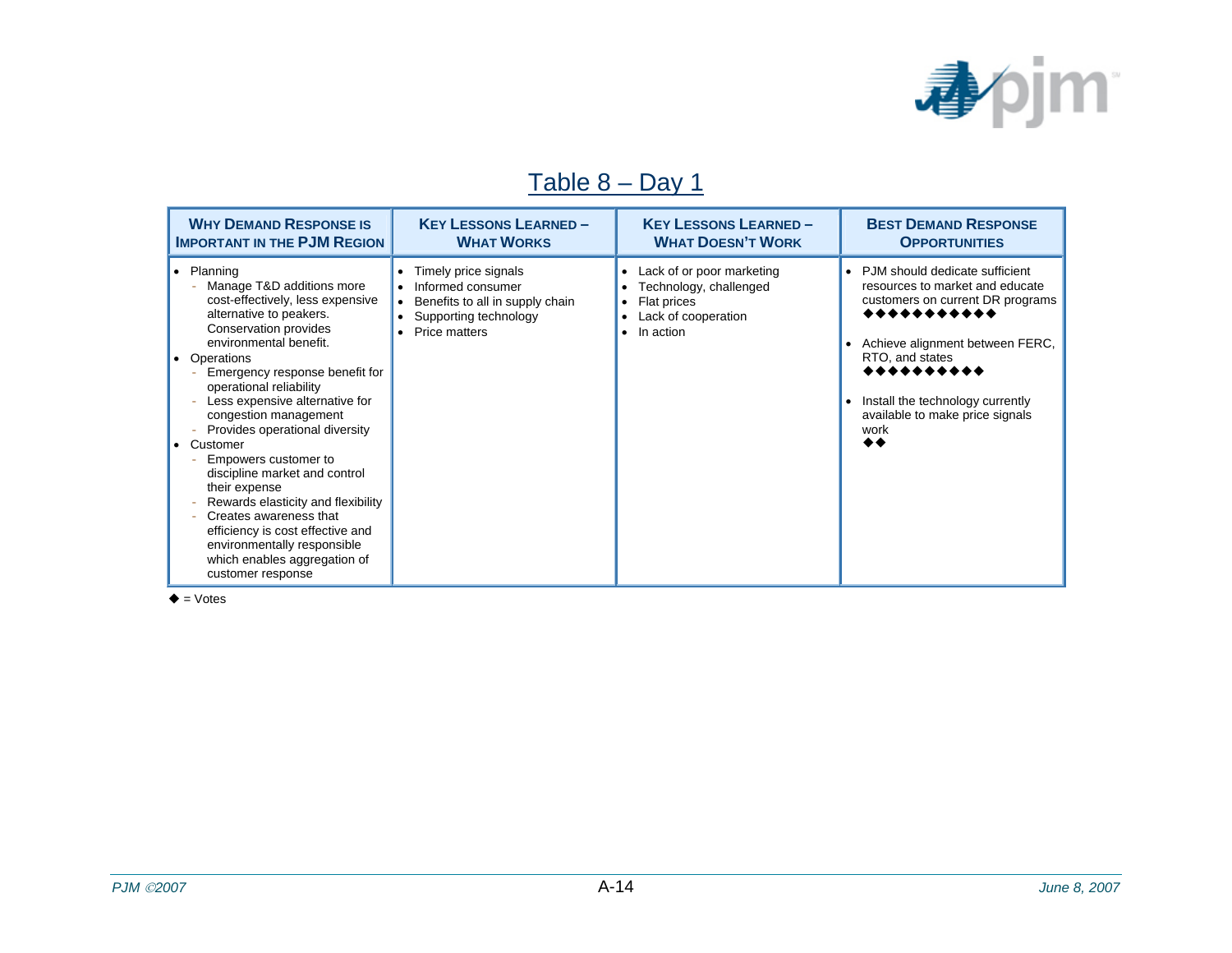

#### Tables 8 and 11 – Day 2 – Selected Top Vote-Getting DR Opportunities

Better Reflect Wholesale Market Trends; Encourage New Rate Structures at the Retail Level by Integrating Wholesale DR with Complex Retail Tariffs

| <b>RETAIL MARKET</b>                                                                                                                                                                                                                                                           | <b>WHOLESALE MARKET</b>                                                                                            | <b>RETAIL-WHOLESALE</b>                                                                                                                                                                     | <b>KEY PARTICIPANTS AND</b>                                                                                                                                                       | <b>KEY</b>                                                                                       |
|--------------------------------------------------------------------------------------------------------------------------------------------------------------------------------------------------------------------------------------------------------------------------------|--------------------------------------------------------------------------------------------------------------------|---------------------------------------------------------------------------------------------------------------------------------------------------------------------------------------------|-----------------------------------------------------------------------------------------------------------------------------------------------------------------------------------|--------------------------------------------------------------------------------------------------|
| <b>ACTIONS</b>                                                                                                                                                                                                                                                                 | <b>ACTIONS</b>                                                                                                     | <b>INTEGRATION ACTIONS</b>                                                                                                                                                                  | <b>LEADERSHIP ROLES</b>                                                                                                                                                           | <b>PREREQUISITES</b>                                                                             |
| • Revenue decoupling<br>• Cost recovery to reflect<br>system benefits (e.g., the<br>value of reduction of<br>greenhouse gas<br>emissions)<br>• Revise/modify/replace<br>legacy tariffs<br>• Provide greater choices to<br>retail customers and inform<br>them of those choices | Allocate DR costs to those<br>receiving the benefit<br>Define the operational<br>characteristics of DR<br>products | Market the benefits of DR<br>to state stakeholders<br>Encourage/have states<br>clearly define their level of<br>demand response<br>(example, establish a<br>master demand response<br>plan) | Encourage new rate<br>structures<br>Public utility commissions<br><b>RTOs</b><br>Utilities/curtailment service<br>٠<br>provider/consumer<br>advocates/environmental<br>regulators | Active public education<br>٠<br>program<br>Public acceptance<br>Wholesale DR product<br>criteria |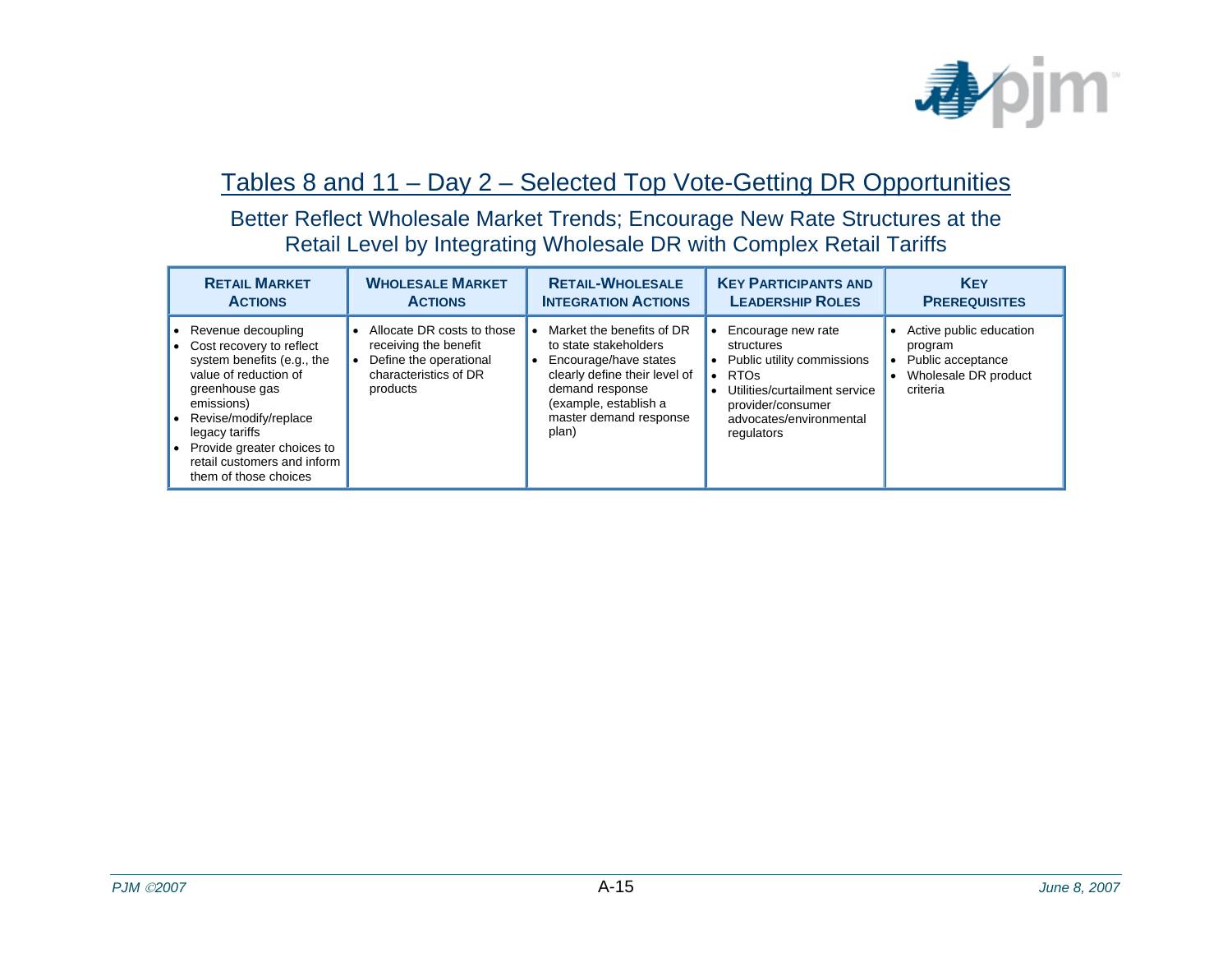

### Table 9 – Day 1

| <b>WHY DEMAND RESPONSE IS</b>                                                                                                                                                                                                                                                                                                                                 | <b>KEY LESSONS LEARNED-</b>                                                                                                                                                                                                                                                                                  | <b>KEY LESSONS LEARNED-</b>                                                                                                                                                                                                                                                   | <b>BEST DEMAND RESPONSE</b>                                                                                                                                                                                                                                                                                                                                                                                                                                                                                            |
|---------------------------------------------------------------------------------------------------------------------------------------------------------------------------------------------------------------------------------------------------------------------------------------------------------------------------------------------------------------|--------------------------------------------------------------------------------------------------------------------------------------------------------------------------------------------------------------------------------------------------------------------------------------------------------------|-------------------------------------------------------------------------------------------------------------------------------------------------------------------------------------------------------------------------------------------------------------------------------|------------------------------------------------------------------------------------------------------------------------------------------------------------------------------------------------------------------------------------------------------------------------------------------------------------------------------------------------------------------------------------------------------------------------------------------------------------------------------------------------------------------------|
| <b>IMPORTANT IN PJM REGION</b>                                                                                                                                                                                                                                                                                                                                | <b>WHAT WORKS</b>                                                                                                                                                                                                                                                                                            | <b>WHAT DOESN'T WORK</b>                                                                                                                                                                                                                                                      | <b>OPPORTUNITIES</b>                                                                                                                                                                                                                                                                                                                                                                                                                                                                                                   |
| • DR makes markets more<br>competitive<br>DR allows customers to manage<br>their energy cost<br>• DR can enhance system reliability<br>• DR can defer new transmission<br>and/or generation investment<br>(planning)<br>• DR can help in operations through<br>diversity of resources (i.e., 10-min.<br>reserves)<br>DR can provide environmental<br>benefits | Economic load response program<br>$\bullet$<br>Difficult to quantify system<br>savings<br>Exposure to spot market for<br>fixed price customers<br>ALM<br>$\bullet$<br>Synchronous reserves (lots of<br>participation)<br>Wholesale spot price $\rightarrow$ retail rates<br>$\rightarrow$ bill (see diagram) | Load participating in the regulation<br>$\bullet$<br>market<br>Enabling technology not<br>available (to regulate the load)<br>Getting a universally accepted<br>٠<br>baseline calculation is problematic<br>Demand response or "spring"<br>$\bullet$<br>break"? (see diagram) | Gain consensus on measuring<br>$\bullet$<br>system-wide benefits of DR<br>Financial<br>Environmental<br>Other<br>*************<br>Expedite DR settlement process by<br>standardizing meter data<br>submittals of utilities (when in<br>doubt $\rightarrow$ blame the utilities"<br>(Short-term)<br>*****<br>• Bundle uplift charges into LMP to<br>reflect true DR savings for load<br>reduction (Long-term)<br><br>Complex retail tariffs<br>Faster meter data submittals<br>Old meter technology<br>IMP<br>$\bullet$ |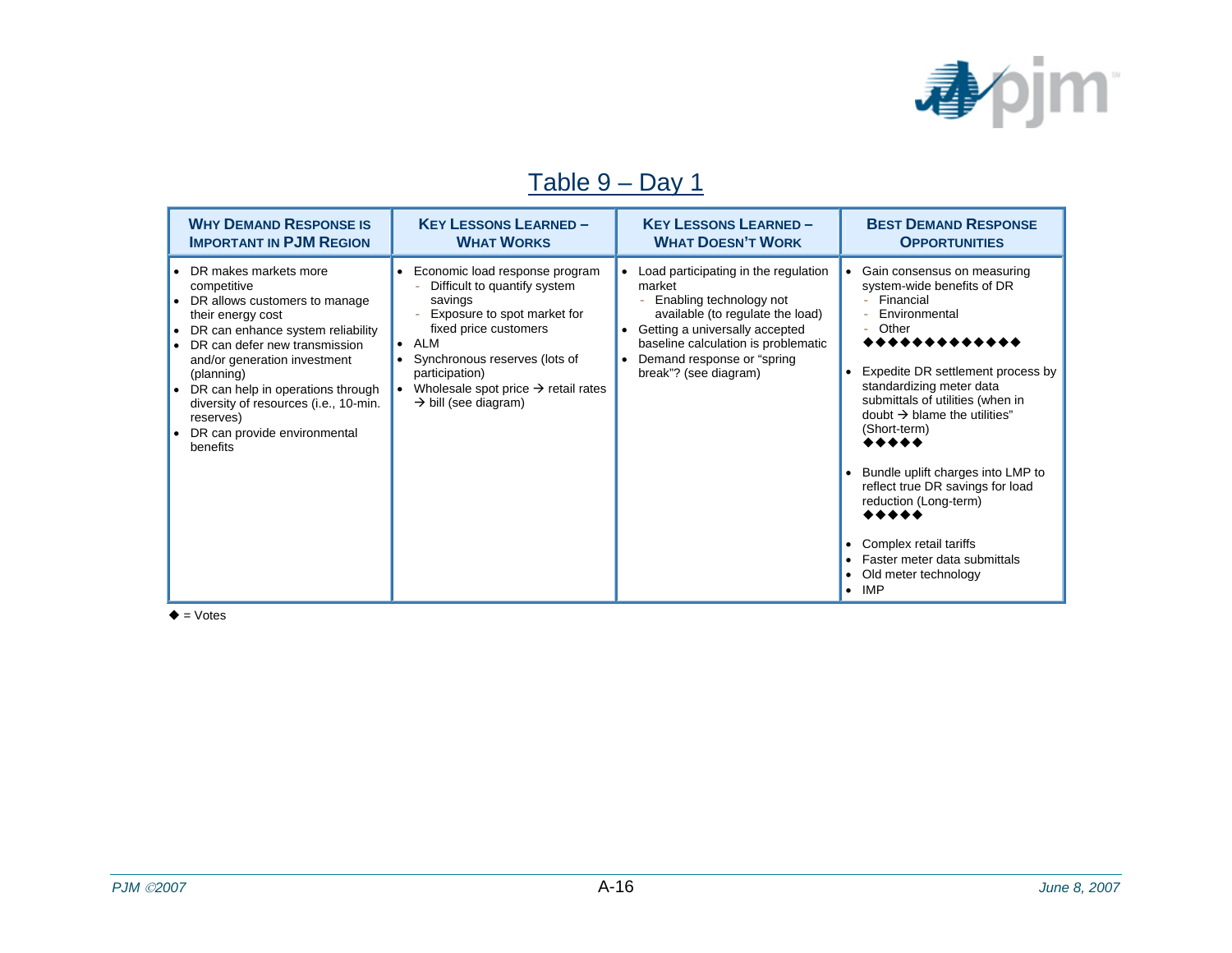

#### Table 9 – Day 2 - Selected Top Vote-Getting DR Opportunity

Demand Response Able to Get Access to All Revenue Streams or a Price that Captures Full Value

| <b>RETAIL MARKET</b>           | <b>WHOLESALE MARKET</b>                                                                                            | <b>KEY PARTICIPANTS AND</b>                                                                                                                                 | <b>KEY</b>                                                                                                            |
|--------------------------------|--------------------------------------------------------------------------------------------------------------------|-------------------------------------------------------------------------------------------------------------------------------------------------------------|-----------------------------------------------------------------------------------------------------------------------|
| <b>ACTIONS</b>                 | <b>ACTIONS</b>                                                                                                     | <b>LEADERSHIP ROLES</b>                                                                                                                                     | <b>PREREQUISITES</b>                                                                                                  |
| • None<br>• "The Great Debate" | Include in DSR payments any<br>savings beyond energy (LMP)<br>- Pay operating reserves costs in<br>addition to LMP | • PJM stakeholder process<br><b>DSRWG</b><br>$\overline{\phantom{0}}$<br>$-$ MIC<br>$-$ MC<br>Agreement to ongoing debates:<br>Incentives vs. no incentives | New technology for load to<br>participate in the regulation market<br>Need to establish "full value" of<br><b>DSR</b> |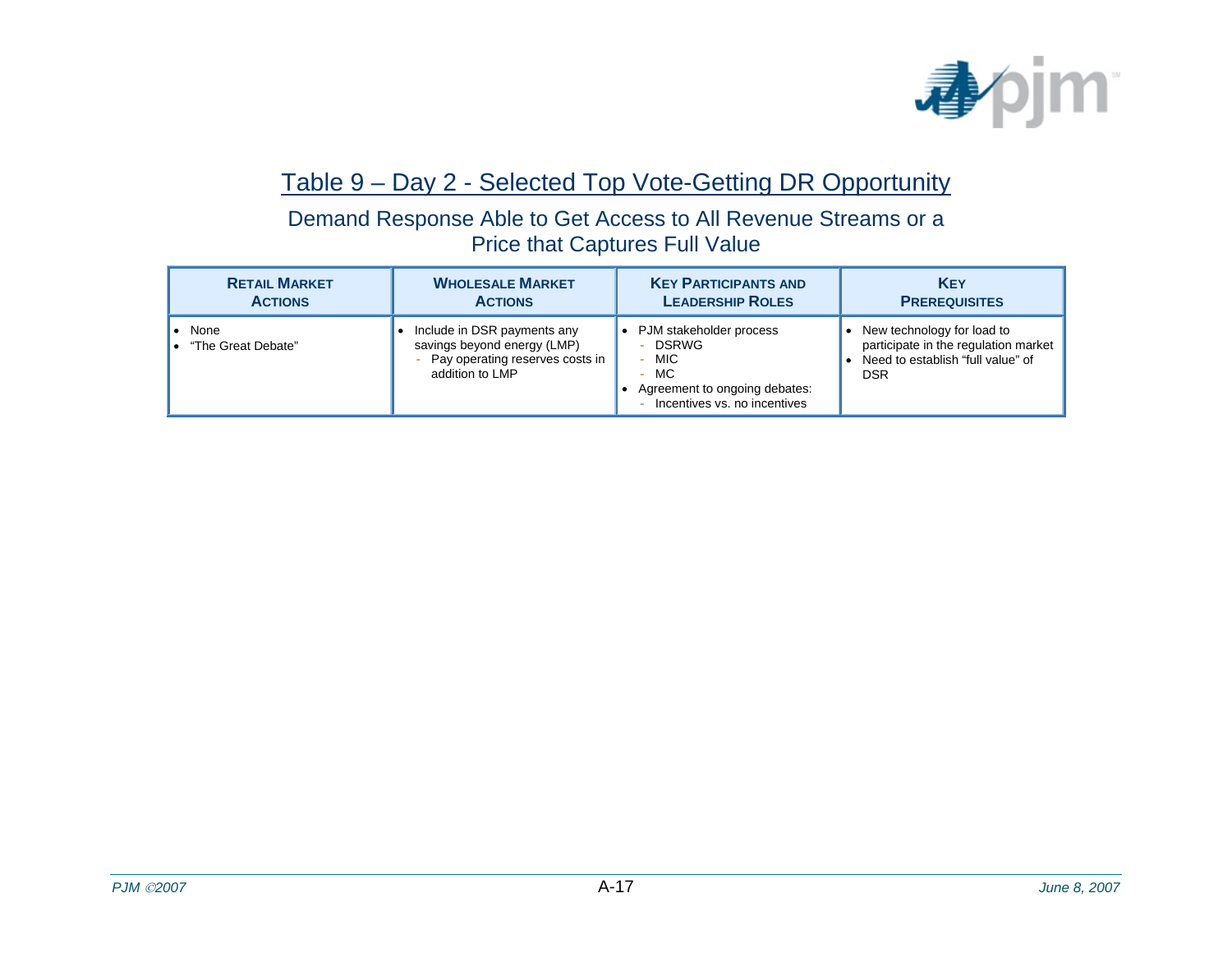

### Table 10 – Day 1

| <b>WHY DEMAND RESPONSE IS</b>                                                                                                                                                                                                                                                                                                                                                                                                | <b>KEY LESSONS LEARNED-</b>                                                                                                                                                                                                                                                                                                                                                                                                 | <b>KEY LESSONS LEARNED-</b>                                                                                                                                                                                                                                                                                                                                                                                                                                                      | <b>BEST DEMAND RESPONSE</b>                                                                                                                                                                                                                                                                                                                                                                                                                                                                                                                                                |
|------------------------------------------------------------------------------------------------------------------------------------------------------------------------------------------------------------------------------------------------------------------------------------------------------------------------------------------------------------------------------------------------------------------------------|-----------------------------------------------------------------------------------------------------------------------------------------------------------------------------------------------------------------------------------------------------------------------------------------------------------------------------------------------------------------------------------------------------------------------------|----------------------------------------------------------------------------------------------------------------------------------------------------------------------------------------------------------------------------------------------------------------------------------------------------------------------------------------------------------------------------------------------------------------------------------------------------------------------------------|----------------------------------------------------------------------------------------------------------------------------------------------------------------------------------------------------------------------------------------------------------------------------------------------------------------------------------------------------------------------------------------------------------------------------------------------------------------------------------------------------------------------------------------------------------------------------|
| <b>IMPORTANT IN THE PJM REGION</b>                                                                                                                                                                                                                                                                                                                                                                                           | <b>WHAT WORKS</b>                                                                                                                                                                                                                                                                                                                                                                                                           | <b>WHAT DOESN'T WORK</b>                                                                                                                                                                                                                                                                                                                                                                                                                                                         | <b>OPPORTUNITIES</b>                                                                                                                                                                                                                                                                                                                                                                                                                                                                                                                                                       |
| • Reduces capital investment<br>Potential to replace small<br>peaking unit<br>• Grid operations and reliability<br>Future congestion management<br>plan for DSR gives transmission<br>operators more control<br>Deemphasizes mitigation and<br>scarcity pricing situations<br>As capacity shortages increase,<br>DSR becomes increasingly more<br>valuable<br>Empowers customers to make<br>decisions<br>Customer needs vary | Residential customers will<br>participate<br>Increase incentive = increase<br>participation<br>Pricing with direct load control is<br>more effective in reducing peak<br>demands<br>Time of use rate customers did<br>better with direct load control<br>because of better education<br>Have well-thought-out processes<br>and infrastructure prior to<br>implementation<br>Devil in the details<br>Metering and validation | • Spread is not significantly sufficient<br>to inspire participation<br>• Lots of man-hours to verify the<br>correct values in the bill<br>Lack of transparency to market<br>prices for CSPs and customers<br>Misalignment with current energy<br>market may be less successful<br>• No moral obligation to utilities<br>Lack of metering and validation<br>Voluntary programs reward free<br>riders<br>Empowering consumers to make<br>informed decisions<br>"AMI means friend" | Mandatory direct load control for all<br>residents by state legislation.<br>Subset: Mandatory building codes<br>for new residential homes with<br>technology that reflects better<br>pricing signals.<br>Alt: Opt Out<br>, , , , , , , , , , , , ,<br>Non-industry market drivers<br>providing new technologies to<br>provide new options for DSR<br>(Long-term)<br>,,,,,,,,,,<br>Fine-tune the current process to<br>$\bullet$<br>get the "low-hanging fruit" (Short-<br>term)<br>********<br>Energy-efficiency programs and<br>conservation compliments DR<br>(Mid-term) |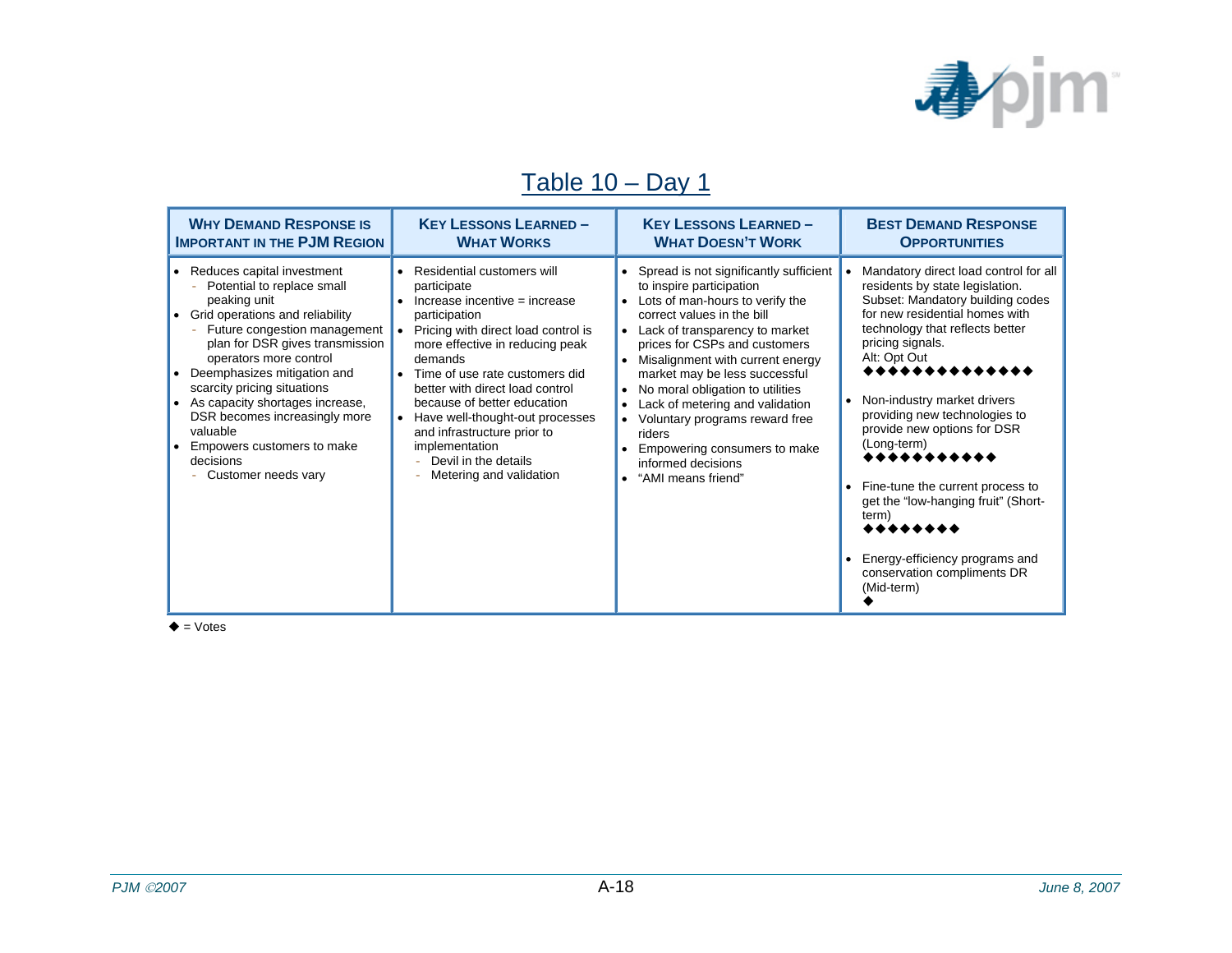

#### Table 10 – Day 2 – Selected Vote-Getting DR Opportunity

| <b>RETAIL MARKET</b>                                                                                                                                                                     | <b>WHOLESALE MARKET</b>                                                                                                                                                                                                                                                             | <b>RETAIL-WHOLESALE</b>                                                                                    | <b>KEY PARTICIPANTS AND</b>                                                                                                          | <b>KEY</b>                                                                                                                                                                                                                                                                                                         |
|------------------------------------------------------------------------------------------------------------------------------------------------------------------------------------------|-------------------------------------------------------------------------------------------------------------------------------------------------------------------------------------------------------------------------------------------------------------------------------------|------------------------------------------------------------------------------------------------------------|--------------------------------------------------------------------------------------------------------------------------------------|--------------------------------------------------------------------------------------------------------------------------------------------------------------------------------------------------------------------------------------------------------------------------------------------------------------------|
| <b>ACTIONS</b>                                                                                                                                                                           | <b>ACTIONS</b>                                                                                                                                                                                                                                                                      | <b>INTEGRATION ACTIONS</b>                                                                                 | <b>LEADERSHIP ROLES</b>                                                                                                              | <b>PREREQUISITES</b>                                                                                                                                                                                                                                                                                               |
| • Deploy meters<br>• Educate the customers<br>• Getting rate structure in<br>place (define it in the tariff)<br>Ensure consumers see all<br>of the benefits<br>Address decoupling issues | Ensure that DSR resources<br>are able to participate at<br>the same level generation<br>resources<br>Operational load forecasts<br>needs to be done to<br>include DSR<br>Re-evaluate existing<br>wholesale framework<br>Unintended<br>consequences<br>DA vs. RT<br>Free riders<br>÷ | Communication of prices to<br>customers<br>$PM \rightarrow EDC/LSE \rightarrow$<br>Customers (see diagram) | Utilities<br>Legislation/policy makers<br>Consumer<br>groups/advocates<br>Software vendors/<br>appliance makers<br>Unions<br>• Press | Is hourly price to be R-T<br>or DA or both?<br>Signals and billing need to<br>agree<br>How to reconcile that<br>customers are exposed to<br>R-T prices yet suppliers<br>actually buy power on a<br>portfolio basis<br>AMI<br>Definition of hourly<br>wholesale prices<br>Default service (SOS) to<br>all customers |

#### Expose All Customers to Hourly Wholesale Prices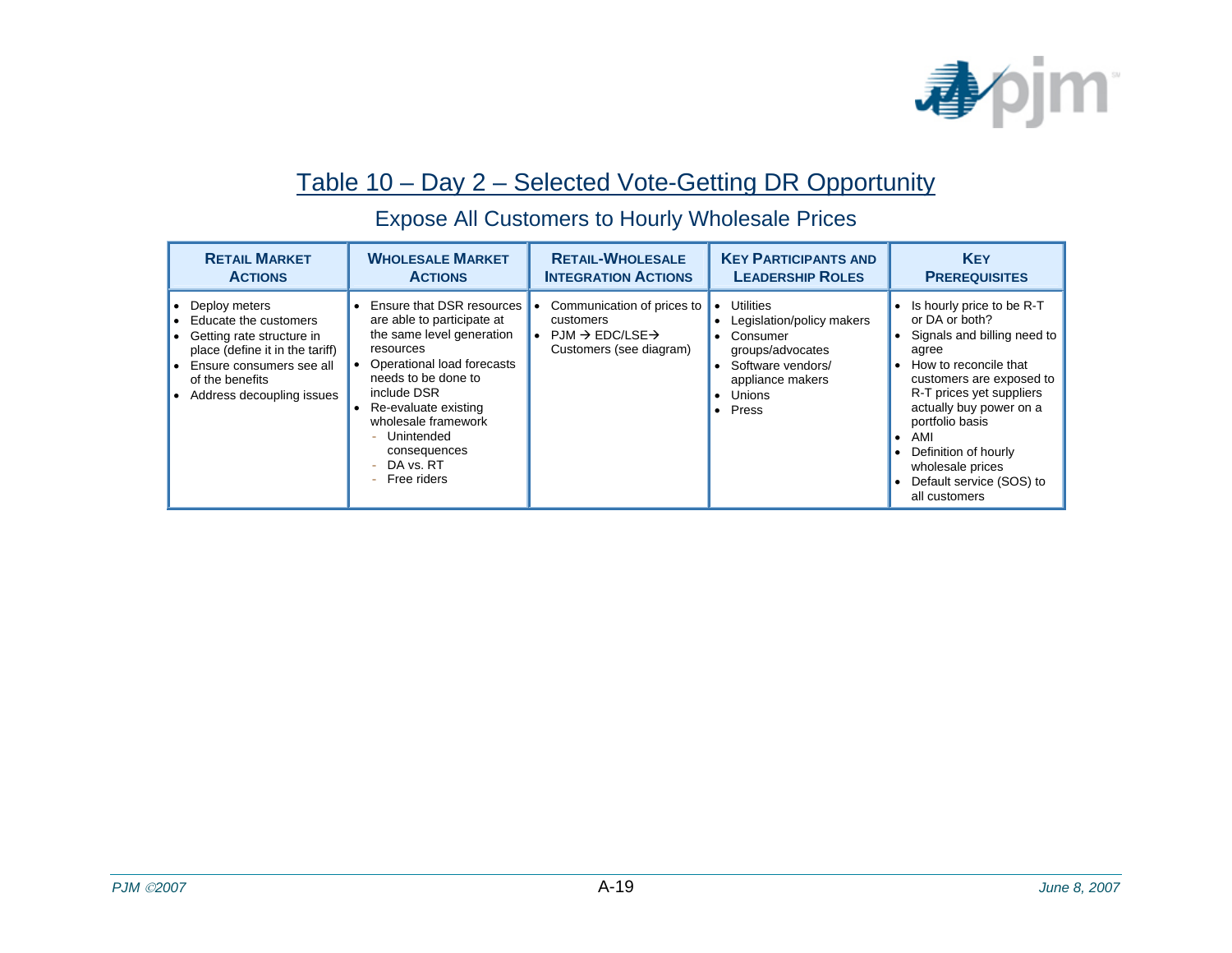

### Table 11 – Day 1

| <b>WHY DEMAND RESPONSE IS</b>                                                                                                                                                                                                                                       | <b>KEY LESSONS LEARNED-</b>                                                                                                                                                                                                                                                                                                                                                                                              | <b>KEY LESSONS LEARNED-</b>                                                                                                                                                                                                                                                                                                                                                                                                                                                                 | <b>BEST DEMAND RESPONSE</b>                                                                                    |
|---------------------------------------------------------------------------------------------------------------------------------------------------------------------------------------------------------------------------------------------------------------------|--------------------------------------------------------------------------------------------------------------------------------------------------------------------------------------------------------------------------------------------------------------------------------------------------------------------------------------------------------------------------------------------------------------------------|---------------------------------------------------------------------------------------------------------------------------------------------------------------------------------------------------------------------------------------------------------------------------------------------------------------------------------------------------------------------------------------------------------------------------------------------------------------------------------------------|----------------------------------------------------------------------------------------------------------------|
| <b>IMPORTANT IN THE PJM REGION</b>                                                                                                                                                                                                                                  | <b>WHAT WORKS</b>                                                                                                                                                                                                                                                                                                                                                                                                        | <b>WHAT DOESN'T WORK</b>                                                                                                                                                                                                                                                                                                                                                                                                                                                                    | <b>OPPORTUNITIES</b>                                                                                           |
| • Reduces congestion<br>• Reduces need for infrastructure<br>• Reduces emissions<br>Lower overall cost to the customer<br>via their bills<br>Increased reliability due to<br>additional resources<br>• Shift risk from consumers to others<br>who can better manage | Reduce barriers to participate<br>- Clear view of participant value<br>Customer education and<br>programmatic support<br>Economics, technology and<br>$\bullet$<br>regulation: 3-legged stool<br>Stable regulatory horizon<br>$\bullet$<br>- Consistent business rules<br>$-\Delta$ =Risk Risk=cost+indecision<br>Make customers a partner in the<br>process<br>Real-time hourly priced programs<br>for larger customers | Limited market size does not<br>$\bullet$<br>achieve critical mass<br>Retail competition does not create<br>$\bullet$<br>new demand response products;<br>program is inconsistent with<br>reducing load<br>Lack of long-term commitment to<br>programs, financial, regulatory,<br>political<br>Expensive front-end costs to<br>participate<br>Participant opaque or unfriendly<br>program interface, time-of-use<br>metering doesn't allow customer to<br>see cost of behavior in real-time | • Peak period government shut down<br>*****<br>Deploy enhanced PJM demand<br>response program<br>$\bullet$ AMI |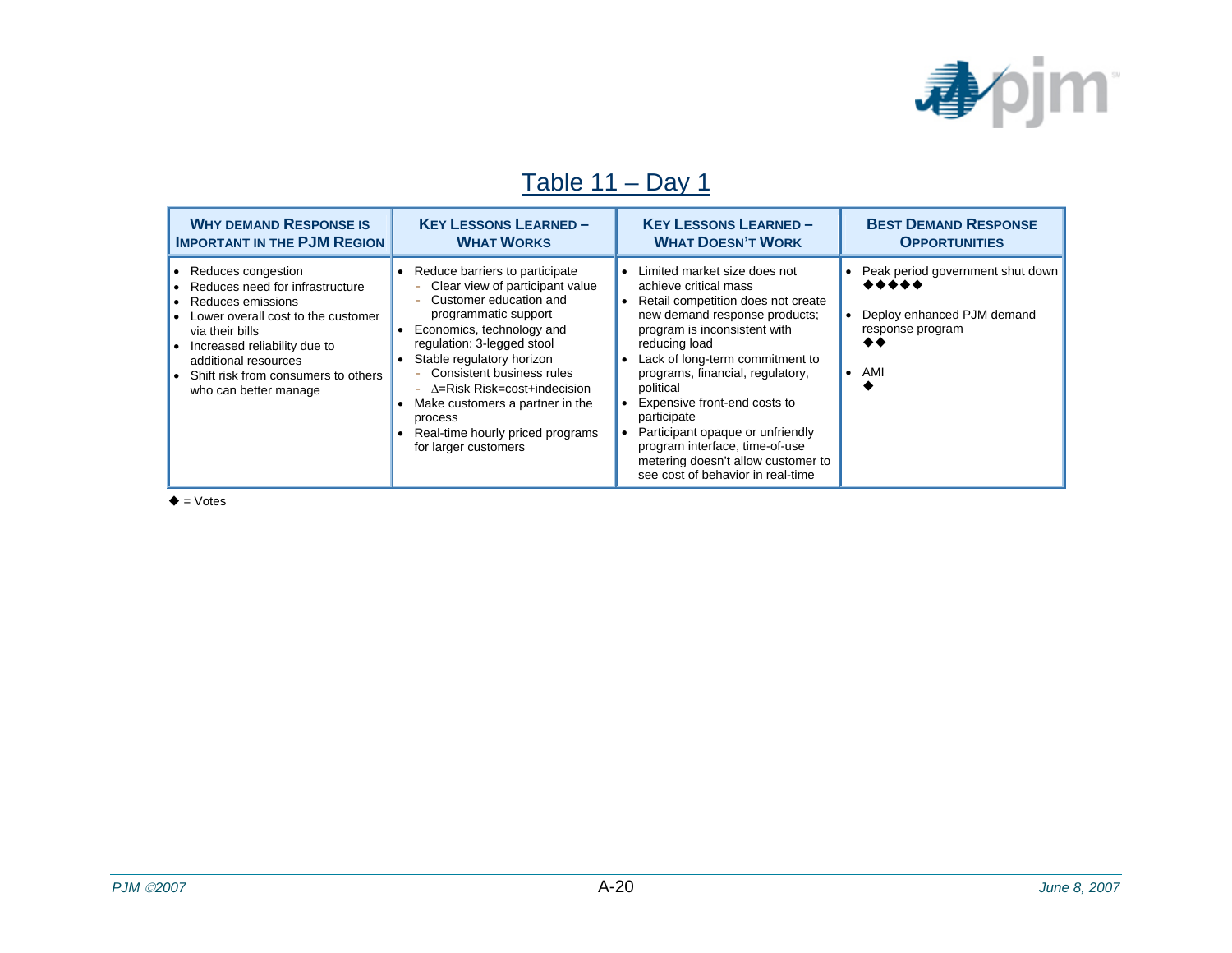

### Table 12 – Day 1

| <b>WHY DEMAND RESPONSE IS</b>                                                                                                                                                                                                                                                                                                                                                                                                                                                                          | <b>KEY LESSONS LEARNED-</b>                                                                                                                                                                                                                                 | <b>KEY LESSONS LEARNED-</b>                                                                                                                                                                                                                       | <b>BEST DEMAND RESPONSE</b>                                                                                                                                                                                                                                                                                                                                                                                                                                                                                                  |
|--------------------------------------------------------------------------------------------------------------------------------------------------------------------------------------------------------------------------------------------------------------------------------------------------------------------------------------------------------------------------------------------------------------------------------------------------------------------------------------------------------|-------------------------------------------------------------------------------------------------------------------------------------------------------------------------------------------------------------------------------------------------------------|---------------------------------------------------------------------------------------------------------------------------------------------------------------------------------------------------------------------------------------------------|------------------------------------------------------------------------------------------------------------------------------------------------------------------------------------------------------------------------------------------------------------------------------------------------------------------------------------------------------------------------------------------------------------------------------------------------------------------------------------------------------------------------------|
| <b>IMPORTANT IN THE PJM REGION</b>                                                                                                                                                                                                                                                                                                                                                                                                                                                                     | <b>WHAT WORKS</b>                                                                                                                                                                                                                                           | <b>WHAT DOESN'T WORK</b>                                                                                                                                                                                                                          | <b>OPPORTUNITIES</b>                                                                                                                                                                                                                                                                                                                                                                                                                                                                                                         |
| • Load shifting DR $\rightarrow$ lower peak<br>Lowers wholesale market prices<br>$\bullet$ Costs<br>$G$ – lower cost of generation –<br>use base load<br>T- lower cost of transmission,<br>less congestion<br>$D$ – lower cost of distribution<br>Less investment in new<br>generation<br>Improves load factor of system<br>• Dispatchable DR $(e.g.,$<br>interruptibles)/emergency<br>Improve reliability of overall<br>system<br>$\bullet$ EE DR<br>Reduce consumption, reduce<br>bills, environment | CSPs – facilitators and innovators<br>DR programs – "existence" drives<br>innovation<br>State programs that allow<br>participation (i.e., NJ)<br>DR programs have driven price<br>sensitivity among larger customers/<br>enhanced use of on-site generation | States/utilities "some" preclude<br>participation in LRPs<br>$\bullet$ CBL<br>Customer baseline rules<br>Correct measurement?<br>Where does state jurisdiction end<br>and FERC jurisdiction begin?<br>Three different agendas - LSES,<br>EDC, CSP | Increase 25% cap on SR (Synch.<br>$\bullet$<br>Reserve) by DR. Prepare report on<br>performance to date. Present to<br>OC/MIC (Short-term)<br>, , , , , , , , , , , , , , ,<br>Not only AMI but (1) Also<br>standardized data protocols.<br>(2) Open standards, open access<br>for Auration. Matches DR offerings<br>*************<br>Inject regulatory certainty into LR<br>programs so as to facilitate longer-<br>term trading of DR products via a<br>FERC process and work out details<br>via stakeholder processes<br> |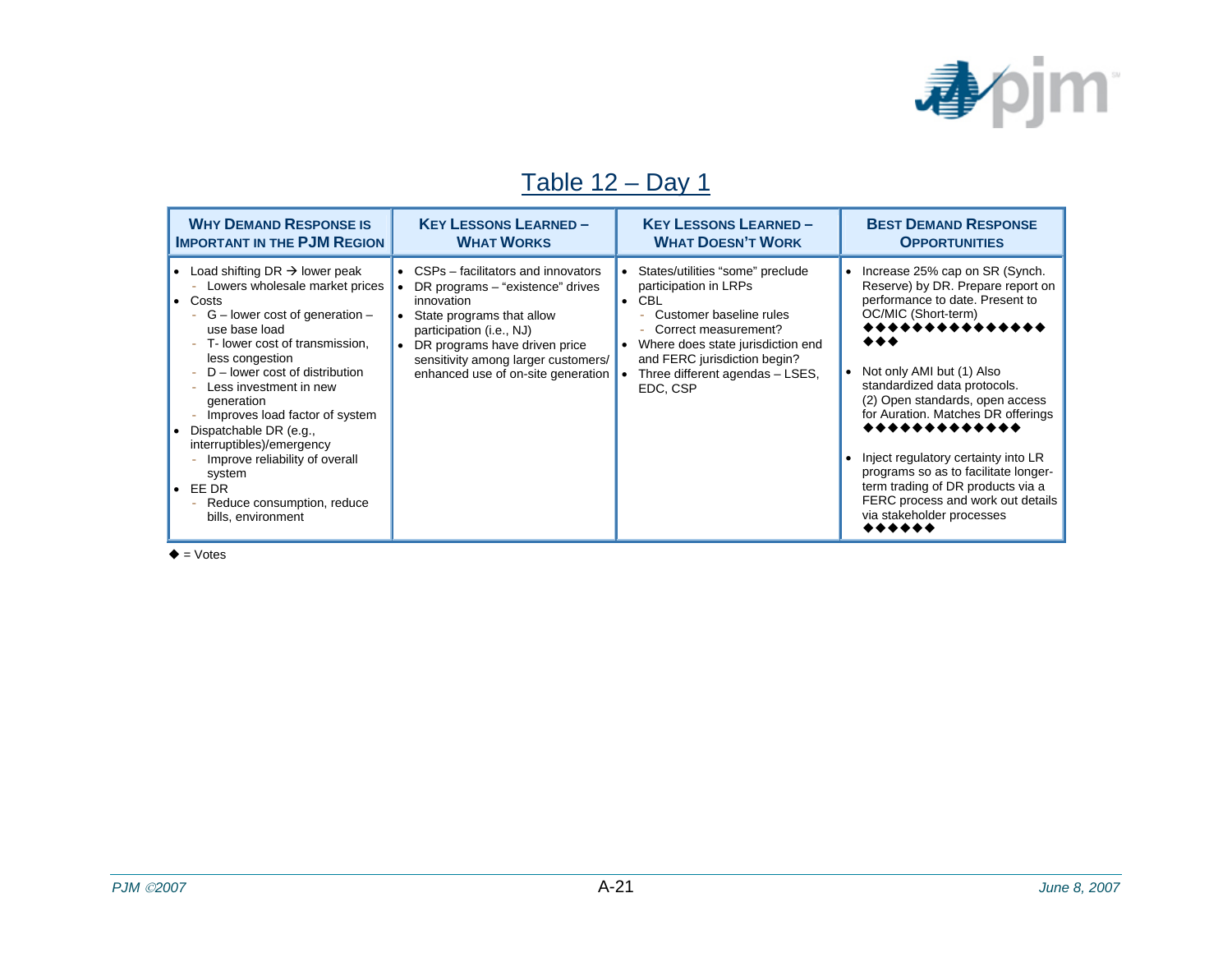

#### Table 12 – Day 2 – Selected Top Vote Getting DR Opportunity

#### Coordinate a Regional Approach to DR Through Standardized Platforms, Communications Protocols, Investments in Enabling Technologies, and Addressing Seams Issues

| <b>RETAIL</b>                                                                                                                                                                                                                                                      | <b>WHOLESALE MARKET</b>                                                                                                                                 | <b>RETAIL-WHOLESALE</b>    | <b>KEY PARTICIPANTS AND</b>                                                                                                                                                  | <b>KEY</b>                                                                                     |
|--------------------------------------------------------------------------------------------------------------------------------------------------------------------------------------------------------------------------------------------------------------------|---------------------------------------------------------------------------------------------------------------------------------------------------------|----------------------------|------------------------------------------------------------------------------------------------------------------------------------------------------------------------------|------------------------------------------------------------------------------------------------|
| <b>ACTIONS</b>                                                                                                                                                                                                                                                     | <b>ACTIONS</b>                                                                                                                                          | <b>INTEGRATION ACTIONS</b> | <b>LEADERSHIP ROLES</b>                                                                                                                                                      | <b>PREREQUISITES</b>                                                                           |
| Interstate compact to<br>facilitate state participation<br>(AH - MOU among<br>states?)<br>Establish process to<br>develop open protocol and<br>open standard<br>• "Enabling Technologies"<br>AMI mandate use of<br>standard for DR., but allow<br>market to deploy | Phase-out of ELRP<br>"incentive"<br>TBD<br>When we reach "utopia" of<br>D elasticity, operators must<br>learn to anticipate P<br>element of load curves | $\bullet$ See 1 and 2      | States in PJM region<br>$\bullet$<br>(PUCs, legislatures,<br>governors)<br>FERC<br>$\bullet$<br>PJM management and<br>stakeholders<br>"It's disruptive, but it will<br>work" | State interest/motivation<br>$\bullet$<br>FERC approval of market<br>$\bullet$<br>rule changes |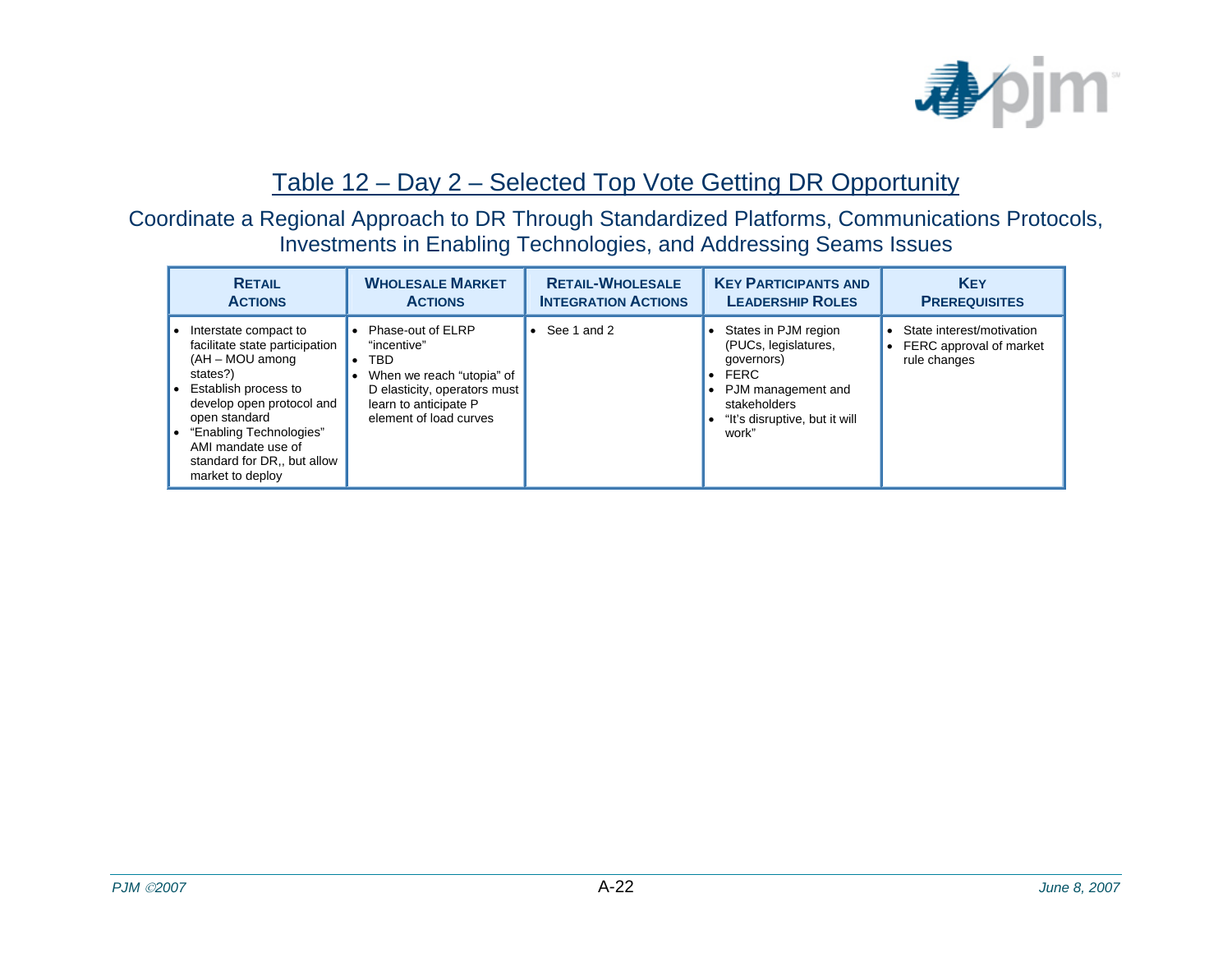

### Table 13 – Day 1

| <b>WHY DEMAND RESPONSE IS</b>                                                                                                                                                                                                                                                                    | <b>KEY LESSONS LEARNED-</b>                                                                                                                                                                                                                                                                      | <b>KEY LESSONS LEARNED -</b>                                                                                                                                                                                     | <b>BEST DEMAND RESPONSE</b>                                                                                                                                                              |
|--------------------------------------------------------------------------------------------------------------------------------------------------------------------------------------------------------------------------------------------------------------------------------------------------|--------------------------------------------------------------------------------------------------------------------------------------------------------------------------------------------------------------------------------------------------------------------------------------------------|------------------------------------------------------------------------------------------------------------------------------------------------------------------------------------------------------------------|------------------------------------------------------------------------------------------------------------------------------------------------------------------------------------------|
| <b>IMPORTANT IN THE PJM REGION</b>                                                                                                                                                                                                                                                               | <b>WHAT WORKS</b>                                                                                                                                                                                                                                                                                | <b>WHAT DOESN'T WORK</b>                                                                                                                                                                                         | <b>OPPORTUNITIES</b>                                                                                                                                                                     |
| Tool for mitigating market power<br>• Utility cost reduction and better<br>connection to end use customer<br>individual address ability<br>• Empower consumers<br>Local reliability benefits<br>• Reduce emissions<br>• Short-term bridge to bulk<br>transmission and generation<br>construction | Price signals<br>$\bullet$<br>Keeping it simple to the DR<br>resource (customer)<br>Transition period for changes<br>$\bullet$<br>Risk/reward profile has to be<br>positive for customer<br>Patience with customers as they<br>adiust<br>Voluntary, easy to use, education<br>$\bullet$<br>works | Price signals<br>Traditional interruptible services<br>tariffs<br>Economic development (wink<br>wink)<br>Pilot programs – no certainty, no<br>investment<br>One size fits all<br>Forcing customers into anything | Demand Response able to get<br>access to all revenue streams or a<br>price that captures full value<br><b></b><br><br>1-minute reserves (Short-term)<br>Load as regulation (Medium-term) |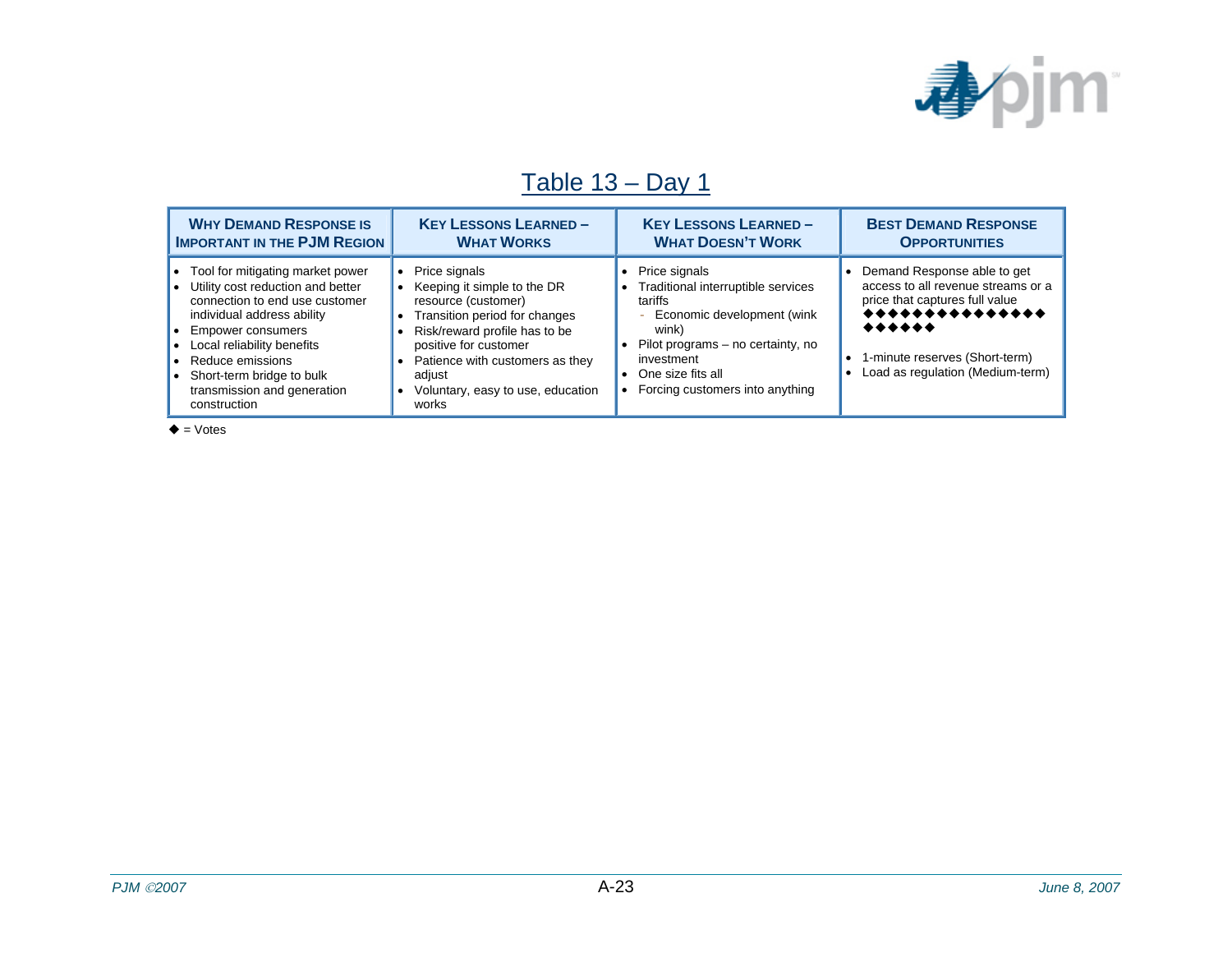

#### Table 13 – Day 2 – Selected Top Vote-Getting DR Opportunity

#### Demand Response Able to Get Access to All Revenue Streams or a Price that Captures Full Value

| <b>RETAIL MARKET</b>                                                                                                                                                                                                                           | <b>WHOLESALE MARKET</b>                                                                                                                                                                                                                                                                                                         | <b>RETAIL-WHOLESALE</b>                                                       | <b>KEY PARTICIPANTS AND</b>                                                                                                                                                                                                      | <b>KEY</b>                                                                                                                                              |
|------------------------------------------------------------------------------------------------------------------------------------------------------------------------------------------------------------------------------------------------|---------------------------------------------------------------------------------------------------------------------------------------------------------------------------------------------------------------------------------------------------------------------------------------------------------------------------------|-------------------------------------------------------------------------------|----------------------------------------------------------------------------------------------------------------------------------------------------------------------------------------------------------------------------------|---------------------------------------------------------------------------------------------------------------------------------------------------------|
| <b>ACTIONS</b>                                                                                                                                                                                                                                 | <b>ACTIONS</b>                                                                                                                                                                                                                                                                                                                  | <b>INTEGRATION ACTIONS</b>                                                    | <b>LEADERSHIP ROLES</b>                                                                                                                                                                                                          | <b>PREREQUISITES</b>                                                                                                                                    |
| • Retail rates must reflect<br>allocation of DR costs to<br>beneficiaries<br>Reflect distribution feeder<br>costs in establishing retail<br>contribution to DR<br>Retail rate structures that<br>equalize the value of<br>energy supply and DR | Compare and quantify<br>benefits of DR and<br>potential revenue streams<br>to those benefits (i.e.,<br>environmental, future<br>investment, ancillaries)<br>Standardize performance<br>metrics for DR to increase<br>confidence in reliability<br>Allocate costs of DR to<br>beneficiaries<br>Get "Turned On" by turning<br>off | Take nodal pricing down to<br>$\bullet$<br>a distribution substation<br>level | CSPs need to step up and<br>accept risks<br>LSEs need to open door to<br>allow greater volume of DR<br>to allow value to occur<br>State regulators to take<br>regulatory actions needed<br>to enable platform for DR<br>commerce | Regulatory support at<br>levels<br>Proper metering/<br>measurement/<br>communication standards<br>Erode bias towards iron in<br>$\bullet$<br>the ground |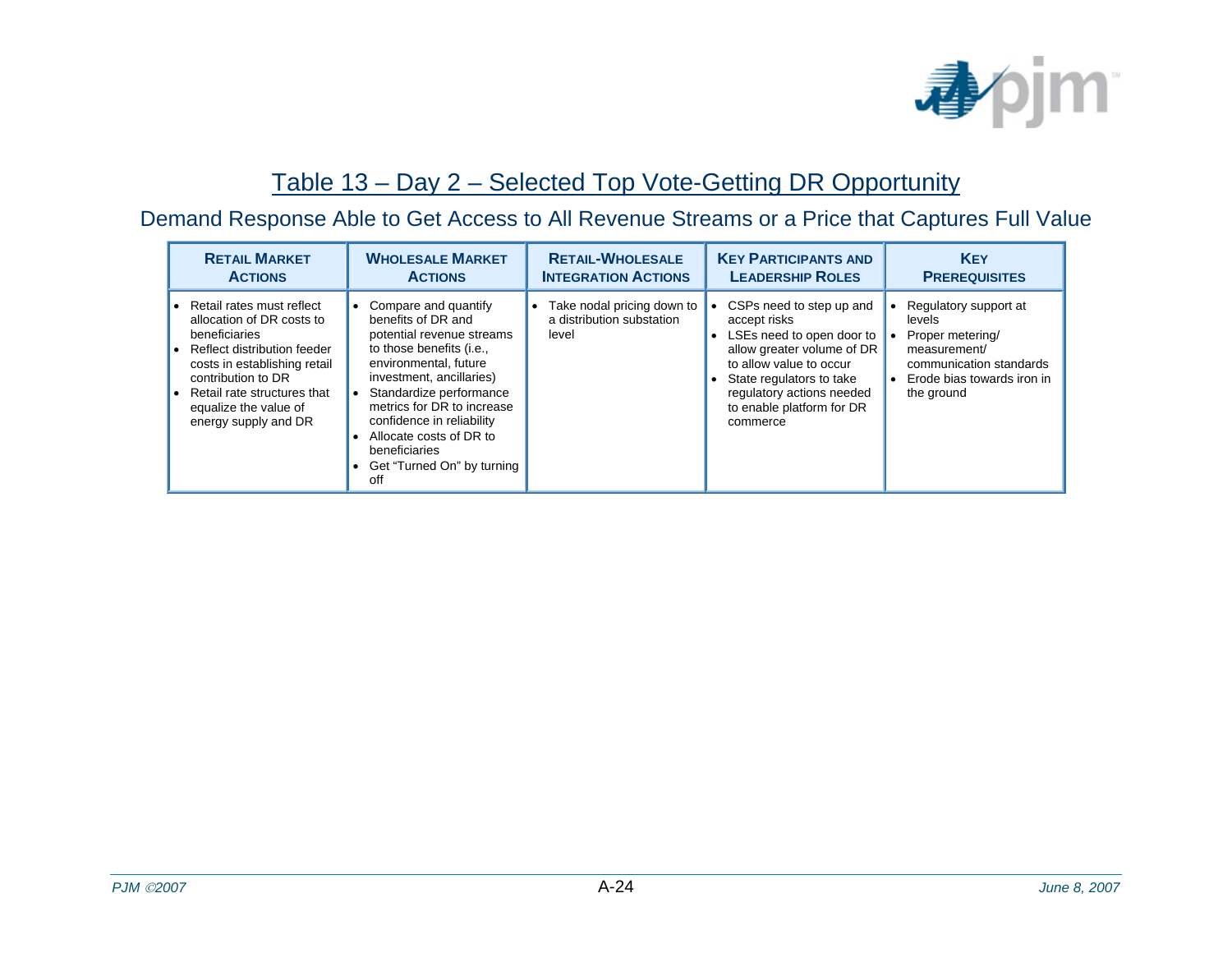

### Table 14 – Day 1

| <b>WHY DEMAND RESPONSE IS</b>                                                                                                                                                                                                                                                                                                                                                                                                                                                                                                   | <b>KEY LESSONS LEARNED-</b>                                                                                                                                                                                                                                                                                                                                                                 | <b>KEY LESSONS LEARNED-</b>                                                                                                                                                                                                                                                                                                                                                                                                                                                                                                                                                                 | <b>BEST DEMAND RESPONSE</b>                                                                                                                                                                                                                                                                                                                                                                                                                                                    |
|---------------------------------------------------------------------------------------------------------------------------------------------------------------------------------------------------------------------------------------------------------------------------------------------------------------------------------------------------------------------------------------------------------------------------------------------------------------------------------------------------------------------------------|---------------------------------------------------------------------------------------------------------------------------------------------------------------------------------------------------------------------------------------------------------------------------------------------------------------------------------------------------------------------------------------------|---------------------------------------------------------------------------------------------------------------------------------------------------------------------------------------------------------------------------------------------------------------------------------------------------------------------------------------------------------------------------------------------------------------------------------------------------------------------------------------------------------------------------------------------------------------------------------------------|--------------------------------------------------------------------------------------------------------------------------------------------------------------------------------------------------------------------------------------------------------------------------------------------------------------------------------------------------------------------------------------------------------------------------------------------------------------------------------|
| <b>IMPORTANT IN THE PJM REGION</b>                                                                                                                                                                                                                                                                                                                                                                                                                                                                                              | <b>WHAT WORKS</b>                                                                                                                                                                                                                                                                                                                                                                           | <b>WHAT DOESN'T WORK</b>                                                                                                                                                                                                                                                                                                                                                                                                                                                                                                                                                                    | <b>OPPORTUNITIES</b>                                                                                                                                                                                                                                                                                                                                                                                                                                                           |
| • More people in high places are<br>talking about DR as a policy<br>initiative<br>Opportunity of new technology to<br>be developed<br>Change to thinking of electricity as<br>a service with options – more than<br>flipping a switch<br>DR changes customer perception<br>from "as much as you want/when<br>you want/at low prices"<br>• DR lightens stress in infrastructure<br>(T&D)<br>Opportunity for economic<br>development<br>Energy management services<br>Distributed generation (fuel vs.<br>electric price choices) | Customer can make economic<br>decision - self schedule<br>Ability to participate in multiple<br>markets (energy -RT, DA,<br>capacity, synch reserve, reg.) $\rightarrow$<br>can align opportunity with customer<br>capability (notification, duration,<br>frequency, etc.)<br>DG can easily respond to price<br>(behind the meter generation gets<br>similar access to wholesale<br>market) | • Fixed rates and non-interval meters<br>Some load can not respond at any<br>price<br>Settlement disputes<br>$\bullet$<br>Difference between expected<br>and actual payments<br>Free-ridership/gaming<br>$\bullet$<br>Environmental issues with DG<br>(lawn mower example)<br>Consensus on funding of incentive<br>$\bullet$<br>Complexity for smaller loads<br>Demand response done for<br>$\bullet$<br>expected LMP (2 months from<br>now) – plant shutdown<br>Consistent interpretation of rules to<br>support participants<br>"Knowledge is Power" you need<br>information to be smart! | Offer new program for customers<br>to change plant/office shutdown to<br>pre-determined periods/integrate<br>into plug process (Short-term)<br>More flexible load management<br>program (DR/ILR)<br>More flexible cutoff dates<br>More operations for events/<br>duration/times<br>Batch process exemption<br>Long term<br>Smart meter<br>Repository for data<br>÷<br>- RTP<br>Resolve B/O generation permit<br>issues that limit emergency<br>operation only<br>(Medium-term) |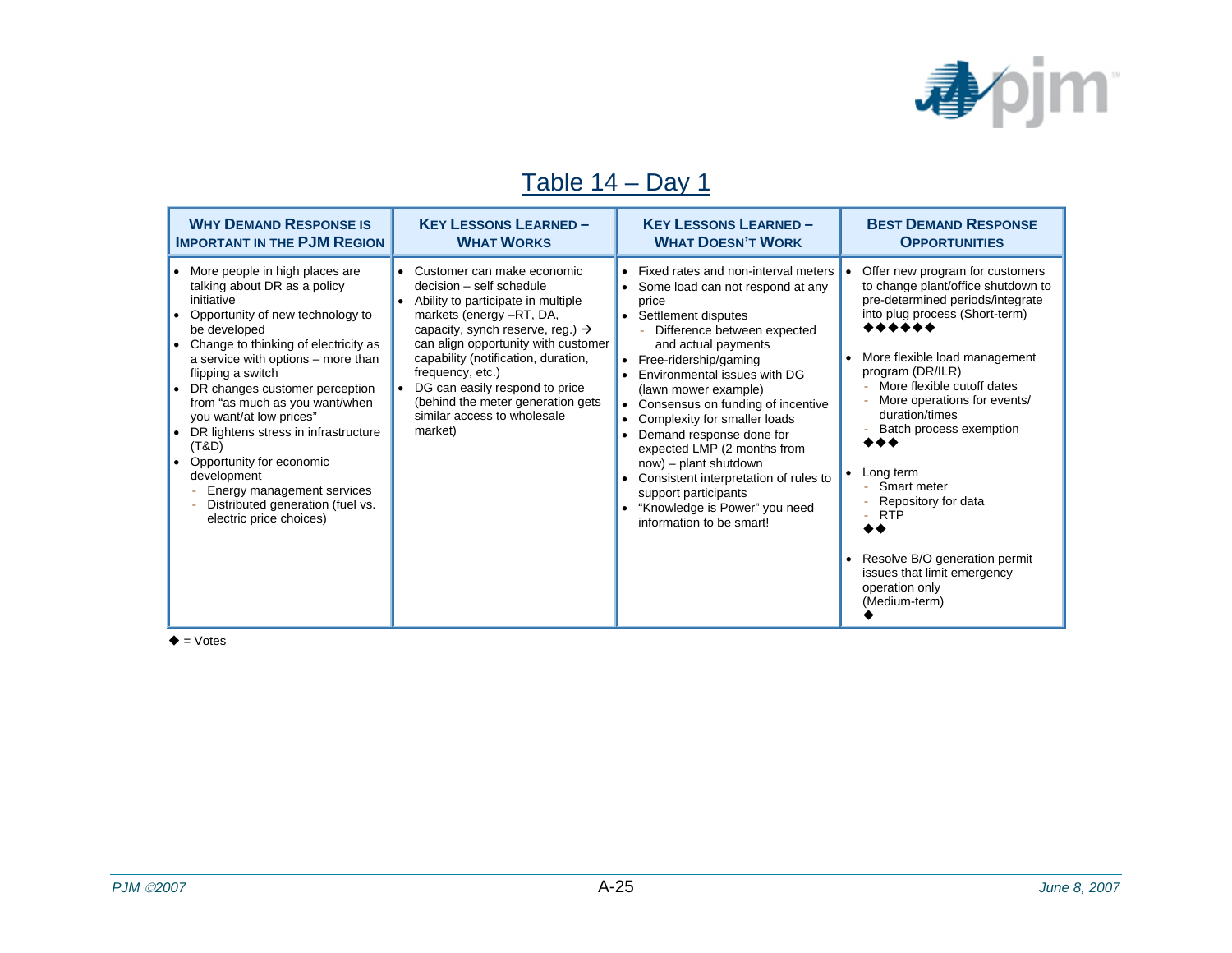

#### Table 14 – Day 2 – Selected Top Vote-Getting DR Opportunity

#### Coordinate a Regional Approach to DR Through Standardized Platforms, Communications Protocols, Investments in Enabling Technologies, and Addressing Seams Issues

| <b>RETAIL MARKET</b>                                                                                                                                                                     | <b>WHOLESALE MARKET</b>                                           | <b>RETAIL-WHOLESALE</b>                                                                         | <b>KEY PARTICIPANTS AND</b>                                                                  | <b>KEY</b>                                                                                                        |
|------------------------------------------------------------------------------------------------------------------------------------------------------------------------------------------|-------------------------------------------------------------------|-------------------------------------------------------------------------------------------------|----------------------------------------------------------------------------------------------|-------------------------------------------------------------------------------------------------------------------|
| <b>ACTIONS</b>                                                                                                                                                                           | <b>ACTIONS</b>                                                    | <b>INTEGRATION ACTIONS</b>                                                                      | <b>LEADERSHIP ROLES</b>                                                                      | <b>PREREQUISITES</b>                                                                                              |
| Standardized meter-level<br>information<br>Standardized information<br>flow/communications.<br>Standardized<br>switch/controls down to<br>end use level<br>Open access to<br>information | Standardized "Price"<br>Transactions"<br>Automated access to date | Enabling technology - load<br>control<br>Expand retail level<br>standards to wholesale<br>level | Wholesale: PJM "CSP"<br>type entities<br>Retail:<br>Commission<br>۳<br>EDC.<br>Ξ.<br>ESP/LSE | Stakeholder agreement<br>EDC, ESP, PJM/FERC,<br>commissions, DOE<br>Lead with protocol, follow<br>with technology |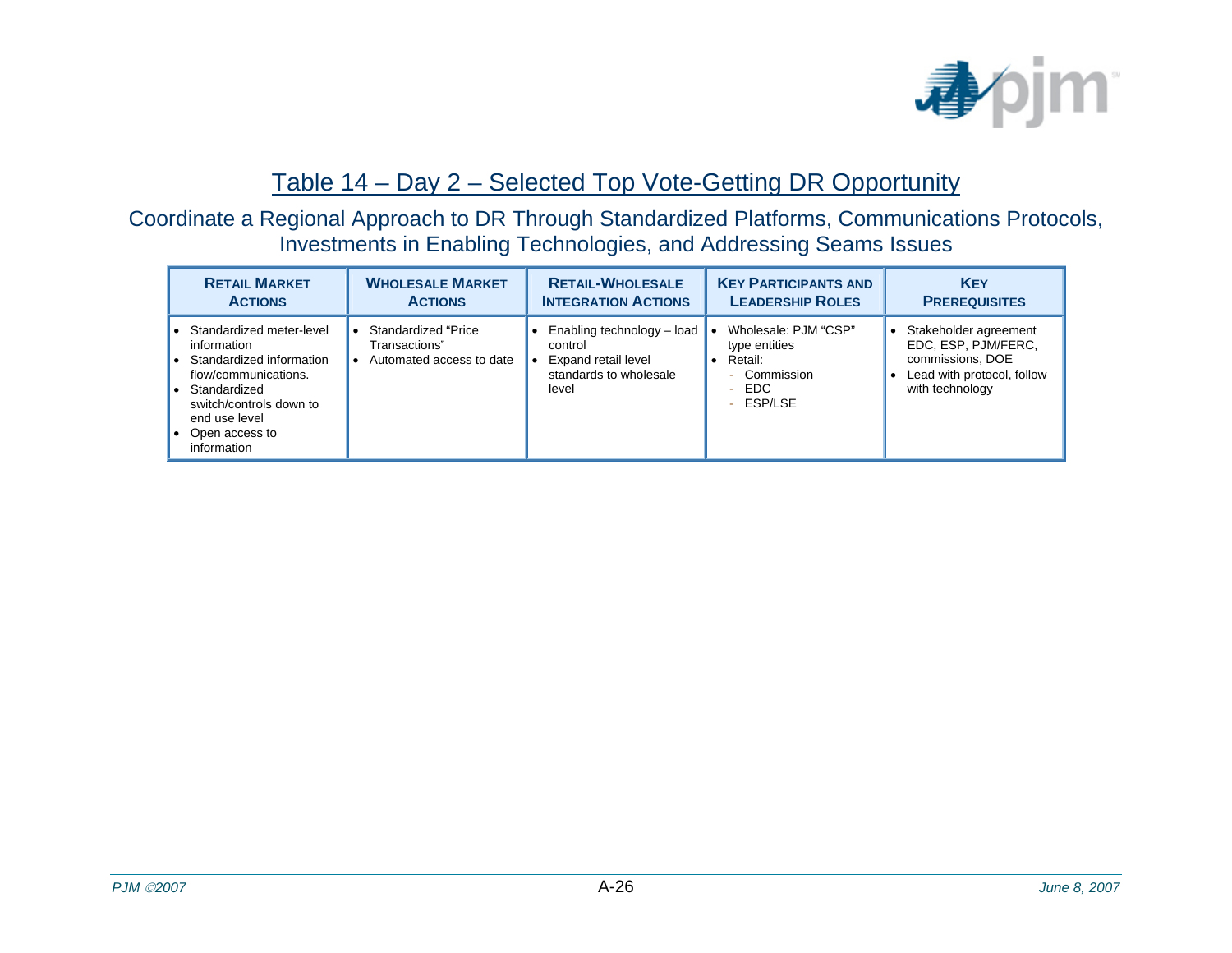

### Table 15 – Day 1

| <b>WHY DEMAND RESPONSE IS</b>                                                                                                                                                                                                                                                                                                                                                                                                                                           | <b>KEY LESSONS LEARNED-</b>                                                                                                                                                                                                                                                   | <b>KEY LESSONS LEARNED - WHAT</b>                                                                                                                                                                                                                                                                                                                                                                                                                                                                                                              | <b>BEST DEMAND RESPONSE</b>                                                                                                                                                                                                                                                                                   |
|-------------------------------------------------------------------------------------------------------------------------------------------------------------------------------------------------------------------------------------------------------------------------------------------------------------------------------------------------------------------------------------------------------------------------------------------------------------------------|-------------------------------------------------------------------------------------------------------------------------------------------------------------------------------------------------------------------------------------------------------------------------------|------------------------------------------------------------------------------------------------------------------------------------------------------------------------------------------------------------------------------------------------------------------------------------------------------------------------------------------------------------------------------------------------------------------------------------------------------------------------------------------------------------------------------------------------|---------------------------------------------------------------------------------------------------------------------------------------------------------------------------------------------------------------------------------------------------------------------------------------------------------------|
| <b>IMPORTANT IN THE PJM REGION</b>                                                                                                                                                                                                                                                                                                                                                                                                                                      | <b>WHAT WORKS</b>                                                                                                                                                                                                                                                             | <b>DOESN'T WORK</b>                                                                                                                                                                                                                                                                                                                                                                                                                                                                                                                            | <b>OPPORTUNITIES</b>                                                                                                                                                                                                                                                                                          |
| Planning - Done right will decrease<br>$\bullet$<br>need for transmission distribution/<br>generation<br>Environment - Reduce<br>environmental impact<br>Operations - Provide additional<br>operational tool to operate the<br>power system<br>- System efficiencies<br>Customer - Necessary component<br>for a truly competitive market<br>Customer - Direct control over<br>energy cost<br>In energy-constrained environment<br>must use everything to manage<br>cost | PJM coordinates demand<br>response<br>Settlement process<br>Timely settlements (meeting)<br>Training sessions, manuals, and<br>documentation<br>- Customer service<br>Price visibility - LMP<br>Multiple market access<br>- DA<br><b>RT</b><br>Ancillary services<br>$-$ eRPM | The market rules change too<br>frequently<br>Synchronized reserves<br>$\sim$ .<br><b>CBL</b> calculation<br>Incentive<br>Lack of access to required<br>customer data<br>Registration data<br><b>PLC</b><br>$\bullet$<br><b>Retail rates</b><br>$\bullet$<br>Coordination of regional and state<br>demand response programs<br>Potentially excessive work for EDL/<br><b>LSE</b><br>CBL calculation verification<br>- Metered load verification<br>Differing opinions on economic<br>value<br>Regional<br><b>State</b><br><b>CSP</b><br>EDC/LSE | Have PJM directly import the meter<br>٠<br>data and perform the CBL<br>calculations (Mid-term)<br>,,,,,,,,<br>,,,,,,,<br>Expose all customers to hourly<br>wholesale prices (Long-term)<br>,,,,,,,,,,,,<br>Rename state regulatory barriers to<br>participate in demand response<br>programs (Short-term)<br> |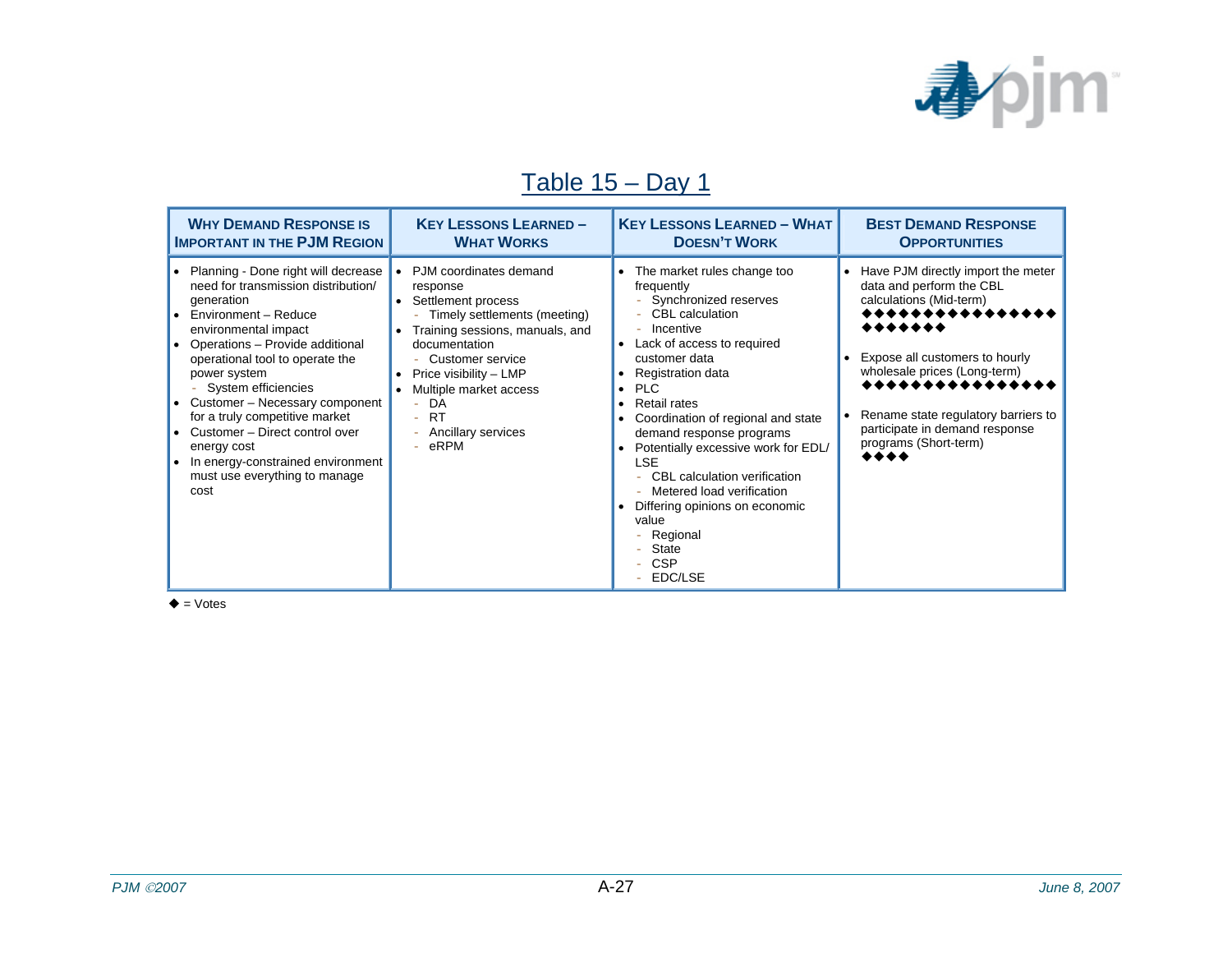

#### Table 15 – Day 2 – Selected Top Vote-Getting DR Opportunity

#### Increase 25% Cap on Synchronous Reserve by DR. Prepare a Report on Performance to Date. Present to OC/MIC

| <b>RETAIL MARKET</b>                                                                                                                                                                                                                                                               | <b>WHOLESALE MARKET</b>                                                                                                                                                                                                                                          | <b>RETAIL-WHOLESALE</b>                                                                                                               | <b>KEY PARTICIPANTS AND</b>                                                                                                                                                                                                         | <b>KEY</b>                                                                                                                                               |
|------------------------------------------------------------------------------------------------------------------------------------------------------------------------------------------------------------------------------------------------------------------------------------|------------------------------------------------------------------------------------------------------------------------------------------------------------------------------------------------------------------------------------------------------------------|---------------------------------------------------------------------------------------------------------------------------------------|-------------------------------------------------------------------------------------------------------------------------------------------------------------------------------------------------------------------------------------|----------------------------------------------------------------------------------------------------------------------------------------------------------|
| <b>ACTIONS</b>                                                                                                                                                                                                                                                                     | <b>ACTIONS</b>                                                                                                                                                                                                                                                   | <b>INTEGRATION ACTIONS</b>                                                                                                            | <b>LEADERSHIP ROLES</b>                                                                                                                                                                                                             | <b>PREREQUISITES</b>                                                                                                                                     |
| • Same as retail $-$<br>Wholesale integration<br>action<br>• Table $15 -$ Discussed the<br>impacts of the 25% cap on<br>synchronous reserve by<br>demand response.<br>Concluded that the 25%<br>cap should be reassessed<br>or appropriateness and<br>changes made<br>accordingly. | • PJM creates report on load<br>response synchronous<br>reserves performance<br>versus generator<br>synchronous reserve<br>performance<br>• PJM presents report to<br>RFC and makes a<br>recommendation, RFC<br>determines the<br>appropriateness of 25%<br>cap. | Where appropriate, retail<br>tariffs need to be<br>restructured to<br>accommodate participation<br>in synchronized reserve<br>markets | PJM: Develop report and<br>$\bullet$<br>make necessary<br>recommendations and<br>filings<br><b>Reliability Organizations:</b><br>Review PJM filings and<br>reports; adjust cap<br>accordingly, and approve<br>FERC: Approve filings | All states need to allow<br>$\bullet$<br>participation in PJM load<br>response<br>ERO must adopt changes<br>in reliability standards<br>directed by FERC |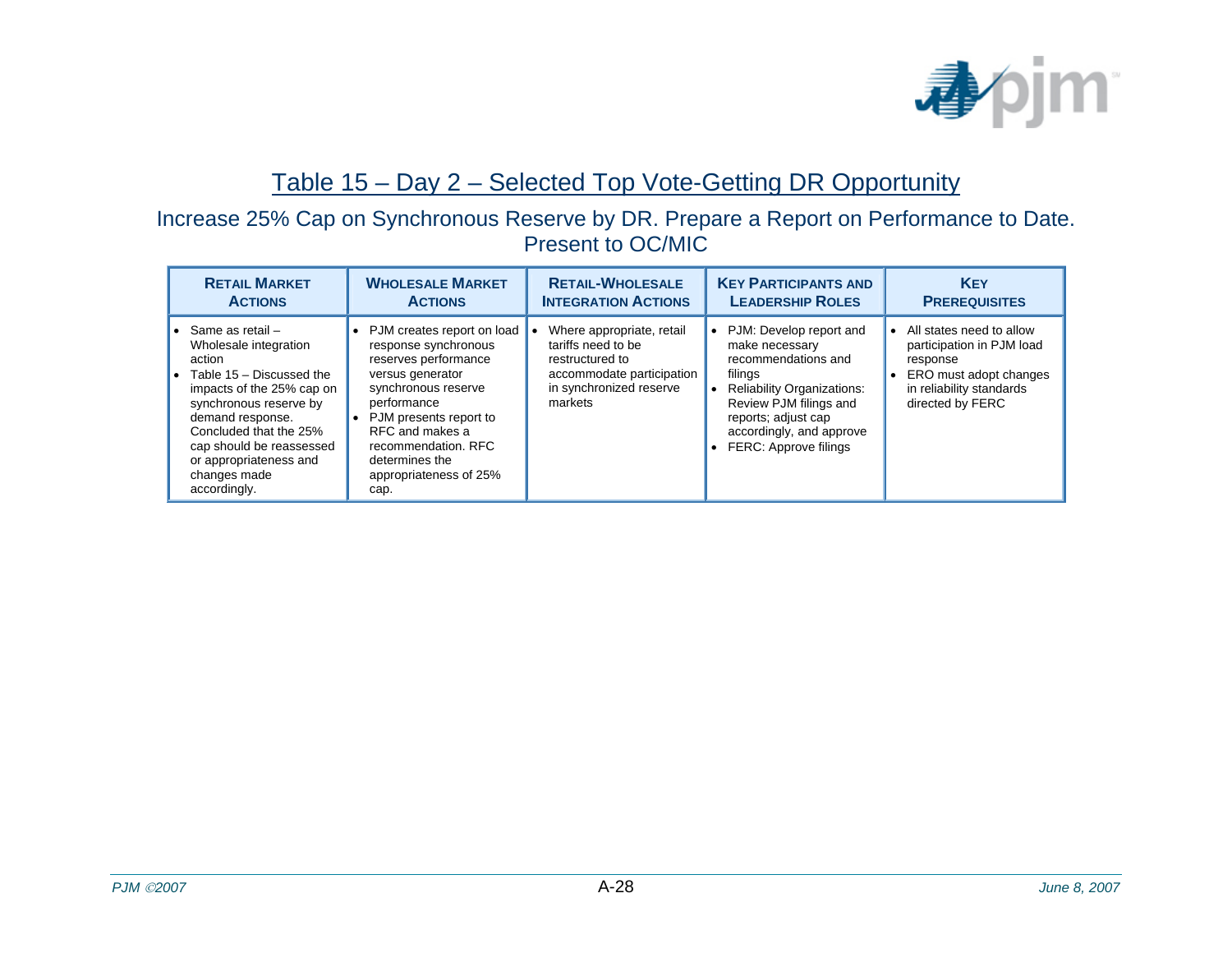

## Appendix B: Agenda

#### **PJM Symposium on Demand Response AGENDA**

| Date/Time          | <b>Activity</b>                                                                                   | Host/Location                                                                                                                                          |
|--------------------|---------------------------------------------------------------------------------------------------|--------------------------------------------------------------------------------------------------------------------------------------------------------|
| Wed., May 9, 2007  | <b>Primer on Demand Response (DR)</b>                                                             | <b>Hilton Alexandria at Mark Center</b>                                                                                                                |
| 1:00 - 5:00 p.m.   | Pre-symposium training session on DR at PJM and an overview of<br>activities from MADRI and MWDRI | Dennis Regan, Senior Trainer, PJM<br>$\bigcirc$<br>Brad Johnson, ACN Energy Ventures<br>$\circled{1}$<br>Commissioner Robert Lieberman, ICC<br>$\odot$ |
| Thu., May 10, 2007 | Day 1                                                                                             | <b>Hilton Alexandria at Mark Center</b>                                                                                                                |
| 7:00 - 9:00 a.m.   | Continental Breakfast and Registration                                                            | Hilton Alexandria at Mark Center                                                                                                                       |
| $9:00$ a.m. - noon | <b>Opening Remarks &amp; Event Overview</b>                                                       | Audrey Zibelman, EVP and COO, PJM<br>$\odot$<br>Rich Scheer, Vice President, Energetics Incorporated<br>$^{\rm (4)}$                                   |
|                    | <b>Keynote Presentations</b>                                                                      | <b>Commissioner Jon Wellinghoff, FERC</b><br>$\circledcirc$<br>Steve Sunderhoff, PHI<br>$\odot$                                                        |
|                    | Session 1: What Is DR and Why Is It Important?                                                    | Discussion facilitated by Energetics*                                                                                                                  |
| Noon - 1:30 p.m.   | Lunch - DR from the State Perspective                                                             | Commissioner Robert Lieberman, ICC<br>$\odot$<br>Consumers' Counsel Janine Migden-Ostrander, OCC<br>$\bigcirc$                                         |
| $1:30 - 5:00$ p.m. | Session 2: Best Practices, Barriers to Overcome, and Priority DR<br><b>Opportunities</b>          | Discussion facilitated by Energetics*                                                                                                                  |
| $5:30 - 7:00$ p.m. | Reception                                                                                         | Hilton Alexandria at Mark Center                                                                                                                       |
| Evening            | <b>Dinner</b>                                                                                     | Dinner on own                                                                                                                                          |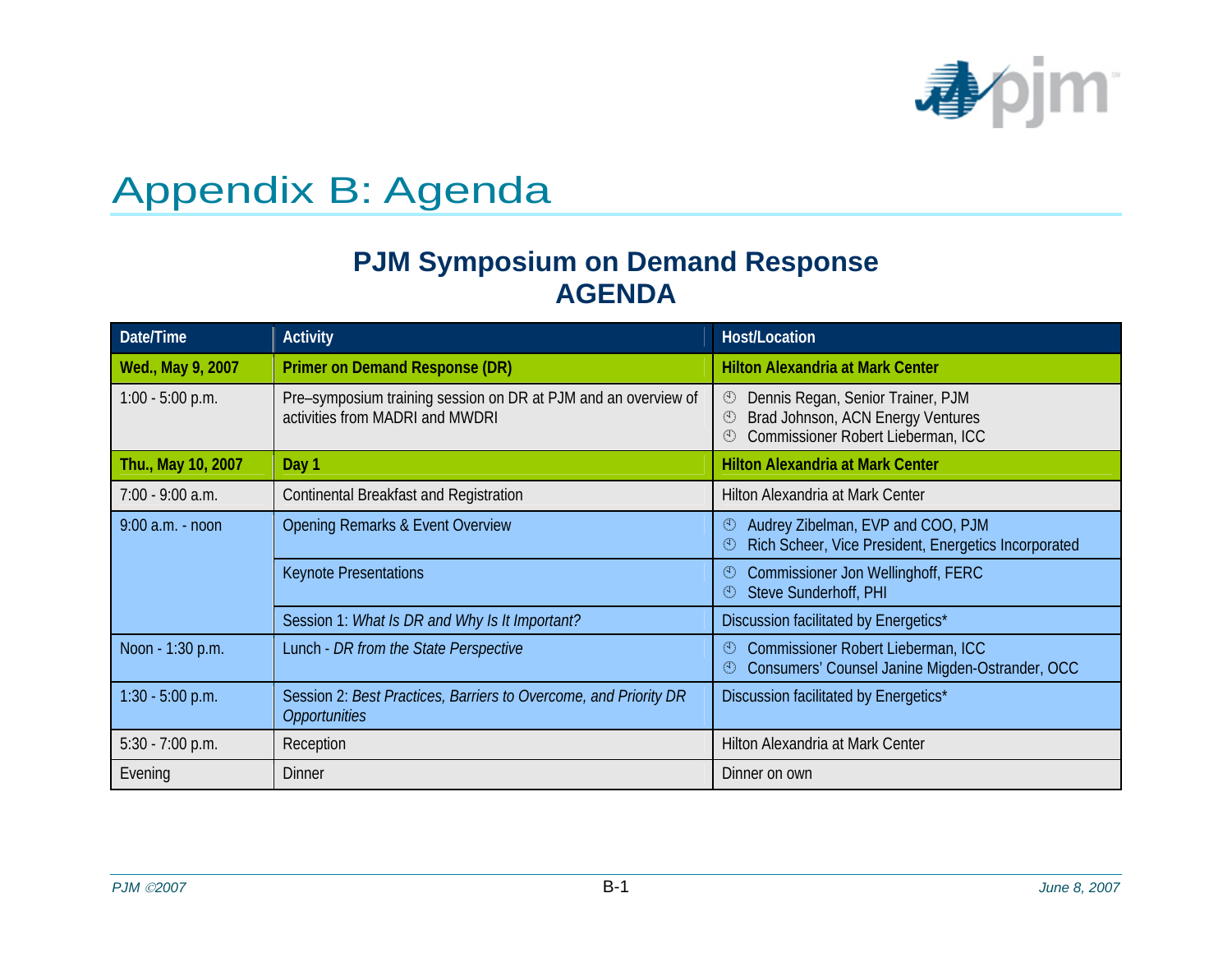

| Fri., May 11, 2007 | Day 2                                                                      | <b>Hilton Alexandria at Mark Center</b>                                                                            |
|--------------------|----------------------------------------------------------------------------|--------------------------------------------------------------------------------------------------------------------|
| 7:00 - 8:00 a.m.   | <b>Continental Breakfast</b>                                               | Hilton Alexandria at Mark Center                                                                                   |
| $8:00$ a.m. - noon | Session 3: Building the DSR Roadmap<br>(Retail, Wholesale and Integration) | Discussion facilitated by Energetics*                                                                              |
| Noon - 1:00 p.m.   | <b>Working Lunch</b>                                                       | Discussion facilitated by Energetics*                                                                              |
| $1:00 - 2:15$ p.m. | Session 4: Next Steps Roundtable<br>(Where Do We Go from Here?)            | Discussion facilitated by Energetics*                                                                              |
| $2:15 - 2:30$ p.m. | <b>Concluding Remarks</b>                                                  | <b>Rich Scheer, Energetics</b><br>$\odot$<br>Bill Whitehead, Executive Director State Gov't Policy, PJM<br>$\odot$ |
| $2:30 - 3:00$ p.m. | Post-Event Media Session                                                   | Hilton Alexandria at Mark Center, Media Room                                                                       |

\*Note: Each of the four (4) sessions at this symposium will be professionally facilitated and strive to involve every attendee in the development of each topic.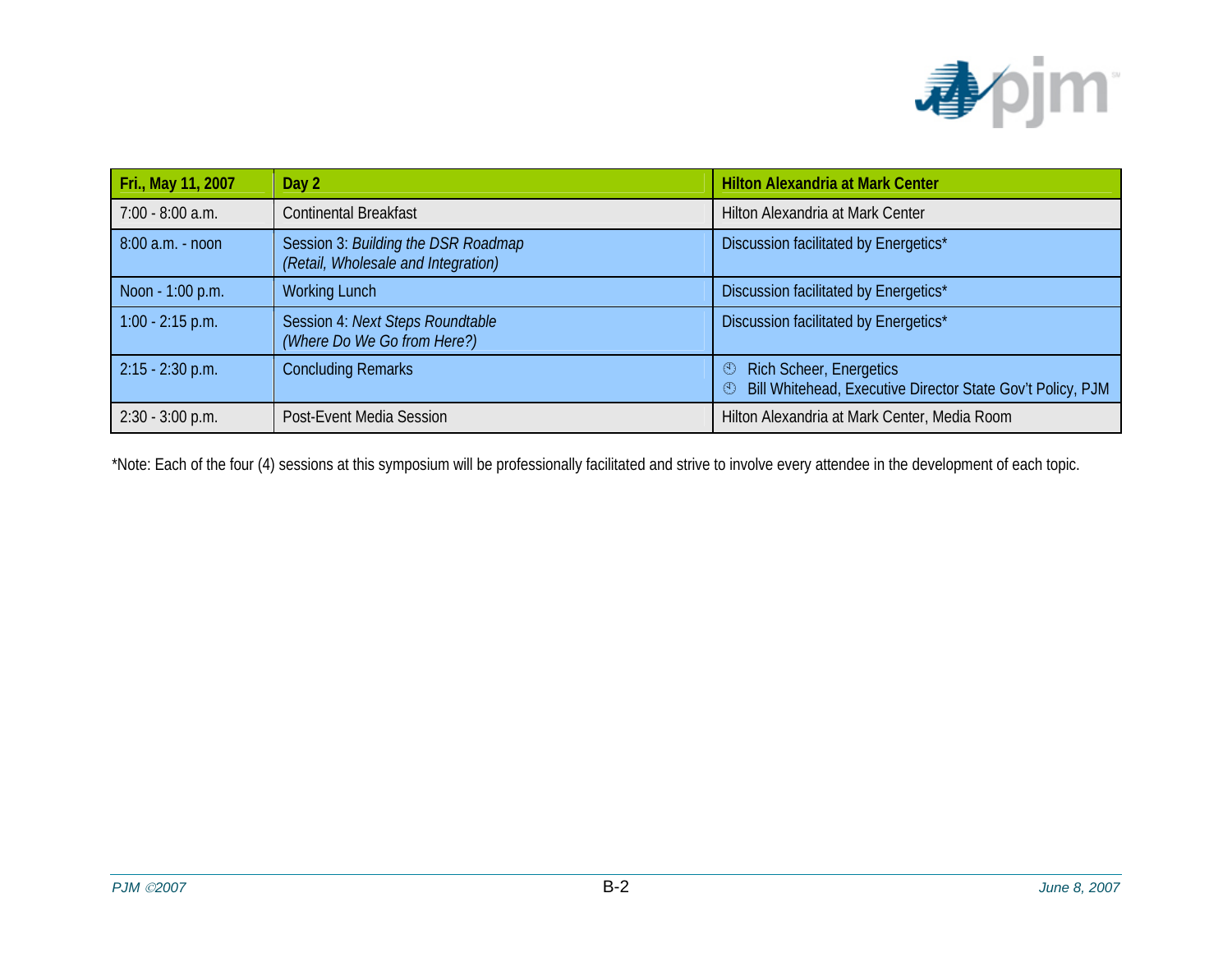

## Appendix C: List of Participants

## **PJM Symposium on Demand Response May 10-11, 2007**

#### **ATTENDEE LIST**

| <b>Full Name (Last, First)</b> | <b>Company/Organization</b>               |
|--------------------------------|-------------------------------------------|
| Alesius, Alan                  | PJM Interconnection                       |
| Angel, Stacy                   | US EPA                                    |
| Belbot, Ronald                 | <b>ISG Sparrows Point</b>                 |
| Birge, Calvin                  | PA Public Utility Commission              |
| Bladen, Jeff                   | PJM Interconnection                       |
| Bleiweis, Bruce                | DC Energy LLC                             |
| Borlick, Robert                | <b>Borlick &amp; Associates</b>           |
| Boucher, Rod                   | EnergyConnect Inc. (ECI)                  |
| Brady, Sean                    | Illinois Commerce Commission              |
| Buttner, Sarah                 | <b>Delaware Public Service Commission</b> |
| Centolella, Paul               | Public Utilities Commission of Ohio       |
| Cleverdon, Dan                 | Public Service Commission of DC           |
| Coleman, Gregory               | <b>TRC Energy Services</b>                |
| Conopask, Jeffrey              | Southern Maryland Electricity Cooperative |
| Covino, Susan                  | <b>PJM</b> Interconnection                |
| Diem, Art                      | US EPA                                    |
| Dotter, Ray                    | <b>PJM</b> Interconnection                |
| Eichenlaub, David              | Va. State Corp. Com.                      |
| Ellis, David                   | Enerwise Global Technologies, Inc.        |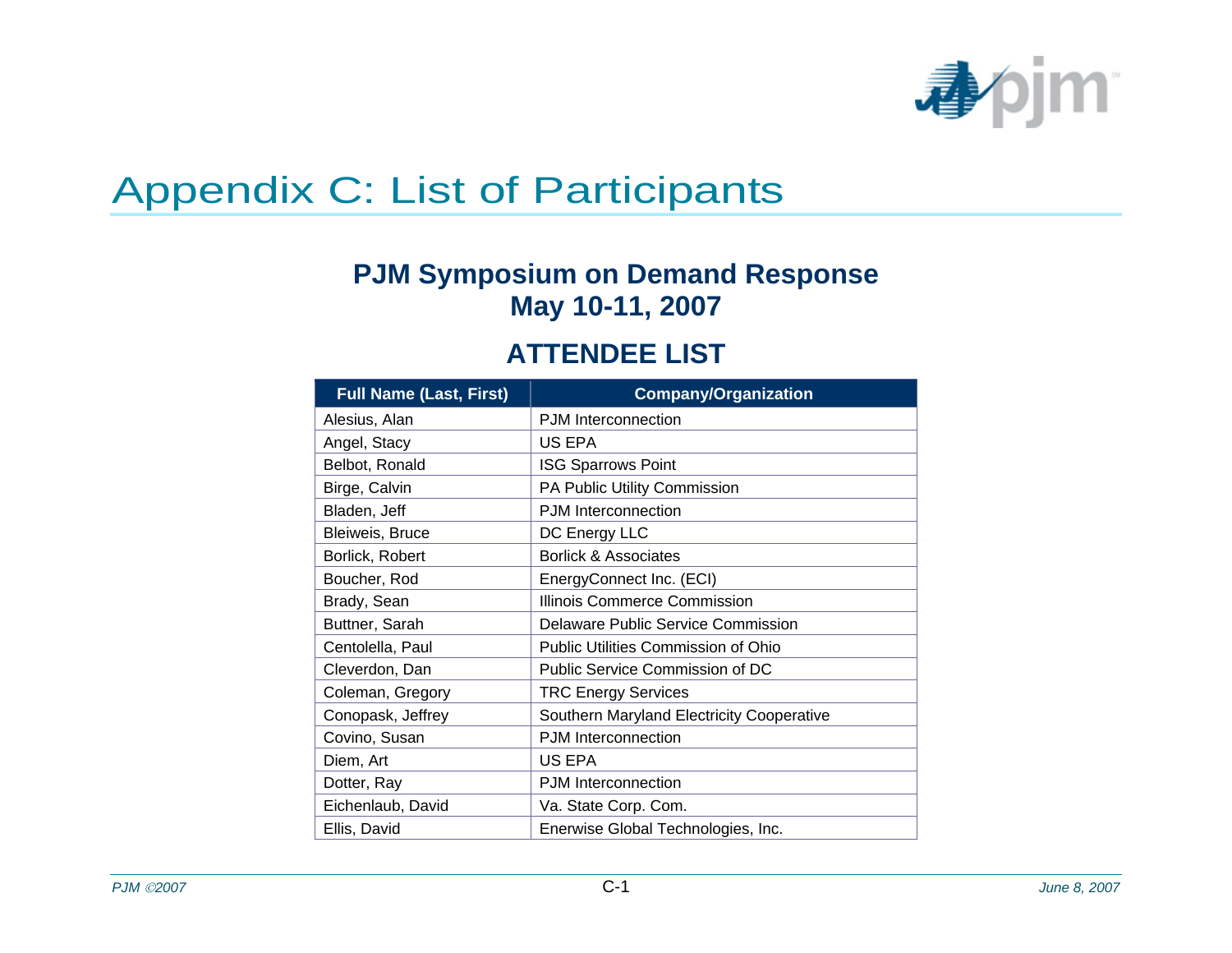

| <b>Full Name (Last, First)</b> | <b>Company/Organization</b>                    |
|--------------------------------|------------------------------------------------|
| Esposito, Peter                | Crested Butte Catalysts, LLC                   |
| Ferlmann, Robert               | <b>BlueStar Energy Services, Inc</b>           |
| Fernands, Stephen              | <b>Customized Energy</b>                       |
| Fitch, Neal                    | Reliant Energy, Inc.                           |
| Flaherty, Dale                 | Duquesne Light                                 |
| Fried, Alex                    | Procter & Gamble Paper Products                |
| Fuess, Jay                     | <b>Premcor Power Marketing</b>                 |
| Griffiths, Daniel              | Pennsylvania Dept. of Environmental Protection |
| Haas, Howard                   | PJM Interconnection                            |
| Harrigan, Thomas               | DuPont/PJM ICC                                 |
| Heffner, Grayson               | <b>Global Energy Associates</b>                |
| Homa, Rob                      | PPL                                            |
| Hood, Douglas                  | <b>DPL Energy</b>                              |
| Hudak, Robert                  | Sempra Energy Solutions                        |
| Hurley, Daniel                 | Maryland Public Service Commission             |
| Johnson, Brad                  | <b>ACN Energy Ventures</b>                     |
| Kathan, David                  | <b>FERC</b>                                    |
| Kerecman, Joe                  | PJM Interconnection                            |
| Kimmel, Elizabeth              | EnergyConnect Inc. (ECI)                       |
| Kramskaya, Tatyana             | <b>FERC</b>                                    |
| Kujawski, Don                  | PJM Interconnection                            |
| Langbein, Pete                 | PJM Interconnection                            |
| Levin, John                    | PA Public Utility Commission                   |
| Lieberman, Robert              | <b>Illinois Commerce Commission</b>            |
| Loxley, Colin                  | PSE&G                                          |
| Mabry, David                   | McNees Wallace & Nurick, LLC                   |
| Magnotti, Frank                | Comverge, Inc.                                 |
| Mansueti, Larry                | U.S. Department of Energy                      |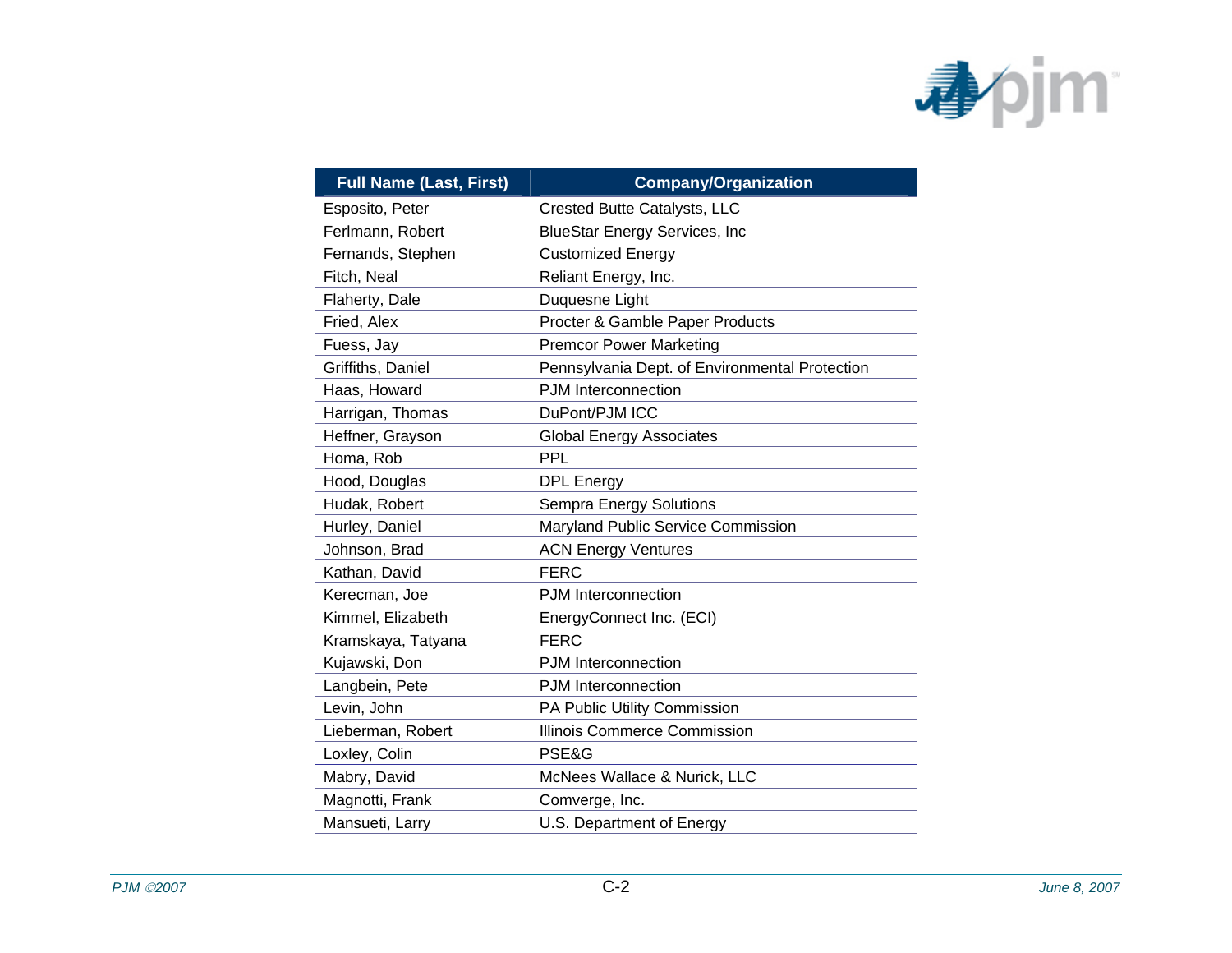

| <b>Full Name (Last, First)</b> | <b>Company/Organization</b>            |
|--------------------------------|----------------------------------------|
| Marier, Veronique              | <b>Washington Gas Energy Services</b>  |
| Matheson, Eric                 | Pennsylvania Public Utility Commission |
| McCartha, Esrick               | PJM Interconnection                    |
| McCawley, John                 | PECO Energy / Exelon Corporation       |
| Migden-Ostrander, Janine       | Office of the Ohio Consumers' Counsel  |
| Miles, Paul                    | <b>PECO</b>                            |
| Miller, Scott                  | Constellation NewEnergy, Inc.          |
| Morgan, Richard                | Public Service Commission of DC        |
| Ogur, Serhan                   | <b>PJM</b> Interconnection             |
| Ott, Andrew                    | PJM Interconnection                    |
| Ott, Deborah                   | <b>FERC</b>                            |
| Parikh, Lopa                   | DC Office of the People's Counsel      |
| Paytash, Stephen               | Michigan PSC                           |
| Plante, Matt                   | EnerNOC                                |
| Ralph, Elizabeth               | Sempra Energy Solutions                |
| Rana, Raj                      | Appalachian Power                      |
| Rasty, Aaron                   | BlueStar Energy Services, Inc.         |
| Reeping, Bob                   | Allegheny Power                        |
| Regan, Dennis                  | PJM Interconnection                    |
| Reynolds, John                 | PJM Interconnection                    |
| Rieves, Joyce                  | <b>DPL</b> Energy                      |
| Robinson, Evelyn               | PJM Interconnection                    |
| Robinson, Michael              | Midwest ISO                            |
| Roush, David                   | <b>American Electric Power</b>         |
| Saalman, Linda                 | RG&E/NYSEG                             |
| Scheck, Greg                   | <b>PUCO</b>                            |
| Schisler, Ken                  | EnerNOC                                |
| Shirey, James                  | McKinsey & Company                     |